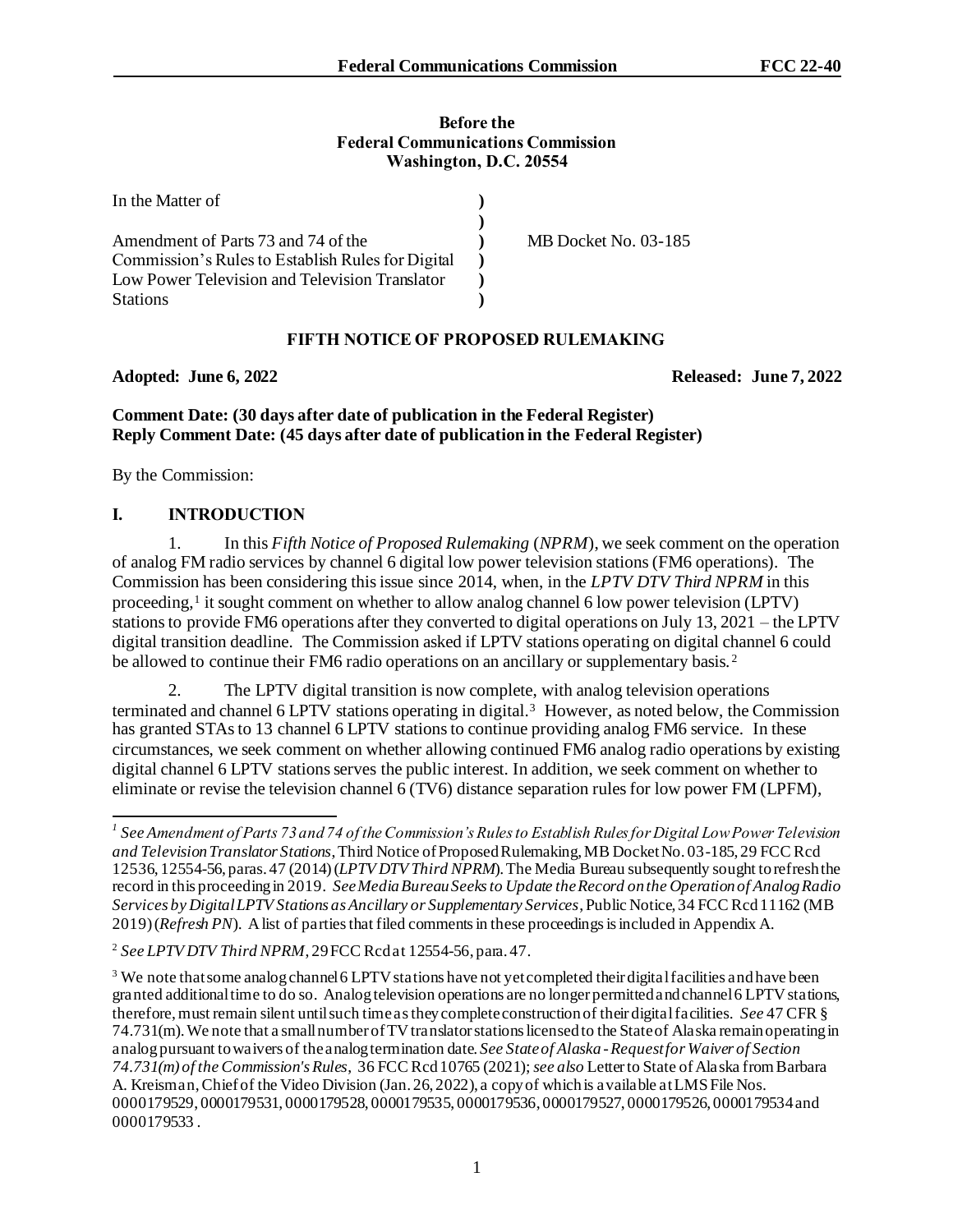noncommercial educational (NCE) FM, Class D (10 watt) FM, and FM translator stations operating on reserved band FM Channels 201-220.<sup>4</sup> Through this *NPRM*, we seek to bring finality to these outstanding questions.<sup>5</sup>

# **II. BACKGROUND**

# **A. History of FM6 Operations**

3. Prior to the July 13, 2021 LPTV digital transition deadline, a number of analog LPTV stations licensed on channel 6 operated with very limited visual programming and an audio signal that was programmed like a radio station (FM6 stations).<sup>6</sup> FM radio listeners were able to receive the audio portion of these LPTV stations at 87.75 MHz, which is adjacent to noncommercial educational (NCE) FM channel 201 (88.1 MHz).<sup>7</sup> When these LPTV stations converted to digital, however, they were unable to continue providing such radio service because the digital audio portion of their signal could no longer be received by standard FM receivers.<sup>8</sup>

4. FM6 stations have sought to maintain service to their existing audiences by being able to continue their FM6 operations after the LPTV digital transition deadline. For example, in 2014, Venture Technologies Group, LLC (Venture) proposed to use an ATSC 1.0 digital television transmitter on channel 6, and a separate analog radio transmitter tuned to 87.75 MHz to simultaneously operate a digital LPTV station on channel 6 and an analog FM radio-type service.<sup>9</sup> Under this proposal, Venture requested that the Media Bureau (Bureau) treat the analog FM audio transmission as an "ancillary or supplementary" service offering under the Commission's rules.<sup>10</sup>

5. *2014 Rulemaking*. In the 2014 *LPTV DTV Third NPRM*, the Commission sought comment on Venture's proposal.<sup>11</sup> Specifically, the Commission sought comment on "whether a digital LPTV station can provide an analog FM radio-type service as an ancillary or supplementary service consistent with the Communications Act and the (Commission's) rules."<sup>12</sup> The Commission was particularly concerned with the provision of section 336(b)(1) of the Communications Act of 1934 (Act), as amended, that the Commission may only permit ancillary or supplementary services "if the use of a designated frequency for such services is consistent with the technology or method designated by the

7 *Id.*

8 *Id.*

<sup>11</sup> *Id.*

<sup>&</sup>lt;sup>4</sup> In the *LPFM NPRM*, initiated in July 2019, the Commission proposed elimination of the TV6 interference protections entirely as of the July 13, 2021 LPTV digital transition deadline and sought comment on whether the proposed elimination of channel 6 television protection by FM radio stations would be compatible with FM6 operations if such operations were allowed to continue. *See Amendments of Parts 73 and 74 to Improve the Low Power FM Radio Service Technical Rules*, MB Docket No. 19-193, Notice of Proposed Rulemaking, 34 FCC Rcd 6537, 6541, paras. 8-13 (2019) (*LPFM NPRM*). The Commission subsequently adopted a Report and Order in 2020 deferring consideration of the interference protection issues to a future proceeding finding that it "will be in a better position to reach an informed decision by addressing TV6 issues in a separate proceeding with a more developed record on this issue." *See Amendments of Parts 73 and 74 to Improve the Low Power FM Radio Service Technical Rules*, MB Docket No. 19-193, Report and Order, 35 FCC Rcd 4115, 4126-27, para. 34 (2020).

<sup>&</sup>lt;sup>5</sup> In considering the comments filed in response to this *NPRM*, we will also consider the comments submitted in response to the 2014*LPTV DTV Third NPRM*and the 2019 *Refresh PN* to the extent they are not superseded.

<sup>6</sup> *See LPTV DTV Third NPRM*, 29 FCC Rcd at 12554, para. 47.

<sup>9</sup> *LPTV DTV Third NPRM,* 29 FCC Rcd at 12554, para. 48.

<sup>10</sup> *Id.*

<sup>12</sup> *Id.* at 12554, para. 49.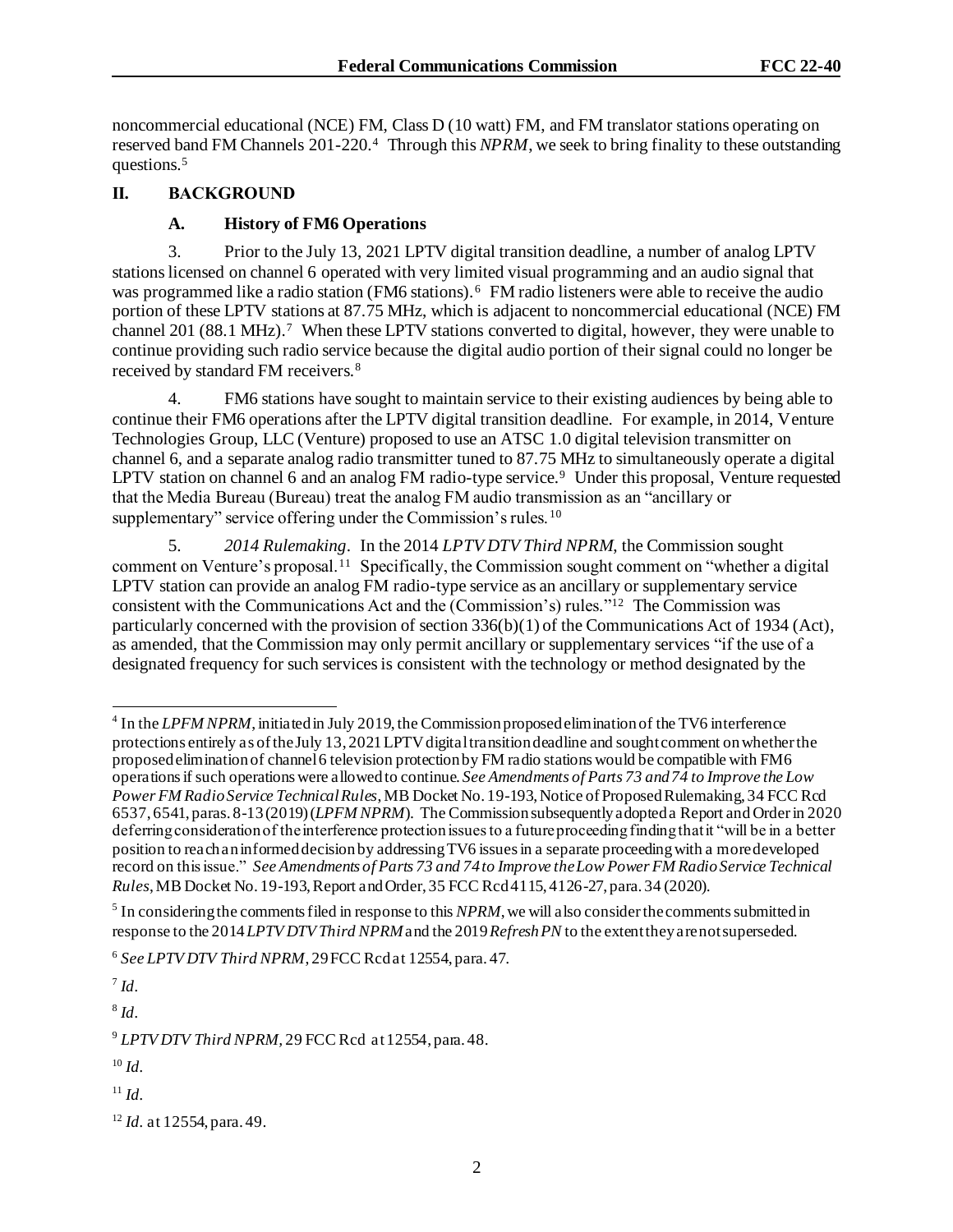Commission for the provision of advanced television services."<sup>13</sup> It also noted an existing rule requiring that a digital LPTV station transmit an over-the-air *video* program signal at no direct charge to viewers.<sup>14</sup>

6. The Commission also sought comment on whether a digital LPTV station would be able to operate an analog transmitter without interfering or derogating its co-channel ATSC 1.0 digital operation as required by section  $336(b)(2)$  of the Act.<sup>15</sup> In addition, the Commission sought comment on the potential of interference from FM6 operations to primary licensees such as NCE FM radio licensees and whether it should adopt rules to prevent such interference.<sup>16</sup> The Commission also asked whether FM6 operations are "analogous to other services subject to regulation by the Commission" within the meaning of section 336(b)(3) of the Act and, if so, whether the Commission's Part 73 FM radio rules should apply to FM6 operations.<sup>17</sup> Finally, the Commission sought comment on whether FM6 operations should be subject to the five percent fee that, pursuant to the Communications Act, digital television stations must pay annually from gross revenues derived from all ancillary and supplementary services which are feeable.<sup>18</sup>

7. A coalition of FM6 broadcasters supported the Commission's proposal in the 2014 *LPTV DTV Third NPRM* to allow FM6 operations to continue as ancillary or supplementary services, noting the diverse local programming that they provide.<sup>19</sup> FM6 supporters pointed out that there had not been any complaints of interference emanating from FM6 station operations. <sup>20</sup> Further, FM6 supporters maintained that there are no statutory or legal obstacles to FM6 stations operating as an ancillary service.<sup>21</sup>

8. FM radio broadcasters, including National Public Radio (NPR) and other noncommercial educational FM broadcasters, and full power television stations licensed on channel 6, opposed the proposal, concerned primarily with the potential interference risk to their stations.<sup>22</sup> NPR argued that the fact that, to date, there have been no reports of interference from FM6 stations to FM radio stations "is likely because NCE FM station(s) have been required by Commission rule to limit their facilities to avoid interference to full power TV channel 6 stations, a circumstance which also limited the interference *to* the

<sup>16</sup> *Id.* at 12555, para. 51.

<sup>17</sup> *Id.* at 12555, para. 52, *citing* 47 U.S.C. § 336(b)(3). That section provides, in pertinent part, that the Commission shall "apply to any other ancilla ry or supplementary service such of the Commission's regulations as are applicable to the offering of analogous services by any other person . . . ."

<sup>18</sup> *Id*. at 12555-56, para. 53, *citing*47 U.S.C. § 336(e) and 47 CFR § 73.624(g).

<sup>20</sup> *Id.*

 $^{21}$  *Id.* 

<sup>13</sup> *Id.* at 12554-55, para. 49, *citing*47 CFR § 74.790(g)(3) and 47 U.S.C. § 336(b)(1).

<sup>14</sup> *Id.* at 12555, para. 49, *citing* 47 CFR § 74.790(g)(3).

<sup>15</sup> *Id.* at 12555, para. 50, *citing* 47 U.S.C. § 336(b)(2). That section provides that the Commission shall "limit the broadcasting of ancillary or supplementary services on designated frequencies as to avoid derogation of any advanced television services, including high definition television broadcasts, that the Commission may require using such frequencies . . .."

<sup>&</sup>lt;sup>19</sup> *See*, *e.g.*, comments filed in MB Docket No. 03-185 by Electronic Media Foundation at 2 (Jan. 9, 2015); George Flinn at 4 (Jan. 9, 2015); Venture at 3-4 (Jan. 9, 2015); Signal Above LLC (Signal) at 5-6 (Jan. 12, 2015); MetroTV, Inc. at 1 (Jan. 12, 2015); Murray Hill Broadcasting, LLC (Murray Hill) at 1-3 (Jan. 9, 2015); One Ministries, Inc. (OMI) at 1 (Jan. 12, 2015); Island Broadcasting, LLC (Island) at 6 (Jan. 9, 2015); Joint Commenters at 1 (Jan. 9, 2015); and LPTV Spectrum Rights Coalition (LSRC) at 12 (Jan. 14, 2015); and reply comments by Venture at 2-3 (Feb. 2, 2015); Signal at 3-4 (Feb. 2, 2015); OMI at 2-3 (Jan. 27, 2015); Joint Commenters at 4-6 (Feb. 2, 2015); and LSRC at 6 (Feb. 4, 2015).

<sup>&</sup>lt;sup>22</sup> *See*, *e.g.*, comments filed in MB Docket No. 03-185 by NPR at 3-9 (Jan. 9, 2015); and reply comments by ABC, Inc. at 1-3 (Feb. 2, 2015); NPR at 3-8 (Feb. 2, 2015); and REC Networks at 1-8 (Feb. 2, 2015).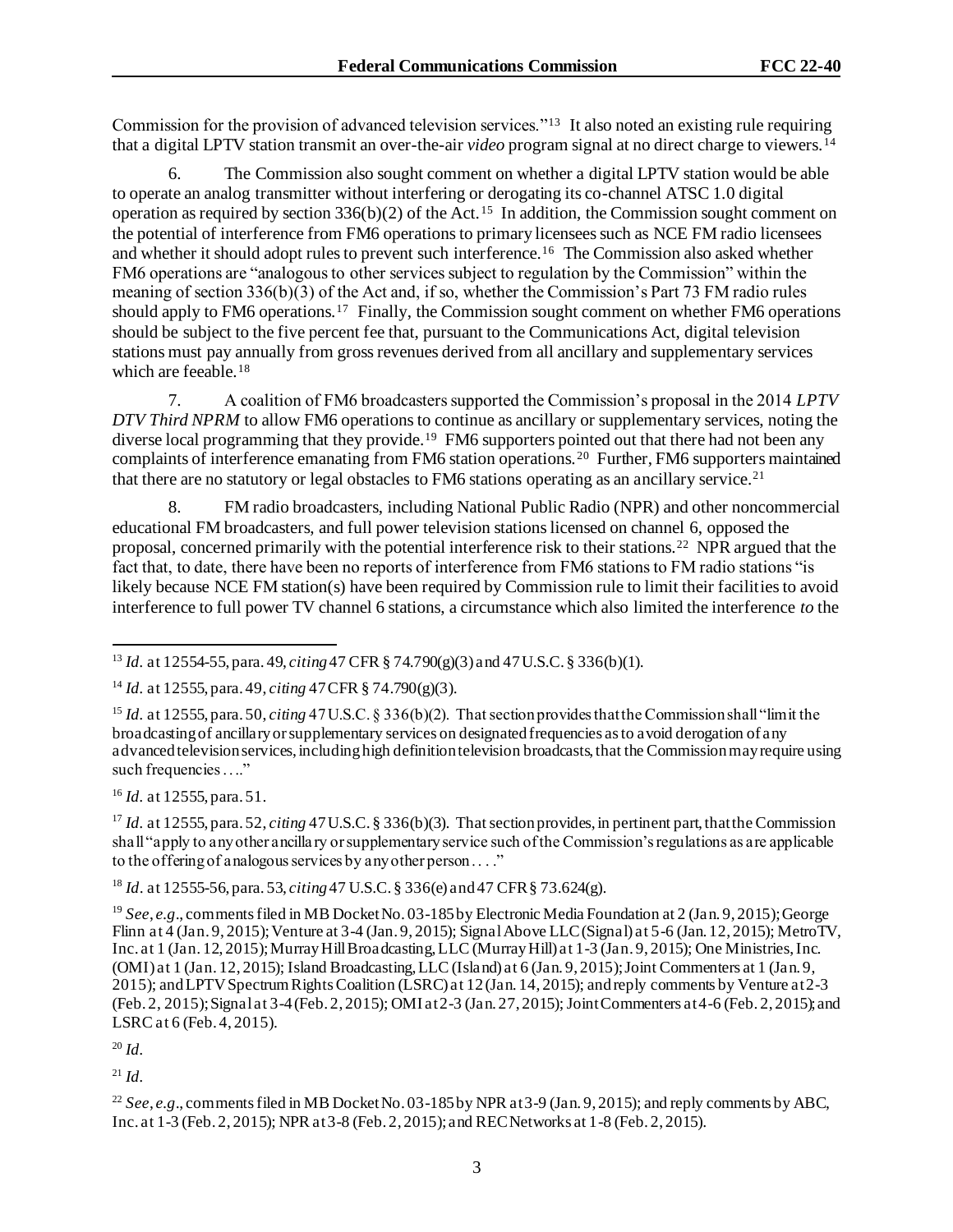NCE FM station."<sup>23</sup> This may not always be the case, NPR maintained, if FM6 was allowed to continue to operate on an ancillary or supplementary basis without any formal interference protection rules.<sup>24</sup> FM6 opponents also contended that FM6 operations should be prohibited under the Act because they are not consistent with the technology or method designated by the Commission for the provision of digital television services.<sup>25</sup>

9. The Commission in the 2015 *LPTV DTV Third R&O* declined to decide the question of whether to permit FM6 operations as ancillary or supplementary services, deferring it to a later date. <sup>26</sup>

10. *2019 "Refresh" Public Notice.* In December 2019, with the LPTV digital transition deadline set to occur in approximately eighteen months, the Media Bureau (Bureau) released a public notice seeking to refresh the record in this proceeding.<sup>27</sup> The Bureau noted that a group of licensees of FM6 stations including Venture (the Channel 6 Commenters), along with the Preserve Community Programming Coalition (PCPC), had submitted *ex parte* filings since the Commission's 2015 decision deferring action on the question of whether to permit FM6 operations as ancillary or supplementary services.<sup>28</sup> In their filings, these parties argued that LPTV licensees should be allowed to make "the most efficient use of spectrum" by providing FM6 services, and that the provision of independent aural and visual carriers are allowed under the rules. Therefore, they maintained, the Commission should allow those LPTV stations currently licensed and operating in analog on channel 6 to continue transmitting FM6 radio-type services after they transition to digital operations on channel  $6.^{29}$ 

11. The Bureau sought specific comment on whether, and how, the Commission could legally limit the number of stations eligible to offer FM6 services and the basis for any such limitation.<sup>30</sup> In particular, the Bureau asked whether eligibility should be limited to only those analog channel 6 LPTV stations "currently operating," and whether to define "currently operating" as those stations providing FM6 radio-type services as of the release date of the *Refresh PN*. 31

<sup>27</sup> *See Refresh PN*, *supra* n. 1.

<sup>&</sup>lt;sup>23</sup> *See* reply comments filed in MB Docket No. 03-185 by NPR at 18 (Feb. 2, 2015) (emphasis in original).

<sup>24</sup> *Id.*

<sup>&</sup>lt;sup>25</sup> *Id.* FM6 opponents were also concerned that allowing continued FM6 operations after the July 13, 2021 LPTV digital transition deadline would prevent the expansion of new noncommercial educational (NCE) FM and LPFM services. *See*, e.g., comments filed in MB Docket No. 03-185 by NPR at 12-13; comments filed in MB Docket No. 03-185 by REC Networks at 7 (Jan. 12, 2015). We note that Media Bureau's Audio Division conducted a filing window for new NCE full service FM stations in November 2021 and that constructions permits for several new stations have already been granted. *See Media Bureau Announces Close of NCE FM New Station Filing Window and Temporary Filing Freeze on Amendments to Applications Submitted in the November 2021, Filing Window*, Public Notice, DA 21-1408 (rel. Nov. 10, 2021).

<sup>&</sup>lt;sup>26</sup> See LPTV DTV Third R&O, 30 FCC Rcd at 14930, n.12 ("We intend to issue a decision on whether to permit digital LPTV stations to operate analog FM radio type services on an ancillary or supplementary basis at a later date.").

<sup>&</sup>lt;sup>28</sup> *Id.* at 11163, n.2, *citing* comments filed in MB Docket No. 03-185, Letter from Ari Meltzer, Esq., Wiley Rein, LLP, to Marlene H. Dortch, Secretary, FCC, MB Docket No. 03-185, et al. (filed June 10, 2019) (Channel 6 Commenters June 10 *Ex Parte*); informal comments by Preserve Community Programming Coalition (PCPC) (filed Jul. 3, 2019) (PCPC Informal Comments); and Letter from Peter Tannenwald, Esq., Fletcher, Heald, & Hildreth, to Marlene H. Dortch, Secretary, FCC, MB Docket No. 03-185 (filed Aug. 1, 2019) (Cal State *Ex Parte*).

<sup>29</sup> *Id.*

<sup>30</sup> *Id.* at 11165, para. 5.

<sup>31</sup> *Id.*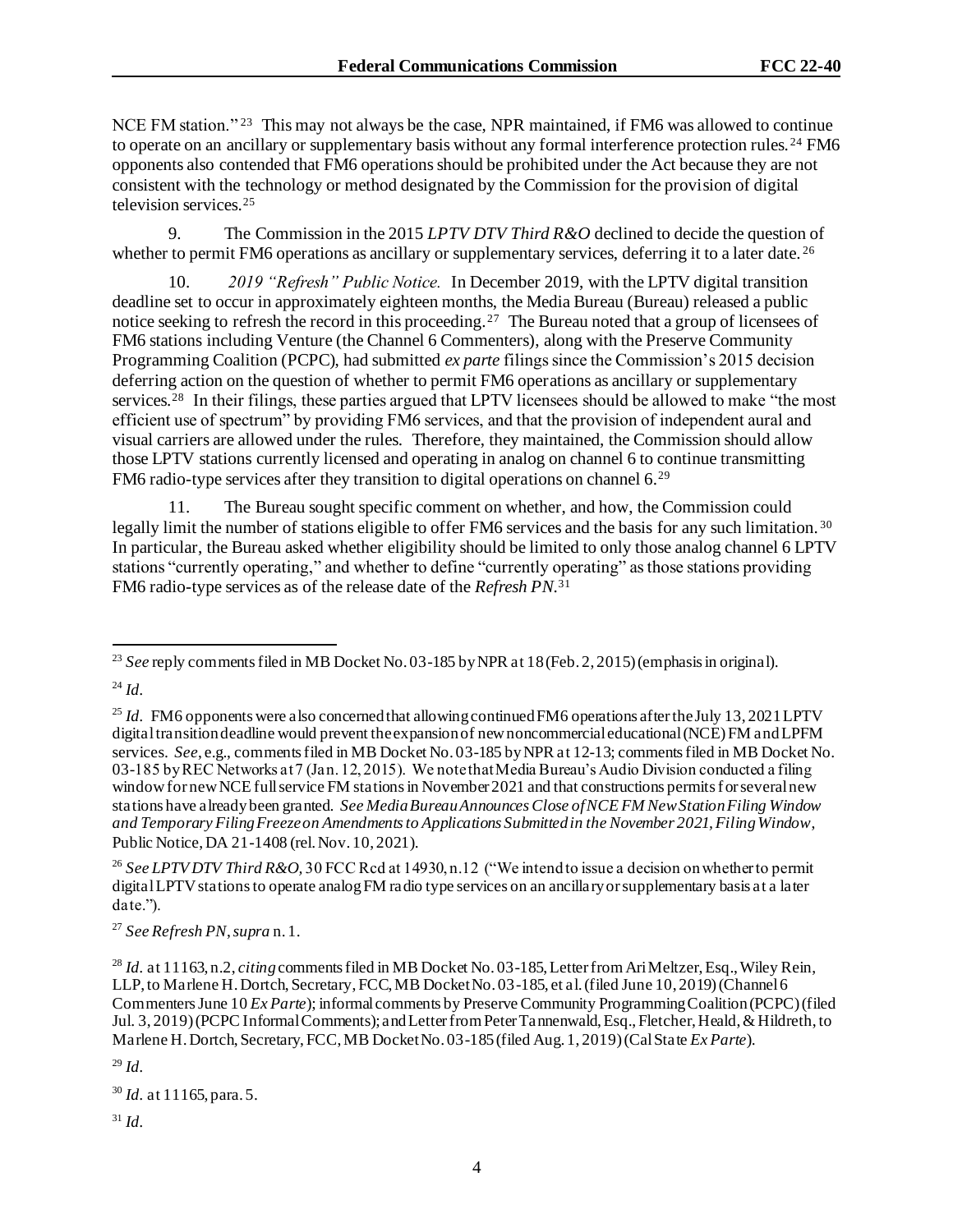12. Given competing *ex parte* filings from the Channel 6 Commenters, PCPC and Cal State, the Bureau also sought comment on the possibility of interference from FM6 operations to digital television stations and to FM radio.<sup>32</sup> Specifically, the Bureau sought comment on the question of whether analog FM-radio type services operated by ATSC 1.0 digital LPTV channel 6 stations would cause impermissible interference to other services, and the Bureau requested the submission of more recent technical studies demonstrating the feasibility of transmitting analog audio signals within a digital television station's spectrum.<sup>33</sup> The Bureau noted the Commission rule that FM stations proposing operations on FM reserved band channels 201 through 220 must protect television stations operating on TV channel 6.<sup>34</sup>

13. In the *Refresh PN*, the Bureau also sought to update the record on the remaining unresolved issues first raised in the *LPTV DTV Third NPRM*, including whether FM6 operations are "consistent with the technology or method designated by the Commission for the provision of advanced television services" as required by section  $336(b)(1)$  of the Act.<sup>35</sup> The Bureau once again sought comment on whether FM6 operations should be subject to the Part 73 rules applicable to FM radio stations,<sup>36</sup> whether the licensees of FM6 stations should be prohibited from transferring their stations, <sup>37</sup> and whether the provision of FM6 services on an ancillary or supplementary basis should be subject to a five percent fee on revenues generated by such service.<sup>38</sup> The record received in response to the *Refresh PN* largely mirrored the split record responding to the *2014 LPTV DTV NPRM*. 39

## **B. Recent Developments**

14. The LPTV digital transition was completed on July 13, 2021, as all remaining analog LPTV stations (with the exception of 15 TV translators in Alaska) were required to terminate their analog operations and begin operating in digital on that day. In an effort to preserve FM6 operations posttransition, Venture filed a digital engineering request for special temporary authorization (STA) in March 2021 to convert its San Jose, California channel 6 LPTV station, then analog KBKF-LP, to ATSC 3.0 digital and to operate an ATSC 3.0 transmitter and a separate analog FM radio transmitter on 87.7 MHz.<sup>40</sup> Venture proposed that the separate FM audio transmitter would be used to maintain the station's FM6

<sup>40</sup> *See* LMS File No. 0000138107.

<sup>32</sup> *Id.* at 11164, para. 4, *citing*Channel 6 Commenters *Ex Parte* at 15; PCPC Informal Comments at 9; and Cal State *Ex Parte* at 2.

<sup>33</sup> *Id.* at 11164, para. 4.

<sup>34</sup> *Id.* at 11164-45, paras. 4-5 *citing* 47 CFR §§ 73.525; 73.825; 74.1205.

<sup>35</sup> *Refresh PN,* 34 FCC Rcd at 11166, para. 5, *citing LPTV DTV Third NPRM*, 29 FCC Rcd at 12554-55, para. 49; 47 U.S.C. § 336(b)(1) (requiring the Commission to adopt regulations that allow the holders of digital television licenses to offer ancillary or supplementary services, but providing that such regulations shall "only permit such licensee or permittee to offer ancillary or supplementary services if the use of a designated frequency for such services is consistent with the technology or method designated by the Commission for the provision of advanced television services"); and 47 U.S.C. § 336(i)(1) (defining "advanced television services" as "television services provided using digital or other advanced technology as further defined in the opinion, report, and order of the Commission entitled 'Advanced Television Systems and Their Impact Upon the Existing Television Broadcast Service,' MM Docket 87-268, adopted September 17, 1992, and successor proceedings").

<sup>36</sup> *Refresh PN*, 34 FCC Rcd at 11166, para. 5, *citing LPTV DTV Third NPRM*, 29 FCC Rcd at 12555-56, para. 52.

<sup>37</sup> *Id.* at 11166, para 5.

<sup>38</sup> *Id.* at 11166, *citing LPTV DTV Third NPRM*, 29 FCC Rcd at 12556, para. 53.

<sup>39</sup> *See* various comments filed January to February 2020 in MB Docket No. 03-185 in response to the *Refresh PN*.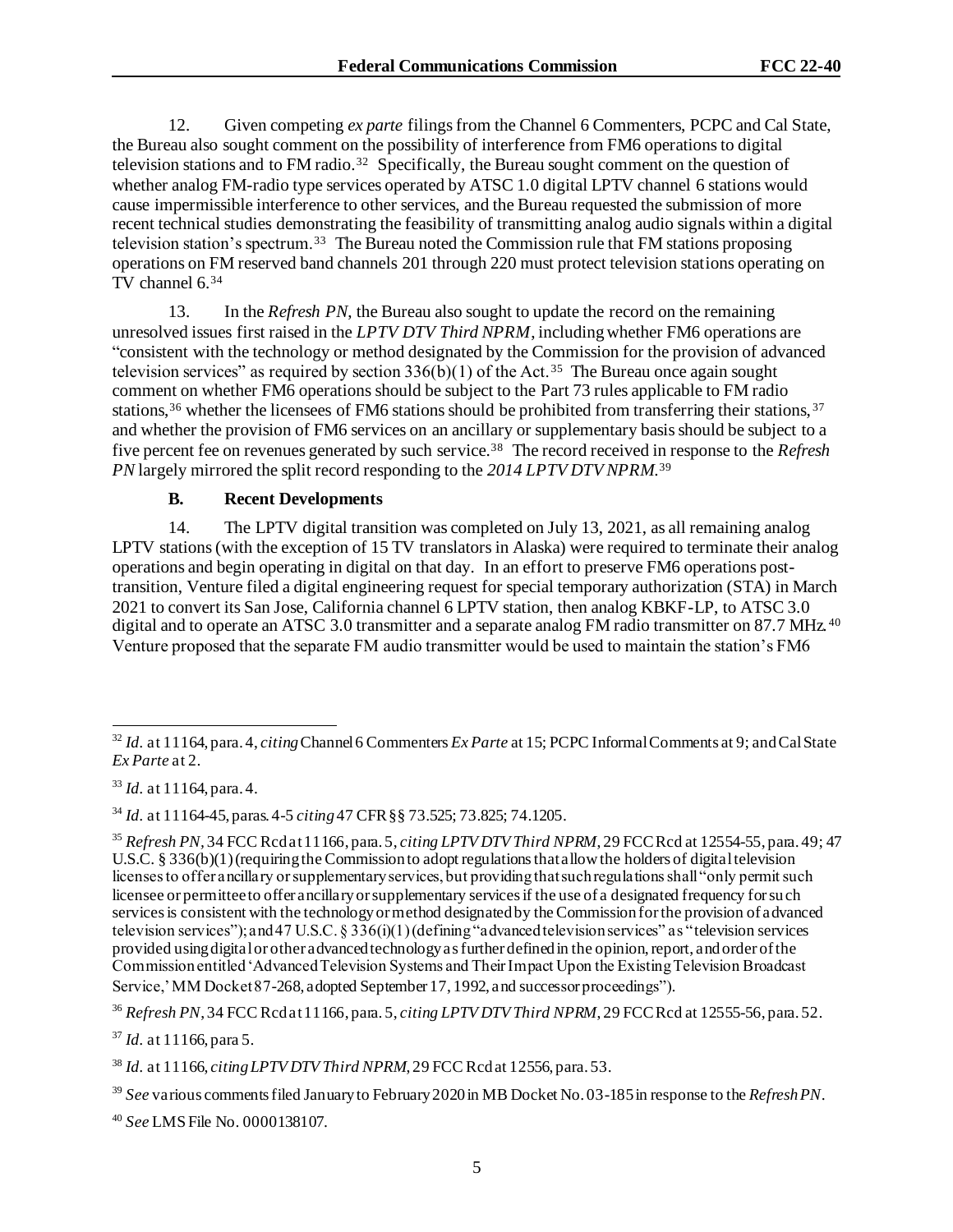operations, in an analog format, as an ancillary service to the station's ATSC 3.0 digital television operations on channel 6.<sup>41</sup>

15. After considering the merits of Venture's new plan for continued FM6 operations, and in light of the impending transition deadline, on June 10, 2021, the Media Bureau granted the six-month STA subject to numerous conditions, in order to maintain the existing service.<sup>42</sup> Specifically, KBKF-LD was required to convert to ATSC 3.0 digital operations; FM6 operations could only be conducted on 87.75 MHz; no interference was permitted to any other licensed user, including but not limited to broadcast television or radio users; the station's audio and video coverage must reach similar populations; the station must submit written reports, 90 days from the date of grant of the STA and again 180 days later detailing any reports of interference and a demonstration that the station's audio and video coverage reach similar populations; the station must provide at least one stream of synchronized video and audio programming on the ATSC 3.0 portion of the spectrum on a full time (24 x7) basis; and the station's technical facilities may not be modified and the station may not be assigned or transferred.

16. Following the grant of the KBKF-LD FM6 engineering STA, the Bureau continued to grant similar STAs, subject to the same conditions, to other channel 6 LPTV ATSC 3.0 digital stations, in order to preserve a pre-existing FM6 service. As of the release date of this *NPRM*, there are a total of 13 channel 6 LPTV ATSC 3.0 digital stations providing FM6 service consistent with the conditions.<sup>43</sup> The subsequent reports have shown no interference incidents, although we note that our rules currently require FM6 stations to protect channel 6 operations.

## **III. DISCUSSION**

17. In an effort to bring a final resolution to the FM6 question, we seek comment on the following issues:

- Whether FM6 operations serve the public interest and should be authorized to continue in any capacity.
- Should existing FM6 operations be authorized as "ancillary or supplementary" services and, if so, be subject to a rule that contains provisions similar to the conditions contained in the FM6 engineering STAs?

<sup>&</sup>lt;sup>41</sup> The Educational Media Foundation (EMF), which provides programming to KBKF-LP, submitted a letter on March 11, 2021 in support of Venture's KBKF-LP proposal. *See* Letter from Educational Media Foundation, MB Docket No. 03-185 (filed Mar. 11, 2021). REC Networks and NPR filed *ex partes* opposing Venture's KBKF-LP proposal. *See* Letter from Michelle Bradley, Founder, REC Networks, to Marlene H. Dortch, Secretary, FCC, MB Docket No. 03-185 (filed Mar. 17, 2021) (REC March 2021 *Ex Parte*) and Letter from Christina H. Burrow, Cooley, to Marlene H. Dortch, Secretary, FCC, MB Docket No. 03-185 (filed Apr. 13, 2021 (NPR April 2021 *Ex Parte*). NPR repeated arguments it has made throughout this proceeding, and maintained that allowing the continued use of a 6 MHz digital television channel to provide FM6 services is contrary to the statute and the requirements of a 2020 *Report and Order*revising the Commission's ATSC 3.0 rules, as well as poor public policy. NPR April 2021 *Ex Parte* at 2, *citing Promoting Broadcast Internet Innovation through ATSC 3.0*, MB Docket No. 20-145, Report and Order, 35 FCC Rcd 14492, 14509, para. 33 (2020) (*ATSC 3.0 R&O*). In addition, NPR reiterated its support for allowing additional opportunities for existing and prospective radio broadcasters to operate on TV6 spectrum arguing that, rather than allow FM6 operations, the Commission should repurpose this "underused spectrum" for FM service in locations where TV channel 6 is not used to provide "actual television programming." NPR April 2021 *Ex Parte* at 3.

<sup>42</sup> *See* LMS File No. 0000147729.

<sup>43</sup> These stations are KBKF-LD, San Jose, California; WMTO-LD, Norfolk, Virginia; KXDP-LD, Denver, Colorado; WTBS-LD, Atlanta, Georgia; WRME-LD, Chicago, Illinois; KZNO-LD, Big Bear Lake, California; KEFM-LD, Sacramento, California; WEYS-LD, Miami, Florida; WDCN-LD, Fairfax, Virginia; KRPE-LD, San Diego, California; KGHD-LD, Las Vegas, Nevada; WPGF-LD, Memphis, Tennessee; and WNYZ-LD, New York, New York.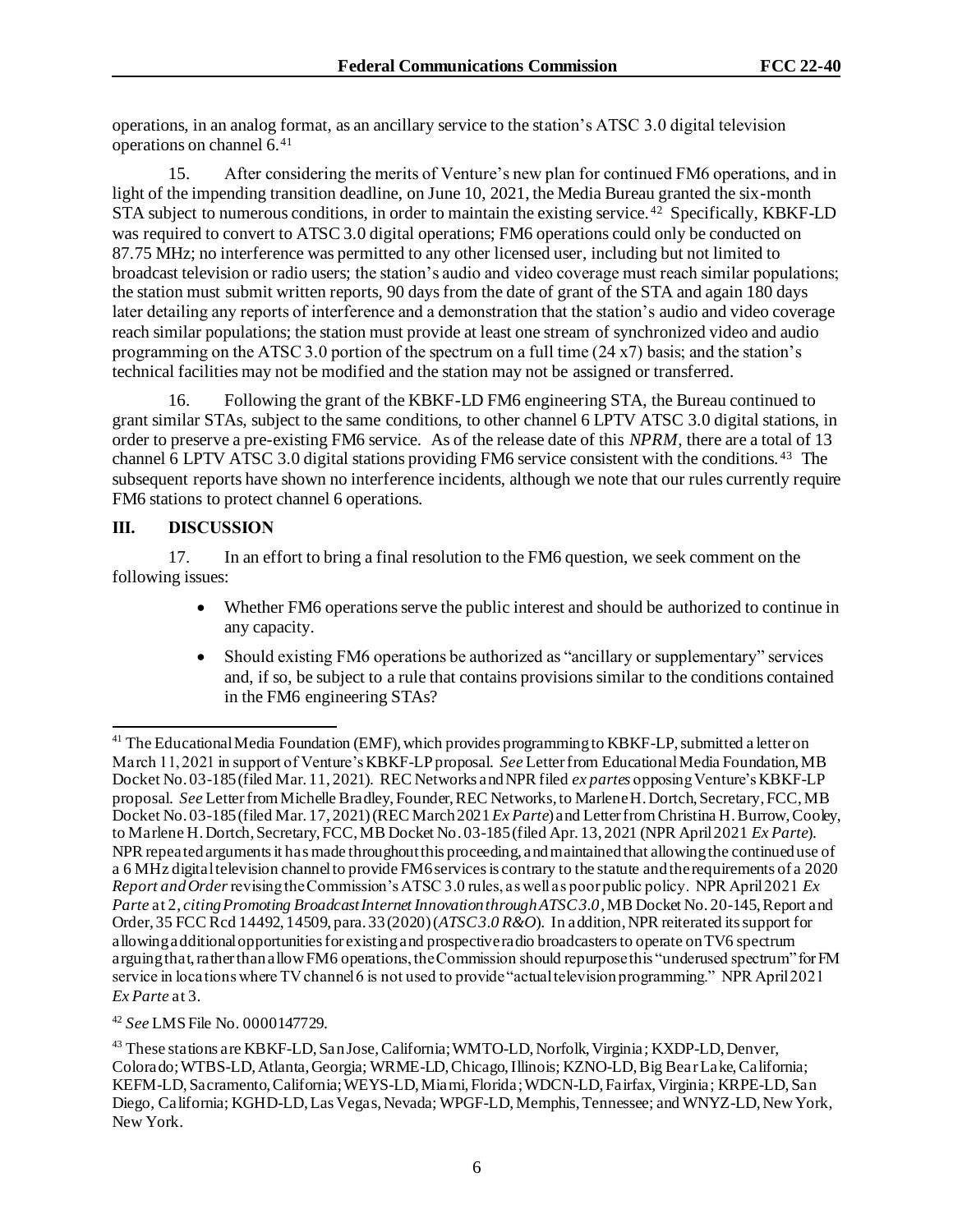- Whether we can or should limit future FM6 operations to only those LPTV channel 6 stations with active FM6 engineering STAs on the release date of this *NPRM*.
- Whether to adopt NPR's proposal to license additional NCE FM radio stations on 82-88 MHz in areas where channel 6 LPTV and full-power stations are currently not operating.
- Whether to eliminate or revise the TV6 distance separation rules for LPFM, NCE, Class D (10 watt), and FM translator stations operating on reserved band FM Channels 201- 220.

# **A. Public Interest Benefits of Continued FM6 Operations**

18. With the LPTV digital transition complete, we seek comment on whether it is in the public interest to allow continued FM6 operations in the digital LPTV world, and whether it should be authorized to continue in any capacity.<sup>44</sup> Throughout this proceeding, FM6 supporters have trumpeted the merits of FM6 operations by maintaining that they provide diverse, niche, and local programming that is not otherwise available in the stations' communities.<sup>45</sup> The FM6 stations state that "[t]he multidimensional use of analog channel 6 has given a voice to diverse constituencies and ethnic groups unable to find a home anywhere else on the FM dial."<sup>46</sup> Importantly, FM6 commenters state that their LPTV television stations provide vital video content including weather, traffic, community event calendars, news and sports tickers and more.<sup>47</sup>

19. Prior to the LPTV digital transition, we estimated that there were close to 30 FM6 stations, based on representations made in the record in this proceeding.<sup>48</sup> Today, we believe that only 13 FM6 stations remain, in light of the impact on digital transition on channel 6 operations.<sup>49</sup> We seek comment on whether this belief is correct and whether the reduction in the number of FM6 stations is the result of stations having to convert to digital last year. In addition, we seek comment on the extent to which in the post-LPTV digital transition world, consumers rely on FM6 programming. We note the Commission's historical reluctance to regulate based upon programming decisions<sup>50</sup> made by

<sup>46</sup> The group consisted of Venture, Weigel Broadcasting, Guadalupe Radio, La Nueva/Signal Above, Prism TV, and WLFM-LP/Murray Hill. Broadcasting, LLC (Channel 6 Commenters). *See* Channel 6 Commenters *Ex Parte* at 1.

<sup>47</sup> *See* PCPC Informal Comments at 5; Channel 6 Commenters *Ex Parte* at 9. In addition to the description of FM6 programming provided by PCPC and Channel 6 Commenters, we note that some of the television programming that FM6 stations reported to be providing in their FM6 engineering STAs include: France 24, Jewelry TV, "Spanish language religious programming," and "locally-produced minority-oriented programming."

<sup>48</sup> *See* PCPC Informal Comments at Exhibit A, p. 10 listing 28 stations providing FM6 services as of June 2019.

<sup>49</sup> *See supra* note 43.

<sup>&</sup>lt;sup>44</sup> Below, in Section III-C, we consider whether to limit the future provision of FM6 services to only those stations providing such services through the engineering STAs on the release date of this *NPRM.*.

<sup>45</sup> *See, e.g*., Channel 6 Commenters *Ex Parte*at Exhibit A, p. 5 ("millions of Americans tune to 87.7 FM to listen to programming not available anywhere else, particularly in ethnic and minority communities that are underserved."); comments filed in MB Docket No. 03-185 by Lovcom, Inc. at 1 (Jan. 22, 2020); EMF at 2-4 (Jan. 22, 2020); Seattle 6 Broadcasting Company, LLC (Seattle 6) at 1 (Jan. 22, 2020); Prism Broadcasting Network, Inc. at 3 (Jan. 22, 2020); Kids Television, LLC at 3 (Jan. 22, 2020); Delta Media Corporation at 3 (Jan. 22, 2020); New York Metro Radio Korea, Inc. at 3 (Jan. 21, 2020); David Ponomar at 1 (Jan. 14, 2020); Me-TV Music, LLC at 1 (Jan. 17, 2020); OMI at 1 (Dec. 6, 2019); PCPC at 5-6 and 11 (Jan. 22, 2020); Channel 6 Commenters *Ex Parte* at 3; and reply comments by EMF at 1-2 (Feb. 6. 2020); Hombre Nuevo at 1-3 (Feb. 4, 2020).

<sup>50</sup> *See Changes in the Entertainment Formats of Broadcast Stations*, Memorandum Opinion and Order, 60 F.C.C.2d 858, 863, para. 18 (1976), a copy of which is a vailable at: [https://docs.fcc.gov/public/attachments/FCC-76-](https://docs.fcc.gov/public/attachments/FCC-76-744A1.pdf) [744A1.pdf](https://docs.fcc.gov/public/attachments/FCC-76-744A1.pdf)("the marketplace is the best way to allocate entertainment formats in radio. . . .").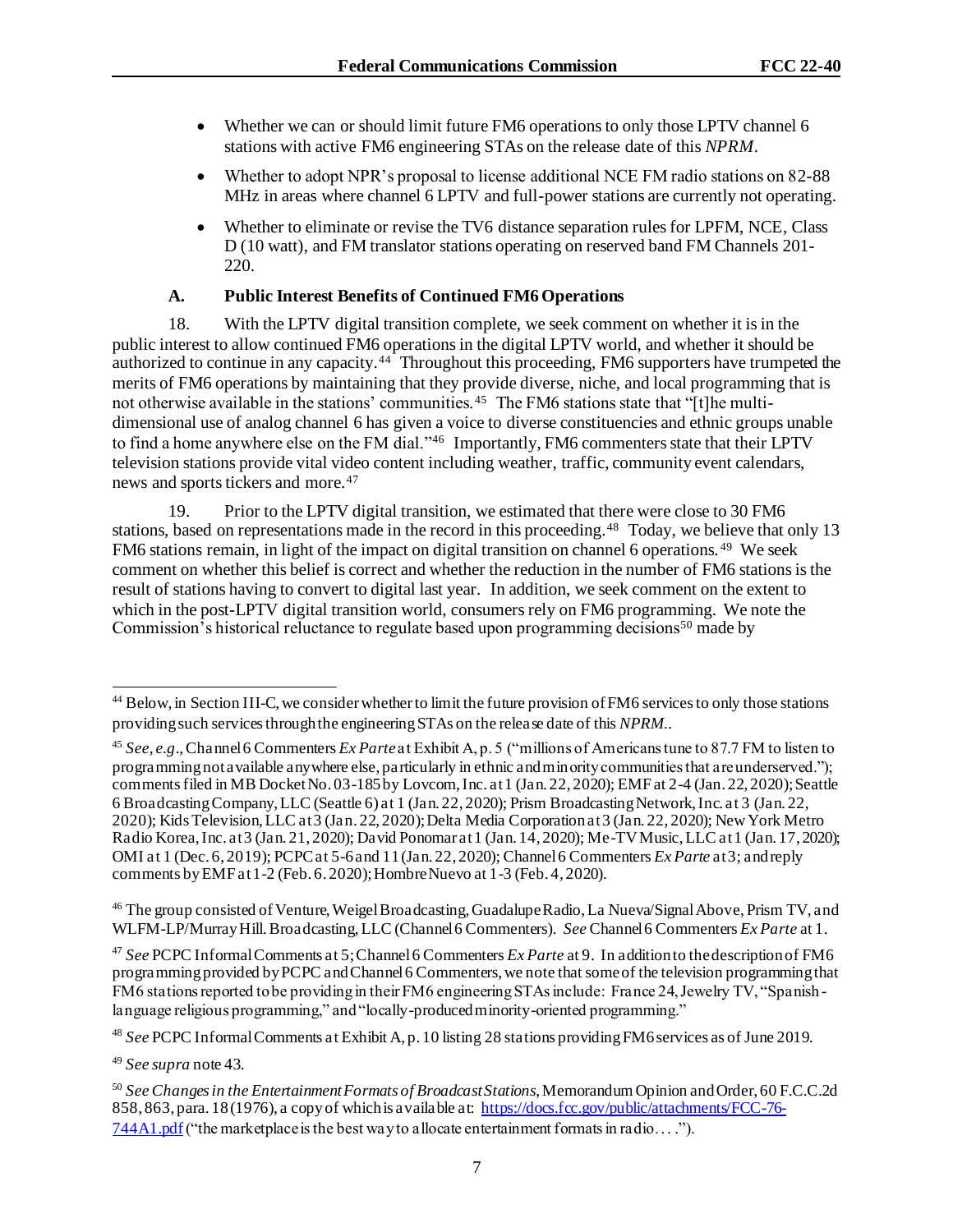broadcasters.<sup>51</sup> With that policy in mind, we remind commenters that FM6 station programming can be changed – FM6 stations, like other broadcast stations, are not required to air any particular type of programming. Thus, even to the extent that some of these stations do provide useful programming to local and niche audiences, that could change at any time. We also note that many FM6 stations have longstanding programming with entrenched audiences. We seek comment on whether these programming concerns should enter into our public interest analysis of FM6 services.

20. We ask commenters to weigh the current radio programming benefits of FM6 stations against the lost opportunities from expanded adjacent NCE FM service or digital LPTV service on channel 6. For example, the Channel 6 Commenters maintain that LPTV licensees should be allowed to make "the most efficient use of spectrum" by providing FM6 services on an ancillary or supplementary basis.<sup>52</sup> PCPC argues that allowing digital television stations to offer additional services on existing channels is efficient spectrum use.<sup>53</sup> On the other hand, FM6 opponents contend that FM6 operations are not an efficient use of spectrum - using a full 6 MHz television channel to provide a 200 KHz aural service is not, according to these commenters, maximizing the potential of this scarce resource.<sup>54</sup> In addition, opponents argue that because there are no programming rules for LPTV stations, FM6 stations could, in the absence of such requirements, provide only minimal visual programming. While we note that providing visual programming has been a condition of the current FM6 STAs, we recognize that some FM6 stations have a history of such minimal video service.<sup>55</sup> These opponents also argue that FM6 is at odds with the underlying statutory purpose of permitting ancillary or supplementary services: to enhance the use of existing spectrum, consistent with the Commission's basic statutory responsibility to manage the radio-frequency spectrum in the public interest.<sup>56</sup> We seek comment on these assertions and whether continued FM6 operation is an efficient use of Commission spectrum. Does allowing continued analog FM6 operations comport with recent Commission efforts to adopt more efficient and innovative use of digital television spectrum?<sup>57</sup>

21. To the extent that FM6 programming is fulfilling a programming need, we seek comment on whether it could be provided through other means of delivery. Specifically, we seek comment on whether FM6 programming could be delivered as a digital audio-only stream on one of the LPTV station's multicast channels, via a lease of digital subchannels on local FM or LPFM stations, through the Internet, or by entities obtaining an FM or LPFM radio license.<sup>58</sup> Would these alternatives be more

<sup>54</sup> *See*, *e.g*., comments filed in MB Docket No. 03-185 by Common Frequency, Inc. (CFI) at 1 (Jan. 23, 2020); NPR at 2-4 and 10-11 (Jan. 23, 2020); and Mark Heller at 1 (Jan. 6, 2020).

<sup>55</sup> *See*, *e.g*., comments filed in MB Docket No. 03-185 by CFI at 1 (Jan. 23, 2020); and NPR at 2 (Jan. 23, 2020).

<sup>56</sup> *See* reply comments filed in MB Docket No. 03-185 by NPR at 13 (Feb. 7, 2020).

<sup>57</sup> *See*, *e.g*., *Rules Governing the Use of Distributed Transmission System Technologies; Authorizing Permissive Use of the "Next Generation" Broadcast Television Standard*, MB Docket No. 20-74, Report and Order, 36 FCC Rcd 1227, 1228, para. 2 (2021) (noting that one of the benefits of DTS is the more efficient use of digital spectrum); and *ATSC 3.0 R&O*, 32 FCC Rcd at 9931, para. 1 (stating that the ATSC 3.0 standard promises to allow broadcasters to innovate, improve service, and use their spectrum more efficiently).

<sup>58</sup> *See* Notice of *Ex Parte* Communications from NPR, MB DocketNo. 03-185 (April 12, 2021) at 3 (NPR April 2021 *Ex Parte*).

<sup>51</sup> *See The Public and Broadcasting – Broadcast Programming: Basic Law and Policy*, a copy of which is available at[: https://www.fcc.gov/media/radio/public-and-broadcasting](https://www.fcc.gov/media/radio/public-and-broadcasting)("Because the Commission cannot dictate to licensees what programming they air, each individual radio and TV station licensee generally has discretion to select what its station broadcasts and to otherwise determine how it can best serve its community of license. Licensees are responsible for selecting their entertainment programming, as well as programs concerning local issues, news, public affairs, religion, sports events, and other subjects.").

<sup>52</sup> Channel 6 Commenters *Ex Parte*at 8.

<sup>53</sup> PCPC Comments at 11 (Jan. 22, 2020).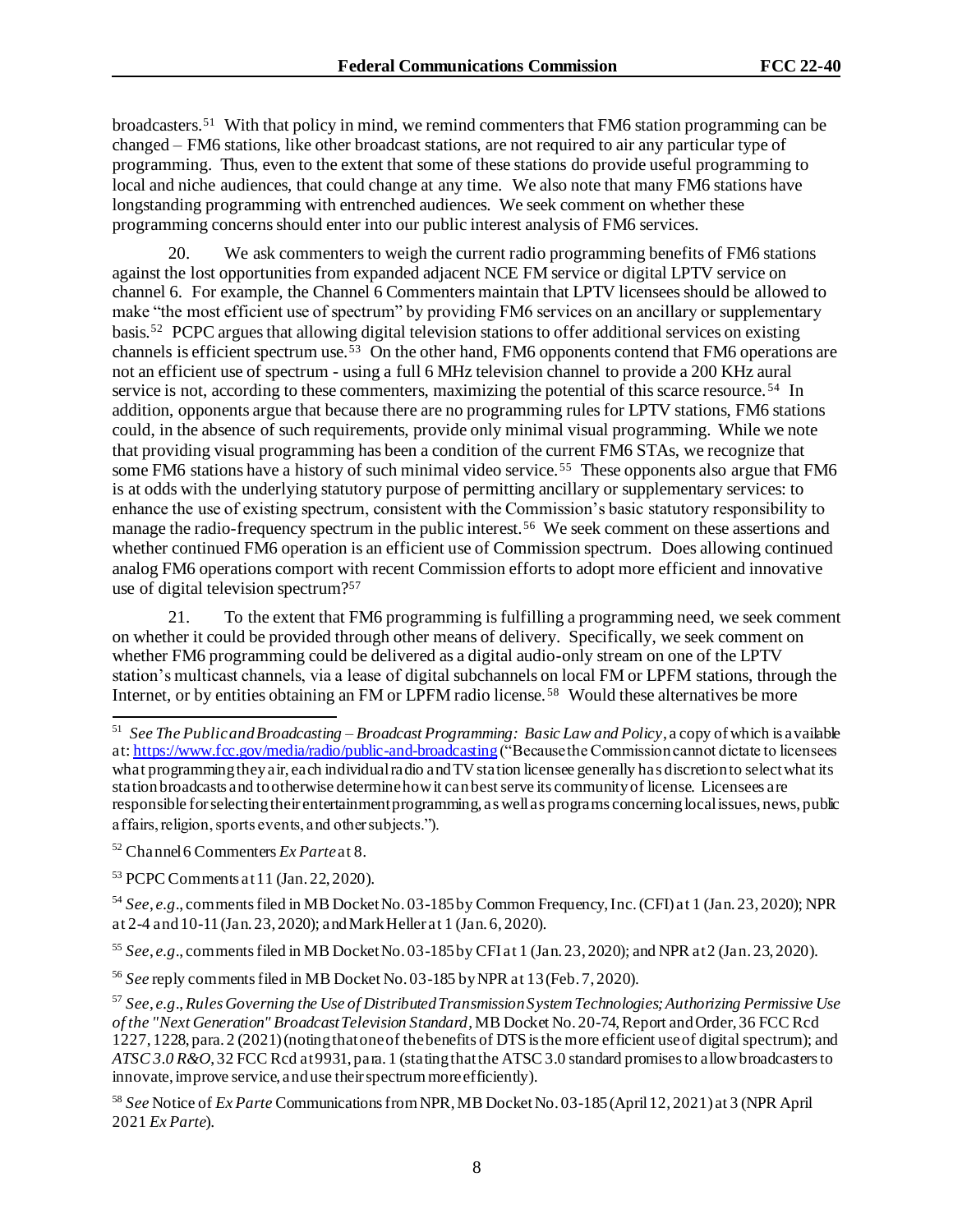spectrally efficient? What is unique about FM6 operations that merits continued service through its existing means of delivery?

#### **B. FM6 Operations as Ancillary or Supplementary Services**

22. As described above, we have twice sought comment, in the *2014 LPTV DTV Third NPRM* and *Refresh PN*, on whether FM6 operations comply with the ancillary or supplementary provisions in the Act and the Commission's rules,<sup>59</sup> whether the operation of analog FM radio services in conjunction with a digital television service would cause impermissible interference to other licensees, and, if permitted to continue, how best to authorize FM6 operations.<sup>60</sup> We once again seek comment on these issues and whether and how recent developments in the LPTV service should affect our analysis.

## **1. Compliance with the Communications Act and Commission Rules**

23. If we were to permit FM6 operations as an ancillary or supplementary service, we seek comment on whether to adopt a rule to formally authorize such operations and whether such a rule should include provisions requiring FM6 operations be subject to any or all of the conditions that were included in the FM6 engineering STAs. Throughout this proceeding, the Commission has asked whether a digital LPTV station can provide an analog FM radio-type service as an ancillary or supplementary service consistent with the Act and our rules.<sup>61</sup> The Commission specifically focused on the rule requirement that digital LPTV stations, when operating, must transmit an over-the-air *video* program signal at no direct charge to viewers.<sup>62</sup> In addition, the Commission has pointed to section  $336(b)(1)$  of the Act that mandates that the Commission permit ancillary or supplementary services only "if the use of a designated frequency for such services is consistent with the technology or method designated by the Commission for the provision of advanced television services."<sup>63</sup> The Commission questioned whether a digital LPTV station offering FM6 services on an ancillary or supplementary basis would be able to satisfy these requirements.<sup>64</sup>

24. Would adopting a rule for FM6 operations that would codify conditions like those found in the FM6 engineering STAs help satisfy compliance with these rule and statutory provisions? As noted above, the engineering STAs that FM6 stations are currently operating under contain conditions including: (1) a requirement that FM6 operations be conducted in ATSC 3.0 digital format; (2) FM6 operations may only be conducted on 87.75 MHz; (3) no interference is permitted to any other licensed user, including but not limited to broadcast television or radio users; (4) the station's audio and video coverage must reach similar populations; (5) the station must submit written reports, 90 days from the date of grant of the STA and again 180 days later detailing any reports of interference and a demonstration that the station's audio and video coverage reach similar populations; (6) the station must provide at least one stream of synchronized video and audio programming on the ATSC 3.0 portion of the spectrum on a full time (24 x7) basis; (7) the station's technical facilities may not be modified; and (8) the station may not be assigned or transferred. We seek comment on whether to require that FM6 stations operate subject to a similar set of rules, with some modifications and omissions, as outlined in the paragraphs below and in the proposed rule in Appendix B, as a means to resolve the outstanding issues surrounding FM6 operations as an digital LPTV station's ancillary or supplementary service.

<sup>59</sup> *LPTV DTV Third NPRM*, 29 FCC Rcd at 12555, para. 49; *Refresh PN*, 34 FCC Rcd at 11162, para. 3.

<sup>60</sup> *LPTV DTV Third NPRM*, 29 FCC Rcd at 12555, para. 52; *Refresh PN*, 34 FCC Rcd at 11166 , para. 5.

<sup>61</sup> *See LPTV DTV Third NPRM*, 29 FCC Rcd at 12554, para. 49; *Refresh PN,* 34 FCC Rcd at 11163, para. 4.

<sup>62</sup> *See LPTV DTV Third NPRM*, 29 FCC Rcd at 12554-5, para. 49, *citing* 47 CFR § 74.790(g)(3).

<sup>63</sup> *Id.* at 12555, para. 49, *citing* 47 U.S.C. § 336(b)(1).

<sup>64</sup> *Id.* at 12555, para. 49.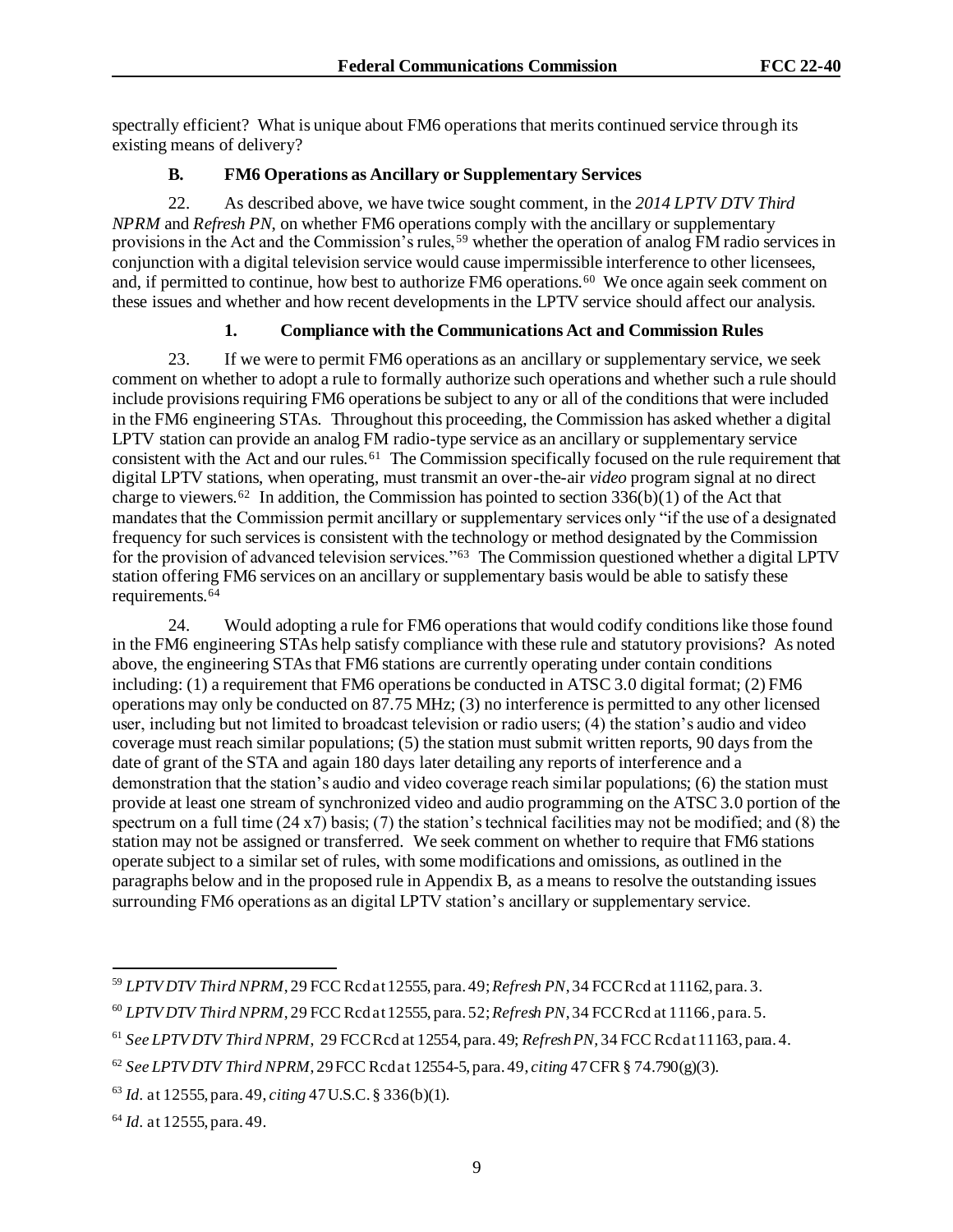25. *ATSC 3.0, 87.75 MHz and No Interference Requirements*. We propose that FM6 stations be operating in ATSC 3.0 digital format; that FM6 operations may only be conducted on 87.75 MHz; and that no interference be permitted to any other licensed user, including but not limited to broadcast television or radio users. By adopting a rule that authorizes service pursuant to these requirements, we seek to prevent the types of interference that were a concern for FM6 stations operating in ATSC 1.0. As discussed more fully below,<sup>65</sup> unlike ATSC 1.0, the ATSC 3.0 digital format appears to be more configurable and allows for the digital TV signal to be made narrower purportedly helping to overcome the harmful interference to FM radio stations that FM6 opponents suggest could emanate from FM6 operations. We seek comment on these rule provisions.

26. Separately, we seek comment on whether requiring FM6 services to be conducted only in conjunction with an ATSC 3.0 digital operation also has the benefit of satisfying the requirement of section  $336(b)(1)$  of the Act that the "use of a designated frequency for [ancillary or supplementary] services is consistent with the technology or method designated by the Commission for the provision of advanced television services."<sup>66</sup> Specifically, commenters should address whether and how analog use of a digital channel is "consistent with" the digital technology mandated by the Commission for the provision of advanced television services.<sup>67</sup> FM6 opponents have maintained throughout this proceeding that a digital LPTV station providing FM6 services was not consistent with existing the ATSC digital standard, which at the time they commented was ATSC 1.0.<sup>68</sup> They contended that a revision to the digital standard would have to be adopted in order for FM6 to be permitted.<sup>69</sup> FM6 stations disagreed, saying digital LPTV stations providing an analog FM radio service would be in compliance with the Commission's digital broadcast television transmission standard as set forth in section 74.795(b) of the rules that provides that digital transmitters be designed to produce digital television signals that can be "satisfactorily viewed" on consumer receiving equipment based on the digital broadcast television transmission standard in section  $73.682(d)$  the rules.<sup>70</sup> FM6 stations argued that they would provide a ATSC 3.0 digital television signal that would meet the requirements of section 74.795(b) in addition to the separate analog FM radio signal.<sup>71</sup>

27. Has the fact that FM6 services are now being offered via ATSC 3.0 digital stations changed these arguments? We note that the ATSC 3.0 standard also does not have a provision specific to FM6. And, as NPR notes, in the *ATSC 3.0 R&O* released in December 2020, the Commission amended

<sup>67</sup> *See Comcast Corp*., Memorandum Opinion, Order and Authorization, 16 FCC Rcd 21661, para. 84 (2001) (stating that "[w]hen preceding the preposition 'with,' the courts recognize 'consistent' as meaning 'agreeing' or according in substance or in a form that is congruous or compatible") (citing *Environmental Defense Fund, Inc. v. Environmental Protection Agency*, 82 F.3d 451, 457 (D.C. Cir. 1996) and*N.L. Indes, Inc. v. Kaplan*, 792 F.2d 896, 898-899 (9thCir. 1996)).

<sup>68</sup> *See*, *e.g*., comments filed in MB Docket No. 03-185 by NPR at 6; and reply comments filed in MB Docket No. 03-185 by NPR at 6 and 13 (Feb. 2, 2015).

<sup>69</sup> *See*, *e.g*., reply comments filed in MB Docket No. 03-185 by NPR at 13 (Feb. 7, 2020).

<sup>70</sup> *See* PCPC Informal Comments at 7; Channel 6 Commenters *Ex Parte* Exhibit A at 14, *citing*47 CFR § 73.682(d) (providing that effective October 11, 2011, transmission of DTV signals shall comply with the standards for such transmissions as established by the Advanced Television Systems Committee (ATSC)).

<sup>65</sup> *See* Section III. B. 2. – Potential For Interference

<sup>66</sup> 47 U.S.C. § 336(b)(1). We note that the Commission's rules permitted an analog LPTV station to convert to digital directly to an ATSC 3.0 digital facility without the requirement to first build an ATSC 1.0 facility (i.e. "transitioning directly to ATSC 3.0"). *See* 47 CFR § 74.782(c); *Authorizing Permissive Use of the "Next Generation" Broadcast Television Standard*, GN Docket No. 16-142, Report and Order and Further Notice of Proposed Rulemaking, 32 FCC Rcd 9930, 9941 and 9952-3, paras. 18 and 44 (2107).

<sup>71</sup> *Id. See also* 47 CFR § 73.682(f) (listing ATSC 3.0 as an alternative to the standard set forth in 47 CFR § 73.682(d)).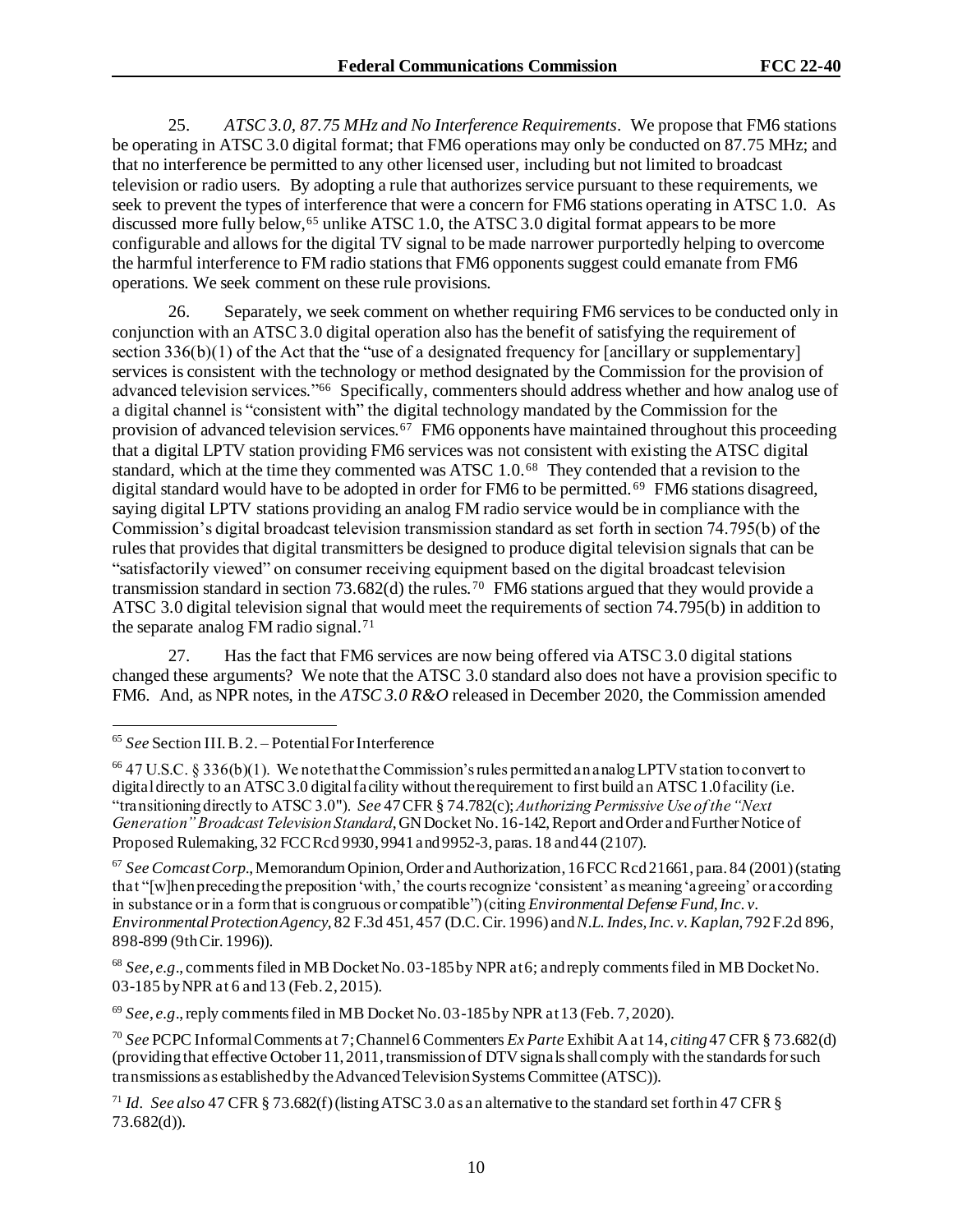the definition of the minimum standard definition digital television signal for full-power stations, removed all references to the analog standard, and confirmed that it "continue[d] to 'expect that the fundamental use of the 6 MHz DTV license will be for the provision of free over-the-air television service.<sup>'"72</sup> Given the fact that analog television is now truly a legacy service, does operation of an analog FM radio service on an ATSC 3.0 digital channel meet the requirements of section 336(b)(1) of the Act? Furthermore, should the fact that the number of U.S. households that possess an ATSC 3.0 capable television receiver remains limited affect our determination?<sup>73</sup>

28. *Similar Coverage and One Free Synchronized Stream Requirements*. We propose that FM6 stations comply with the following operational requirements: the FM6 coverage area must be contained within and may not exceed the coverage area of the LPTV station's synchronized video/audio programming stream; and the LPTV station must provide at least one stream of synchronized video and audio programming on the ATSC 3.0 portion of the spectrum, at any time the station is operating. By requiring that the station's FM6 coverage not exceed its video coverage, and that stations provide at least one stream of synchronized video and audio programming on the digital portion of the spectrum at any time the station is operating, we seek to ensure that the spectrum is being used efficiently and in the public interest.

29. Conditions similar to these provisions were included in the FM6 engineering STAs. The requirement that the LPTV station's FM6 and video coverage reach similar populations was imposed to address the concerns of FM6 opponents that FM6 stations would configure their LPTV station's technical facilities in such a manner that would favor their FM6 operation over their digital TV operation.<sup>74</sup> We propose a similar provision here that would limit the FM6 coverage area to not greater than the LPTV station's coverage area<sup>75</sup> for similar reasons and we believe this limit will help to allay these concerns and ensure that digital LPTV stations providing FM6 operations continue to focus their attention on the operation of their digital LPTV station - the primary purpose of their station license. We seek comment on this proposal.

30. As for our proposed rule provision requiring that FM6 stations provide at least one stream of synchronized video and audio programming on the ATSC 3.0 portion of the spectrum, at any time the station is operating, a similar condition was included in the FM6 engineering STAs. We propose to adopt a slightly different version in our FM6 rules. The STA condition required that the one stream of synchronized video and audio programming be provided on "a full time (24x7) basis." Because the Commission's rules provide that LPTV stations are "not required to adhere to any regular schedule of operation,"<sup>76</sup> we find it more appropriate to propose a revised version of this condition that requires that FM6 stations provide at least one stream of synchronized video and audio programming on the ATSC 3.0 portion of the spectrum "at any time the station is operating." The reason the synchronized video and audio programming condition was originally imposed on the FM6 engineering STAs was to ensure that digital LPTV stations providing FM6 operations continued to provide adequate television service to viewers. Prior to the LPTV digital television transition in July 2021, when FM6 operations were being

<sup>76</sup> *See* 47 CFR § 74.763.

<sup>72</sup> NPR April 2021 *Ex Parte*at 2, *citing ATSC 3.0 R&O*, 35 FCC Rcd at 14509, para. 33 and n.108 and *Advanced Television Systems and Their Impact Upon the Existing Television Broadcast Service*, Fifth Report and Order, 12 FCC Rcd 12809, 12823 (1997).

<sup>&</sup>lt;sup>73</sup> ATSC estimates that 3 million ATSC 3.0 capable television sets were sold in 2021 and that 4.5 million more will be sold in 2022. *Se[e https://www.cnet.com/tech/home-entertainment/every-new-2022-tv-with-atsc-3-0-get-ready](https://www.cnet.com/tech/home-entertainment/every-new-2022-tv-with-atsc-3-0-get-ready-for-free-next-gen-tv-broadcasts)[for-free-next-gen-tv-broadcasts](https://www.cnet.com/tech/home-entertainment/every-new-2022-tv-with-atsc-3-0-get-ready-for-free-next-gen-tv-broadcasts).*

<sup>74</sup> *See*, *e.g.,* comments filed in MB Docket No. 03-185 by CFI at 1 (Jan. 23, 2020); NPR at 2 (Jan. 23, 2020); and reply comments filed in MB Docket No. 03-185 by NPR at 6 (Feb. 2, 2015).

<sup>&</sup>lt;sup>75</sup> Under this approach, FM6 stations would be permitted to configure FM6 operations that covered a smaller area than their LPTV station's operation.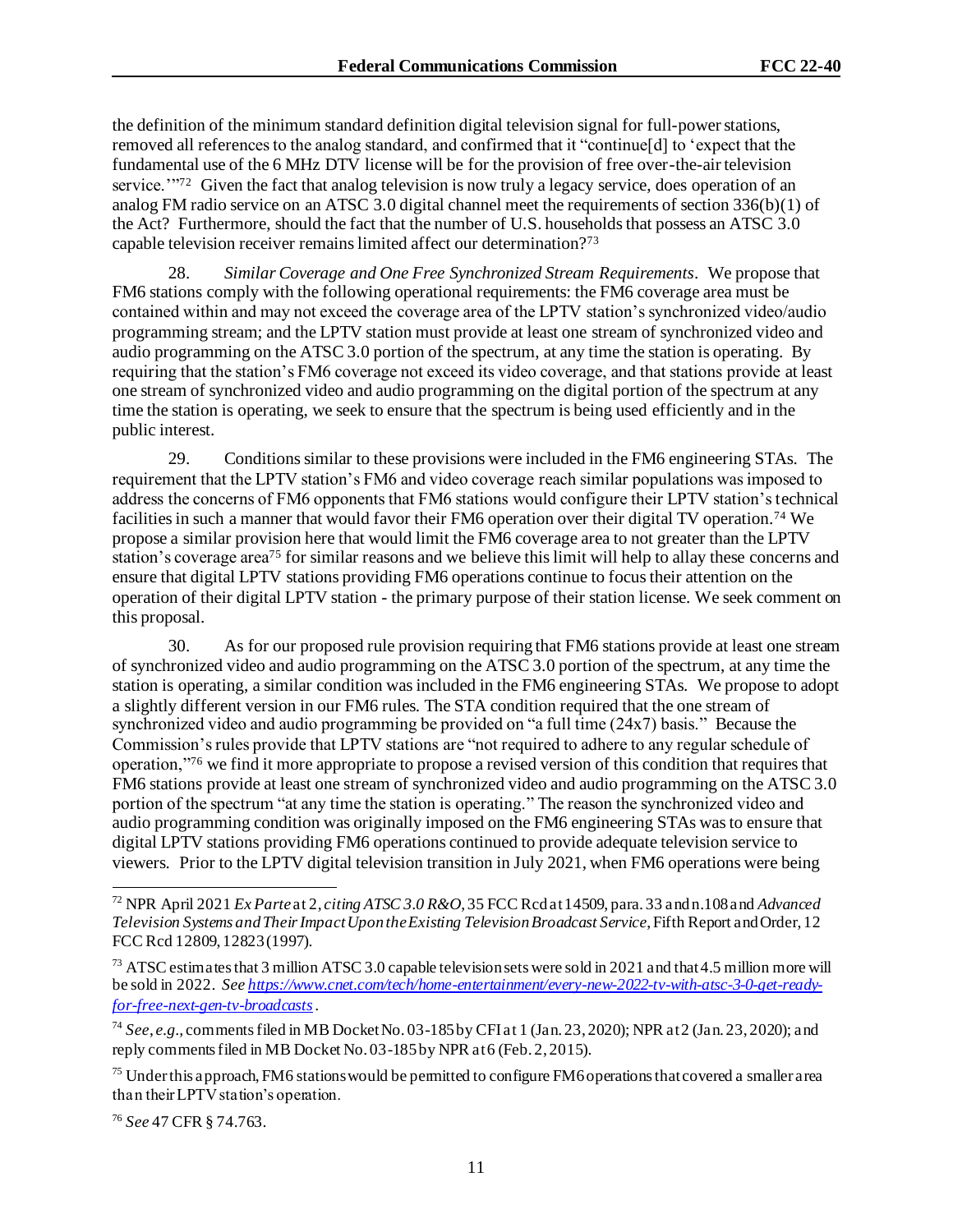conducted as part of the LPTV station's analog channel 6 operation, most FM6 stations were not offering any type of meaningful television service.<sup>77</sup> Because the audio signal for their analog TV station was dedicated to providing the FM6 service, these stations would often times offer minimal television service on their stations such as community bulletin boards.<sup>78</sup> FM6 stations appeared to be focusing their resources on their radio FM6 operation over their television operation.<sup>79</sup> We seek comment on whether requiring the FM6 stations be subject to the separate synchronized video and audio programming requirement will address the concerns of FM6 opponents and ensure that FM6 stations continue to provide adequate television service to viewers.

31. *Limits on Technical Modifications.* We propose to adopt a rule, similar to the condition contained in FM6 engineering STAs, that would limit LPTV stations providing FM6 operations from modifying their facilities during the time that FM6 operations are being conducted. This condition was placed on FM6 engineering STAs in an effort to "lock" the FM6 station facilities in place while they were being operated pursuant to STA to prevent the station from making changes to their facilities that could impact the potential for interference from FM6 operations to other users. We seek comment on whether codification of such a modification limit could be a useful way to prevent FM6 stations from causing interference. By locking FM6 stations into their existing facilities, that have already been shown to not cause interference, we would seek to preserve the status quo and prevent technical changes that could upset the current interference-free environment. We propose to define "existing facilities" as the FM6 station's licensed technical facilities on the release date of this *NPRM*. 80 While the Commission is required to consider requests for waivers of its rules, <sup>81</sup> we also seek comment on whether to provide for an exception to this rule that would allow for technical modifications if certain criteria are met. We seek comment on such criteria, such as a showing of no potential interference to affected licensees and/or a demonstration that all affected licensees have consented to the modification. We seek comment on these issues.

32. *Transfers*. In the STAs, we limited FM6 stations from being transferred while FM6 operations are being conducted. We seek comment as to whether inclusion of such a limit in our FM6 rules would serve the public interest. The Media Bureau imposed this condition in an effort to prevent parties from seeking to operate an FM6 station without any intention of continuing FM6 operations and for the sole purpose of immediately selling the station to another party. Given the fact that we are proposing to limit FM6 to only those stations that are providing FM6 operations on the release date of this

<sup>77</sup> *See, e.g*., comments filed in MB Docket No. 03-185 by CFI at 1 (Jan. 23, 2020); NPR at 2 (Jan. 23, 2020); and reply comments filed in MB Docket No. 03-185 by NPR at 6 (Feb. 2, 2015).

<sup>78</sup> *Id.*

<sup>79</sup> *See*, *e.g*., comments filed in MB Docket No. 03-185 by CFI at 1 (Jan. 23, 2020); NPR at 2-4 and 10-11 (Jan. 23, 2020); Heller at 1 (Jan. 23, 2020); and reply comments filed in MB Docket No. 03-185 by NPR at 11-12 (Feb. 7, 2020).

<sup>80</sup> We clarify that the term "release date of this *NPRM*" means the release date of the adopted *NPRM*.

 $81$  A waiver is appropriate only if both (1) special circum stances warrant a deviation from the general rule, and (2) such deviation better serves the public interest. *NetworkIP, LLC v. FCC*, 548 F.3d 116, 125-128 (D.C. Cir. 2008) (citing *Northeast Cellular Telephone Co.*, 897 F.2d 1164, 1166 (1990)). Generally, the Commission may waive any rule if there is good cause to do so and, in making this determination, may take into account considerations such as hardship, equity, or more effective implementation of overall policy on an individual basis. *See* [47 C.F.R. § 1.3](https://1.next.westlaw.com/Link/Document/FullText?findType=L&pubNum=1000547&cite=47CFRS1.3&originatingDoc=I951a1b81b05011dba10be1078cee05f1&refType=LQ&originationContext=document&transitionType=DocumentItem&ppcid=fd10b7893a5c465f8de6a4c6610bb52a&contextData=(sc.Search)); *Northeast Cellular*, 897 F.2d at 1166 ("[A] waiver is appropriate only if special circumstances warrant a deviation from the general rule and such deviation will serve the public interest. The agency must explain why deviation better serves the public interest and articulate the nature of the special circumstances to prevent discriminatory application and to put future parties on notice as to its operation"); *WAIT Radio v. FCC*, 418 F.2d 1153, 1159 (D.C. Cir. 1969) ("The agency's discretion to proceed in difficult areas through general rules is intimately linked to the existence of a safety valve procedure for consideration of an application for exemption based on special circumstances.").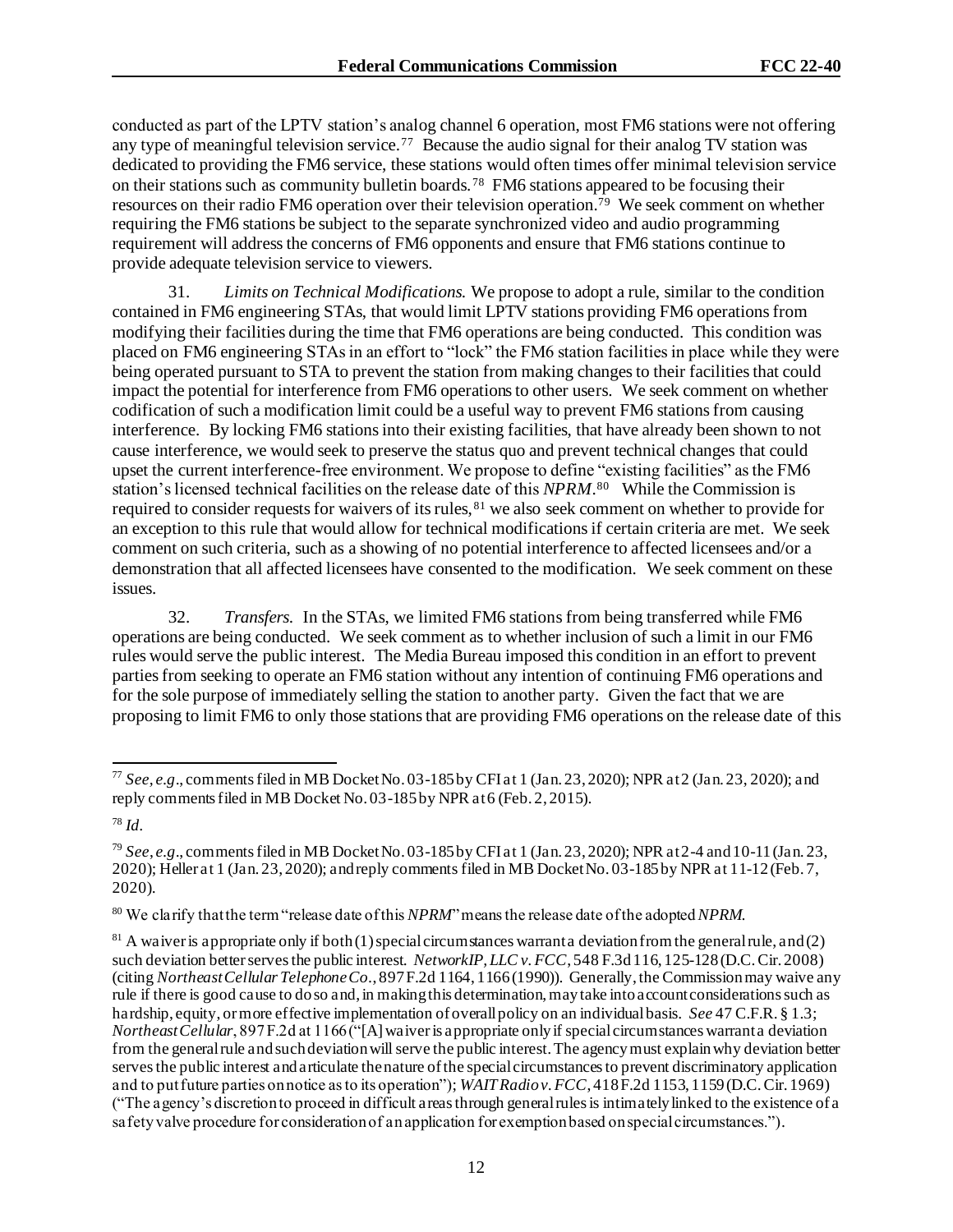*NPRM*, and thereby preventing parties from "speculating" in FM6 stations, we seek comment as to whether inclusion of a limitation on transfer of FM6 stations in our rules would serve the public interest.

33. *Periodic Reporting*. As a condition to their FM6 STAs, FM6 stations were required to submit reports, 90 and 180 days after the grant of their STAs, detailing any reports of interference and a demonstration that the station's FM6 and video coverage reach similar populations. The Media Bureau included this reporting requirement in the FM6 engineering STAs so that it could monitor the ongoing STA operations of FM6 stations for reports of interference and to see if FM6 stations were complying with the condition that their digital television and analog FM radio operations were serving similar populations. We are now proposing to adopt rule provisions that would mandate that FM6 operations be conducted without interference to other users and that an FM6 station's FM6 and video coverage reach similar populations. Accordingly, we tentatively conclude that such a reporting requirement is not necessary given the force and effect of our proposed FM6 rule. We seek comment on this tentative conclusion.

## **2. Potential For Interference**

34. Throughout this proceeding, concern about the potential for analog FM6 operations to interfere with or disrupt the LPTV station's digital TV service has been paramount.<sup>82</sup> As noted previously, section 336(b)(2) of the Act provides that the Commission shall "limit the broadcasting of ancillary or supplementary services on designated frequencies so as to avoid derogation of any advanced television services, including high definition television broadcasts, that the Commission may require using such frequencies."<sup>83</sup> The Commission has also sought comment on whether the analog FM6 radio transmitter could cause interference to FM radio licensees.<sup>84</sup> FM6 opponents previously expressed concern about the potential for interference,  $85$  citing studies conducted in 2014 by Linley Gumm and Charles Rhodes to support their claims.<sup>86</sup> FM6 stations responded that there had not been a single report of interference from the numerous FM6 stations operating their LPTV stations in analog mode.<sup>87</sup> As noted above, FM6 opponents counter that lack of current interference is not probative given the existence of Commission rules preventing interference.<sup>88</sup>

35. We recognize that previous questions and analysis about the potential for FM6 interference were based on the assumption that the digital LPTV station would be operating in ATSC 1.0. As stated above, all existing FM6 stations are instead operating in ATSC 3.0 digital mode and there have

<sup>85</sup> *See* comments filed in MB Docket No. 03-185 by Linley Gumm at 1-13 (Nov. 14, 2014); NPR at 8-11 (Jan. 15, 2015); NPR at 13-17 (Jan. 23, 2020); and REC Networks at 6-14 (Jan. 21, 2020).

<sup>86</sup> *See* comments filed in MB Docket No. 03-185 by Linley Gumm at 1-13 (Nov. 14, 2014); NPR at 8-11 (Jan. 15, 2015).

<sup>87</sup> *See* comments filed in MB Docket No. 03-185 by Channel 6 Commenters at 17 and 20-21 (Jan. 21, 2020); EMF at 2-3 (Jan. 22, 2020); Island at 2 (Jan. 23, 2015); LSRC at 5 (Jan. 22, 2015); LSRC at 4 (Jan. 23, 2020); PCPC Informal Comments at 9; Seattle 6 Broadcasting Company, LLC at 2 (Jan. 22, 2019); Signal Above Ministries, Inc. at 7 (Jan. 20, 2015); Venture at 2-3 (Jan. 20, 2015). PCPC commented in the 2019 record refresh proceeding that "[t]elevision stations have been operating on channel 6 for decades without any unmitigated interference between digital or analog signals (including 87.7 FM audio carriers) and other broadcast stations." *See* reply comments filed in MB Docket No. 03-185 by PCPC at 13 (Feb. 14, 2020). PCPC maintains that "[t]his empirical evidence provides the strongest proof that an 87.7 FM audio carrier is unlikely to cause future interference." *Id.*

<sup>88</sup> *See supra* para. 8 and comments filed in MB Docket No. 03-185 by NPR at 9-10 (Jan. 15, 2015) and 14-15 (Jan. 23, 2020); REC Networks at 2-3 (Jan. 21, 2020); Cal State *Ex Parte* Engineering Statement at 4-5.

<sup>82</sup> *LPTV Digital Third NPRM*, 29 FCC Rcd at 12555, para. 50; *Refresh PN*, 34 FCC Rcd at 11164, para. 4.

<sup>83</sup> *Id*., both *citing* 47 U.S.C. § 336(b)(2).

<sup>84</sup> *Id.*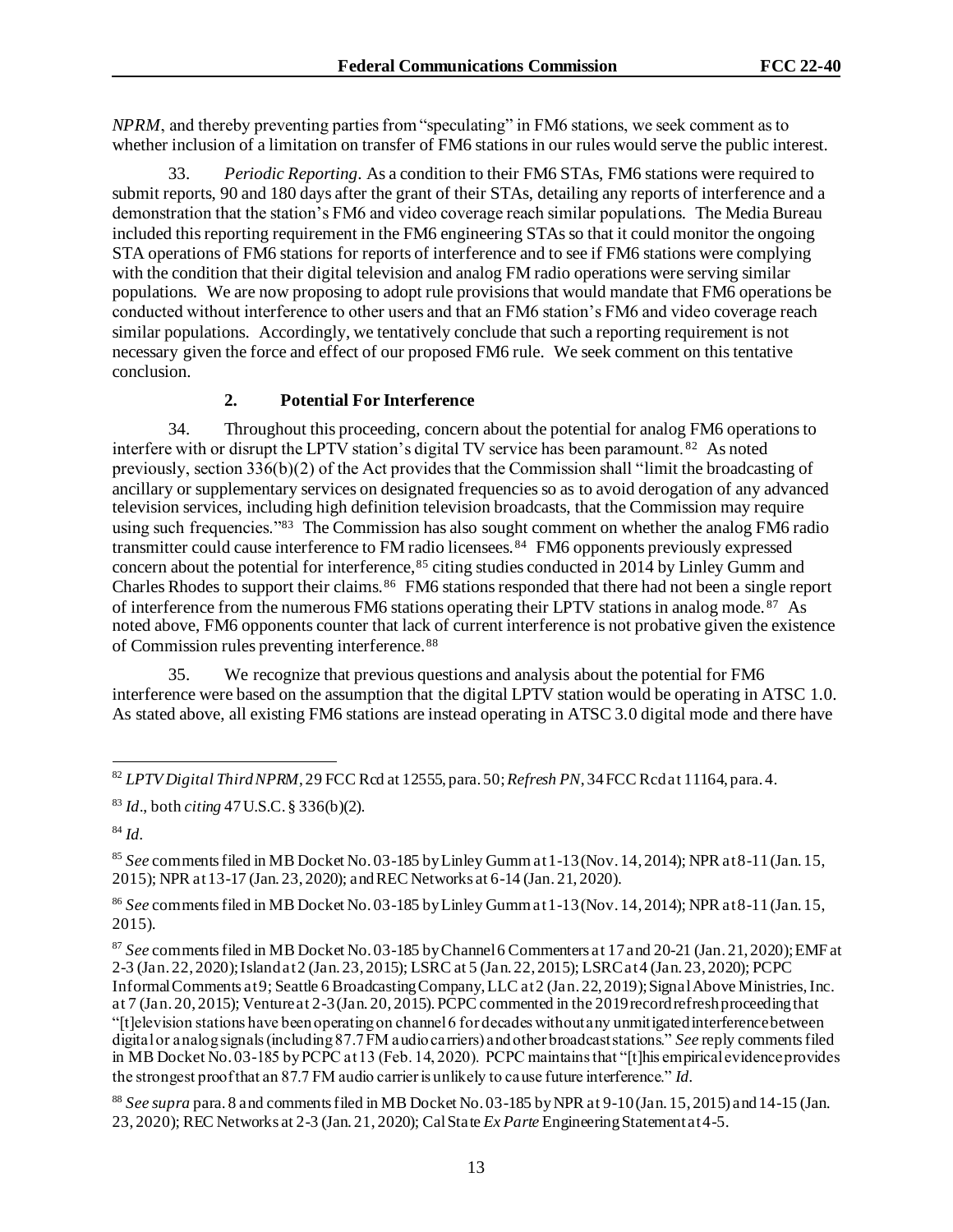been no reports of interference from these stations. <sup>89</sup> The results of a more recent 2019 "Perry Priestly" study submitted by PCPC seem to show that, unlike ATSC 1.0, the ATSC 3.0 digital format is more configurable and allows for the TV signal to be made narrower to reduce that interference and/or have its settings modified to have increased error correction, helping it overcome such interference.<sup>90</sup> Thus, PCPC concludes "stations that transition directly to the ATSC 3.0 standard can provide both the most robust video signals available today and a strong analog audio signal."<sup>91</sup>

36. In light of this more recent study, we seek comment on whether the fact that FM6 stations are operating in ATSC 3.0 digital mode changes the potential for their analog FM6 operations to interfere with or disrupt the LPTV station's ATSC 3.0 digital TV service. We seek to determine if an ATSC 3.0 digital LPTV station will be able to operate an analog FM radio transmitter without interfering or derogating its co-channel digital operation. We observe that the Perry Priestly study indicates that an ATSC 3.0 station would typically reduce the width of its digital TV signal and/or increase the level of error correction to make this operation possible, both of which would seem to reduce the amount of available throughput of the ATSC 3.0 signal. We seek comment on whether these changes in configuration constitute a "derogation" of its digital operation. Should we decide to allow FM6 operations, should it be limited to those stations operating in ATSC 3.0? As before, we encourage commenters to study the question of FM6 interference and to provide the results of these studies in their comments.

# **3. Application of Part 73 FM Radio Rules**

37. If we decide to permit digital channel 6 LPTV stations to provide analog FM6 services on an ancillary or supplementary basis, we must still resolve the outstanding question of whether such operations should be subject to the Part 73 rules applicable to FM radio stations. <sup>92</sup> Section 336(b)(3) of the Communications Act mandates that the Commission "apply to any other ancillary or supplementary service such of the Commission's regulations as are applicable to the offering of analogous services by any other person  $\ldots$   $\cdot$   $\cdot$   $\cdot$  Commenters previously maintained that the Commission, as part of its decision in this proceeding, would need to amend its Part 73 and 74 rules to accommodate the FM6 service.<sup>94</sup>

38. We once again seek comment on whether FM6 operations are "analogous to other services subject to regulation by the Commission" within the meaning of section 336(b)(3) of the Act and

<sup>90</sup> Reply comments filed in MB Docket No. 03-185 by PCPC at 11-12 and Engineering Statement (Feb. 14, 2020). PCPC maintains that the Perry Priestly study demonstrates that, "not only is ATSC 3.0 compatible with an 87.7 MHz analog audio carrier, but the two signals can operate simultaneously with almost no degradation to either signal." *Id.*

<sup>91</sup> *Id.*

<sup>92</sup> *LPTV DTV Third* NPRM, 29 FCC Rcd at 12555, para. 52 and *Refresh PN,* 34 FCC Rcd at 11166, *citing*47 U.S.C.  $§$  336(b)(3).

<sup>93</sup> 47 U.S.C. § 336(b)(3). Section 73.624(c)(1) of the Commission's rules contains a similar provision. *See* 47 CFR § 73.624(c)(1) (digital television stations may offer "audio signals" on a "broadcast basis," but "DTV licensees that provide ancillary or supplementary services that are analogous to other services subject to regulation by the Commission must comply with the Commission regulations that apply to those services. . . .").

<sup>94</sup> *See* comments filed in MB Docket No. 03-185 by Channel 6 Commenters at 27-28 (Jan. 22, 2020); LSRC at 4 (Jan. 23, 2020); Multicultural Radio Broadcasting, Inc. at 6-7 (Jan. 22, 2020); NPR at 17-18 (Jan. 23, 2020); OMI at 1 (Jan 20, 2015); PCPC Informal Comments at 9-10; REC Networks at 14 (Jan. 21, 2020); Venture at 6-8 (Jan. 20, 2015). We note that Signal Above Ministries, Inc. (Signal) was one commenter that maintained that any ancillary analog FM radio-type operation should not be subject to FM rules. *See* comments filed in MB Docket No. 03-185 by Signal at 8 (Jan. 21, 2015).

<sup>89</sup> As stated above, as a condition to the grant of their engineering STAs, FM6 stations agreed to report in 90 and 180 days on whether they had received any reports of interference. None of the FM6 stations, in their status reports, have reported any interference. Nor have we received any such complaints.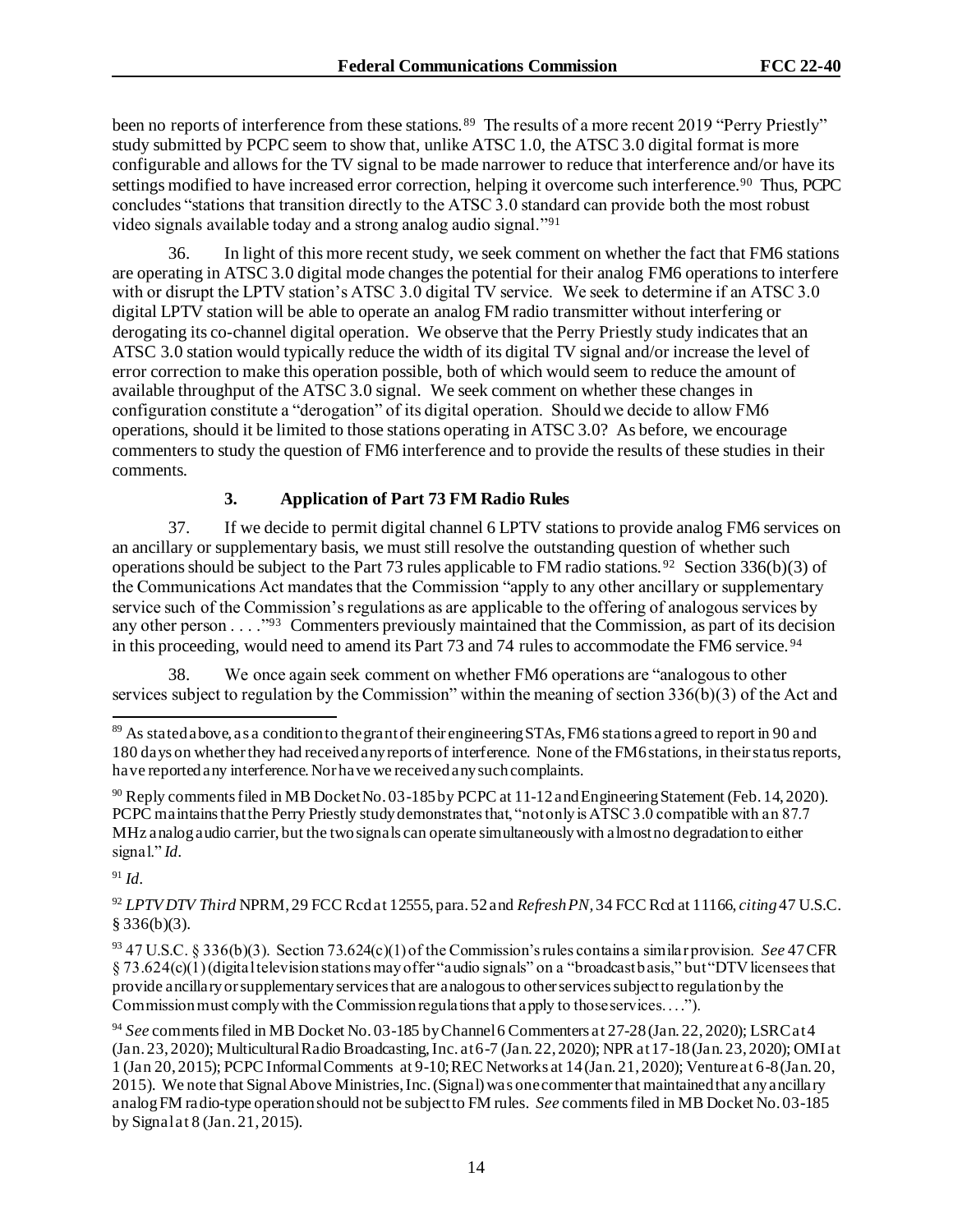the Commission's implementing rules and, if so, which of the Part 73 rules should apply to FM6 operations.<sup>95</sup> In the *LPTV DTV Third NPRM*, <sup>96</sup> the Commission sought comment on whether to apply to FM6 operations the Part 73 rules requiring that an FM radio station file an application for a construction permit and license to operate,  $97$  that stations be located on channels 88.1 MHz through 107.9 MHz.  $98$  that primary FM channels be allotted through rulemaking,<sup>99</sup> that such stations maintain a public inspection file,<sup>100</sup> and that the use of such frequencies in border areas be coordinated with Canada and Mexico.<sup>101</sup> We seek comment on whether these questions are still relevant, whether other Part 73 rules, including technical rules, should apply,<sup>102</sup> and whether our analysis should be affected by the fact that we may limit channel 6 LPTV stations providing FM6 services to operating only in ATSC 3.0 digital mode and from modifying their technical facilities while providing FM6 operations. <sup>103</sup>

#### **4. Application of Five Percent Ancillary or Supplementary Fee**

39. To the extent we permit digital channel 6 LPTV stations to provide FM6 services on an ancillary or supplementary basis, we must resolve the question of whether FM6 services should be subject to a five percent fee.<sup>104</sup> Our ancillary or supplementary rule provides that digital television stations "must annually remit a fee of five percent of the gross revenues derived from all ancillary and supplementary services . . . which are feeable . . . . "<sup>105</sup> "Feeable" services are defined as "[a]ll ancillary or supplementary services for which payment of a subscription fee or charge is required in order to receive the service."<sup>106</sup> "Feeable" services are also defined as "[a]ny ancillary or supplementary service for which no payment is required from consumers in order to receive the service . . . if the DTV licensee directly or indirectly receives compensation from a third party in return for the transmission of material provided by that third

97 47 CFR § 73.201.

<sup>98</sup> *Id.*

<sup>99</sup> 47 CFR § 73.202.

<sup>100</sup> 47 CFR § 73.3526.

<sup>101</sup> 47 CFR §§ 73.204 and 73.504.

<sup>103</sup> *See supra* Section III. B. 1. – Compliance with the Communications Act and Commission Rules

<sup>104</sup> *LPTV DTV Third* NPRM, 29 FCC Rcd at 12555-6, para. 53 and *Refresh PN,* 34 FCC Rcd at 11166, *citing* 47 CFR § 73.624(g).

<sup>105</sup> 47 CFR § 73.624(g); *see also*47 U.S.C. § 336(e).

<sup>106</sup> *See* 47 CFR § 73.624(g)(1)(i); *see also*47 U.S.C. § 336(e)(1)(A). Moreover, the rules provide that "[t]he fee required by this provision shall be imposed on any and all revenues from such services, including revenues derived from subscription fees and from any commercial advertisements transmitted on the service." *See* 47 CFR § 73.624(g)(1)(i).

<sup>&</sup>lt;sup>95</sup> During this proceeding, commenters have debated whether section 73.653 of the rules, 47 CFR § 73.653, that permits television stations to operate separate audio and visual transmitters, should apply to FM6 stations. *See*, e.g., NPR Feb 2020 Comments at 5-7 and 9-11; PCPC Feb 2020 Comments at 17-18; Venture Jan 2015 Comments at 4; Since we are proposing that FM6 be considered an ancillary or supplementary service and such services are supposed to besubject to "regulations . . . applicable to . . . analogous services," 47 U.S.C. § 336(b)(3), under our proposal, section 73.653 has no application to a radio service such as FM6 because that rule is applicable on its face to television.

<sup>96</sup> *LPTV DTV Third NPRM*, 29 FCC Rcd at 12556, para. 52.

 $102$  For example, among the many Part 73 technical rules that apply to FM radio stations and that we would have to decide whether to also apply to FM6 services are: 47 CFR §§ 73.207 (Minimum distance separation between stations); 73.208 (Reference points and distance computations); 73.209 (Protection from interference); 73.211 (Power and antenna height requirements); 73.315 (FM transmitter location); 73.316 (FM antenna systems); 73.317 (FM transmission systems requirements); and 73.318 (FM blanketing interference).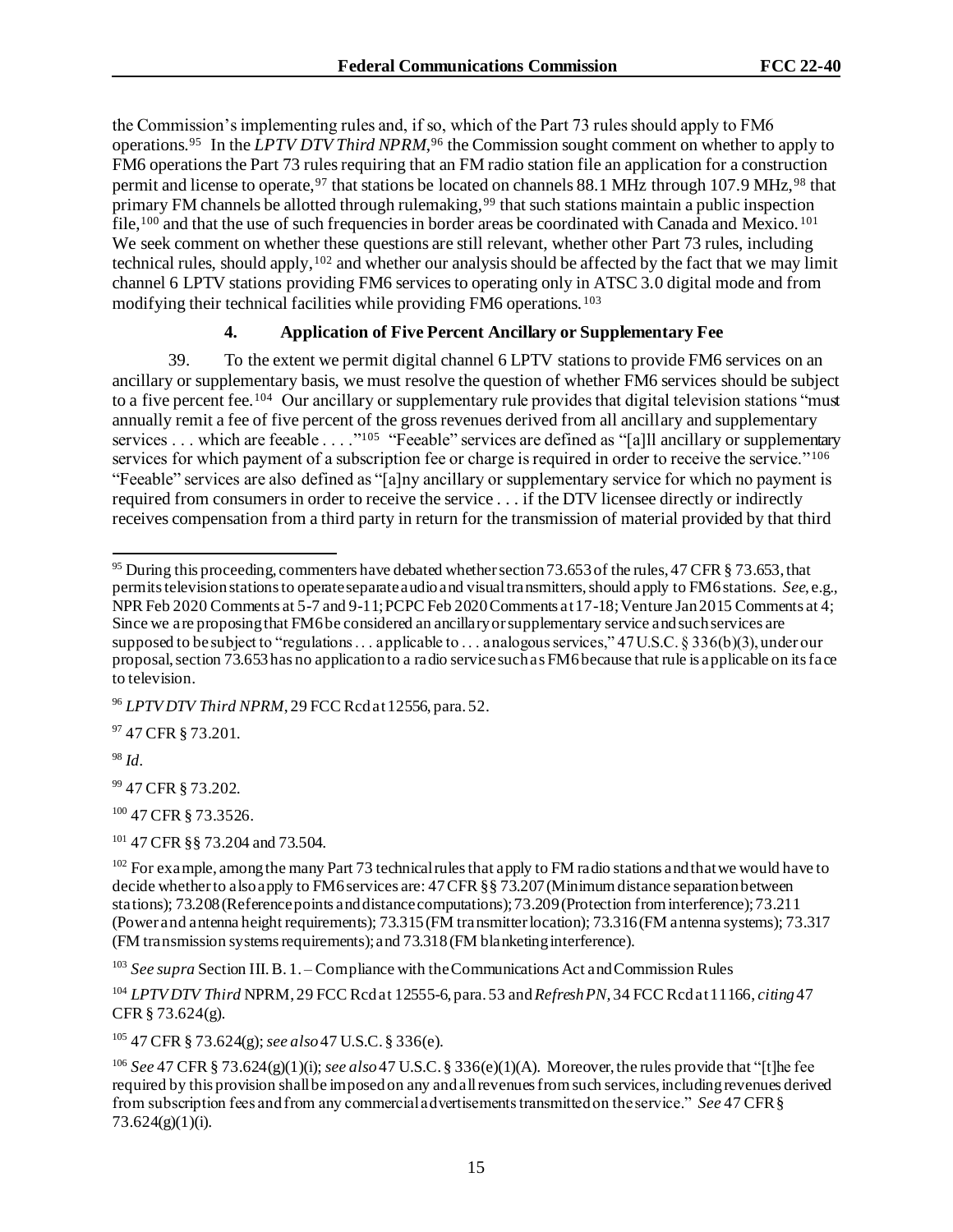party (other than commercial advertisements used to support broadcasting for which a subscription fee is not required)."<sup>107</sup> As we previously observed, FM6 operations, thus far, appear to have been available to the general public without subscription. Comments were previously split on this question. Because FM6 services are provided free of charge, some commenters believed that no fee should apply.<sup>108</sup> Other commenters argued that, because the FM6 operation is not available on a DTV receiver, and can be only be received on a separate FM radio receiver, we should view FM6 operations as "point-to-point or pointto-multi point" operation that section 73.624(c) of the rules describes as an "ancillary or supplementary" service.<sup>109</sup> Channel 6 Commenters agreed that "a supplementary 87.7 MHz audio signal qualifies as an ancillary service, which entitles the government to  $5\%$  of its revenue."<sup>110</sup>

40. We seek comment on whether, and under what circumstances, an LPTV station's ancillary or supplementary FM6 service provided without a subscription fee should be deemed "feeable" and subject to the five percent fee. To the extent an LPTV station leases its spectrum to a third party to provide the programming transmitted using FM6 and receives compensation from that third party, such FM6 operation would be feeable under section 336(e)(1)(B) of the Act because the station "receives compensation from a third party in return for transmitting material furnished by such third party."<sup>111</sup> In a scenario, however, where the FM6 station does *not* lease its spectrum and instead itself provides a free, over-the-air radio service without a subscription fee, is there any basis to deem such a service "feeable" and thus subject to the five percent fee? We seek comment on this issue.

## **C. Limiting FM6 to Existing Operators**

41. If we decide to allow FM6 operations to continue in the future, we propose to limit the scope of FM6 operations to only those LPTV channel 6 stations with "active" FM6 engineering STAs on the release date of this *NPRM.*<sup>112</sup> We propose to define "active" as an initial engineering STA that is granted and unexpired or a request for extension of an engineering STA that is granted or pending at the time of the release date of this *NPRM*. We seek comment on this proposal. We assume that stations holding an active FM6 STA or with a pending FM6 STA extension request are actually providing FM6 service to the public. We seek comment on this assumption and whether there are other measures we should take to ensure our rules cover only those stations actually providing FM6 service to the public on the release date of this *NPRM*.

42. The record is filled with examples of local, niche programming being provided by FM6 stations and we seek to minimize disruption to listeners that have come to rely on these services.

<sup>107</sup> *See* 47 CFR § 73.624(g)(1)(ii); *see also* 47 U.S.C. § 336(e)(1)(B). Moreover, the rules provide that "[t]he fee required by this provision shall be imposed on any and all revenues from such services, other than revenues received from a third party in return for the transmission of commercial advertisements used to support broadcasting for which a subscription fee is not required." *See* 47 CFR. § 73.624(g)(1)(ii).

<sup>108</sup> *See* comments filed in MB Docket No. 03-185 by LSRC at 3 (Jan. 23, 2020); NY Metro Radio Korea, Inc., et al. at 3 (Jan. 21, 2020); PCPC at 30-31 (Jan. 22, 2020); Signal at 8 (Jan. 14, 2015).

<sup>&</sup>lt;sup>109</sup> *See* reply comments filed in MB Docket No. 03-185 by REC Networks at 2 (Jan. 21, 2020); and Seattle 6 Broadcasting Company, LLC at 1 (Jan. 22, 2020) *citing*47 CFR § 73.624(c).

<sup>110</sup> Channel 6 Commenters *Ex Parte*at 6 and 19.

<sup>111</sup> *See* 47 U.S.C. § 336(e)(1)(B). We note that Venture recently submitted in the Media Bureau's Licensing and Management System (LMS) an Annual DTV Ancillary/Supplementary Services Report for its FM6 station, KBKF-LD, San Jose, California, wherein it reported that it was providing an FM6 operation on an ancillary or supplementary basis and that it had generated \$157,500 gross revenues from such operations and was submitting a payment of \$7,875 reflecting its five percent Annual DTV Service Fee. *See* LMS File No. 0000173200.

<sup>112</sup> We clarify that the term "release date of this *NPRM*" means the release date of the adopted *NPRM*.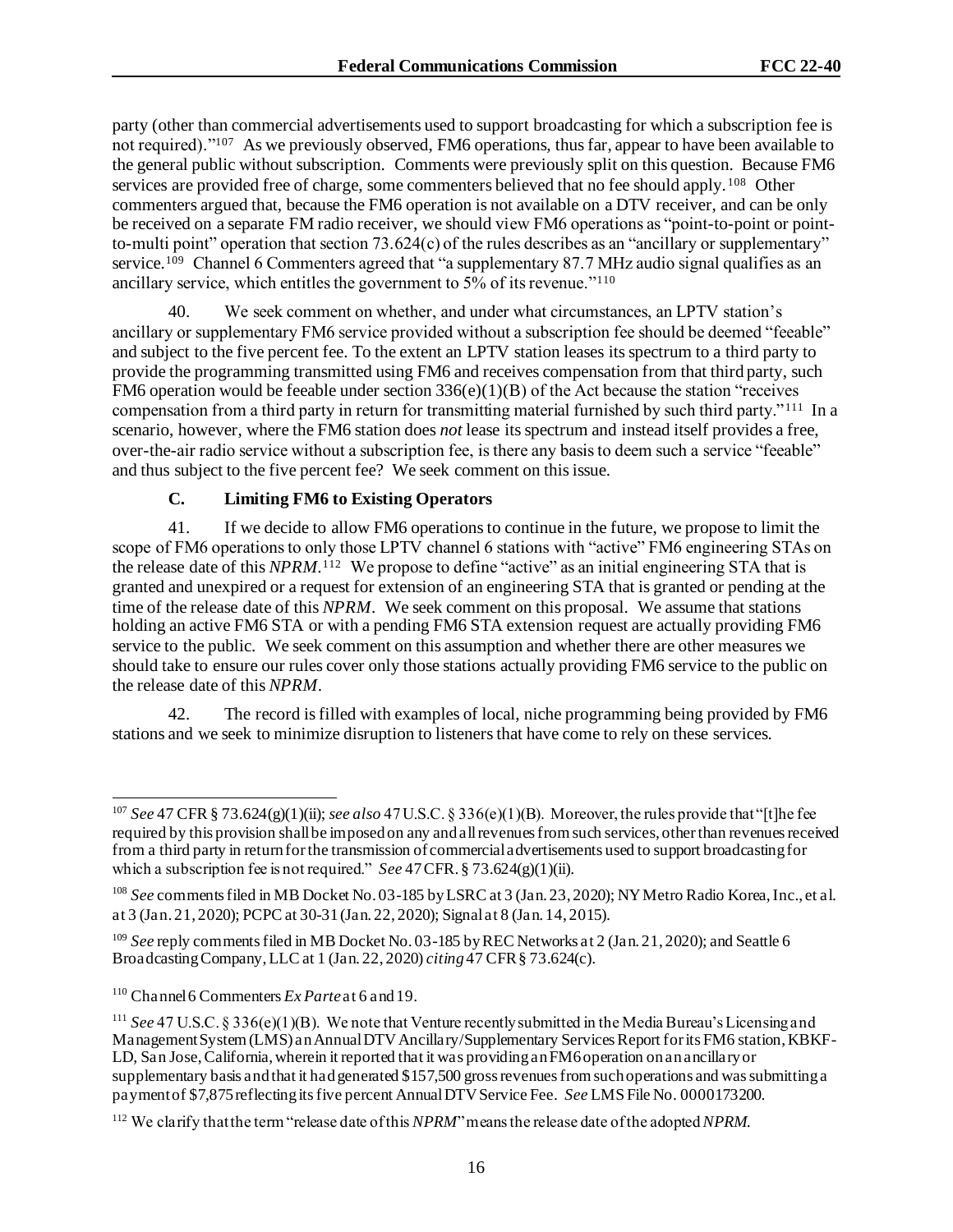Limiting the number of FM6 stations to those currently in operation $113$  (and that have demonstrated that they do not cause interference to other users) and limiting the technical modifications permitted by these stations could also help to serve our goal of preventing harmful interference to other services. Would such a limitation allay the concerns of some commenters that have opposed FM6 operations?<sup>114</sup>

43. Would this limitation also ensure continued service to consumers who have relied upon this service? With regard to any parity concerns of limiting FM6 authorization to existing FM6 stations, we note that all channel 6 LPTV stations had the opportunity to provide an FM analog service and chose not to do so. Moreover, the Commission's examination of whether to permit the continuation of such services has extended over decade, so we believe that all channel 6 LPTV stations have been placed on adequate notice of a potential change in Commission rules. Further, if a channel 6 LPTV station has not requested that the Commission permit it to continue to provide FM6 operations by now (since terminating analog operations in July 2021), it seems unlikely that there is consumer reliance on the programming. We seek comment on this proposal, other cut-off dates, or alternate ways to limit eligibility to ensure continued service to the established listeners of FM6 operations.

We seek comment on whether we should also permit FM6 operations by LPTV stations that, as of the release date of this NPRM, have pending applications for construction permits and that have a significant history of providing FM6 to the public to also be grandfathered. We recognize that there may be a limited number of stations that stopped providing FM6 service in July 2021, at the time of the LPTV digital transition, but intend to resume such service once new facilities are approved and constructed.<sup>115</sup> Would permitting such stations to resume providing FM6 services, subject to the conditions discussed above, be consistent with the rationale discussed above to ensure continued service to consumers who have relied upon this service? Are the conditions discussed above adequate to address any technical concerns? Because such stations are not yet operational, do we need to consider additional technical conditions to address unforeseen potential interference? We seek comment on the implications of expanding the scope of continued FM6 service in this manner.

### **D. Licensing Additional NCE FM Stations**

45. We also take this opportunity to seek comment on NPR's proposal to repurpose television channel 6 (TV channel 6) spectrum (82-88 MHz) for FM services in locations where the channels are not being used to provide "actual television programming."<sup>116</sup> As previously described,<sup>117</sup> NPR believes that the continued use of a digital TV channel 6 to provide an analog FM radio service (aka

<sup>117</sup> *See supra* para. 8.

<sup>&</sup>lt;sup>113</sup> We note that, in paragraph 44 *infra*, we consider whether to permit FM6 operations by other LPTV stations not currently operating pursuant to an FM6 STA.

<sup>114</sup> We note that, in paragraph 49 *infra*, we seek comment on the potential for interference if we permitted new FM radio services as contemplated by NPR.

<sup>115</sup> *See* Letter from David D. Oxenford, Esq. counsel for Metro TV., Inc. to Marlene H. Dortch, Secretary, FCC, MB Docket No. 03-185 (filed May 31, 2022) at 3. Metro TV, Inc. is the licensee of channel 6 LPTV station WVOA-LD, Westvale, New York, and it maintains that it provided "FM6 service from 2013 through the 2021 termination of analog LPTV operations" and that it currently has pending a construction permit (LMS File No. 0000186547) that would lead to ATSC 3.0 operations with resumed FM6 service. We note that this application is pending for international coordination.

<sup>116</sup> NPR has been pursuing this proposal since at least July 2020 when it first raised it in *ex parte* communications. *See*, e.g., Letter from Gregory A. Lewis, Deputy General Counsel, NPR, to Marlene H. Dortch, Secretary, FCC, in MB Docket No. 03-185 (Jul. 9, 2020) at 1 (NPR July 2020 *Ex Parte*); *see also* NPR April 2021 *Ex Parte* at 3We note that NPR is not proposing that any legitimate provision of television service on channel 6 be repurposed – only FM6 services as they existed prior to the July 13, 2021 LPTV digital transition.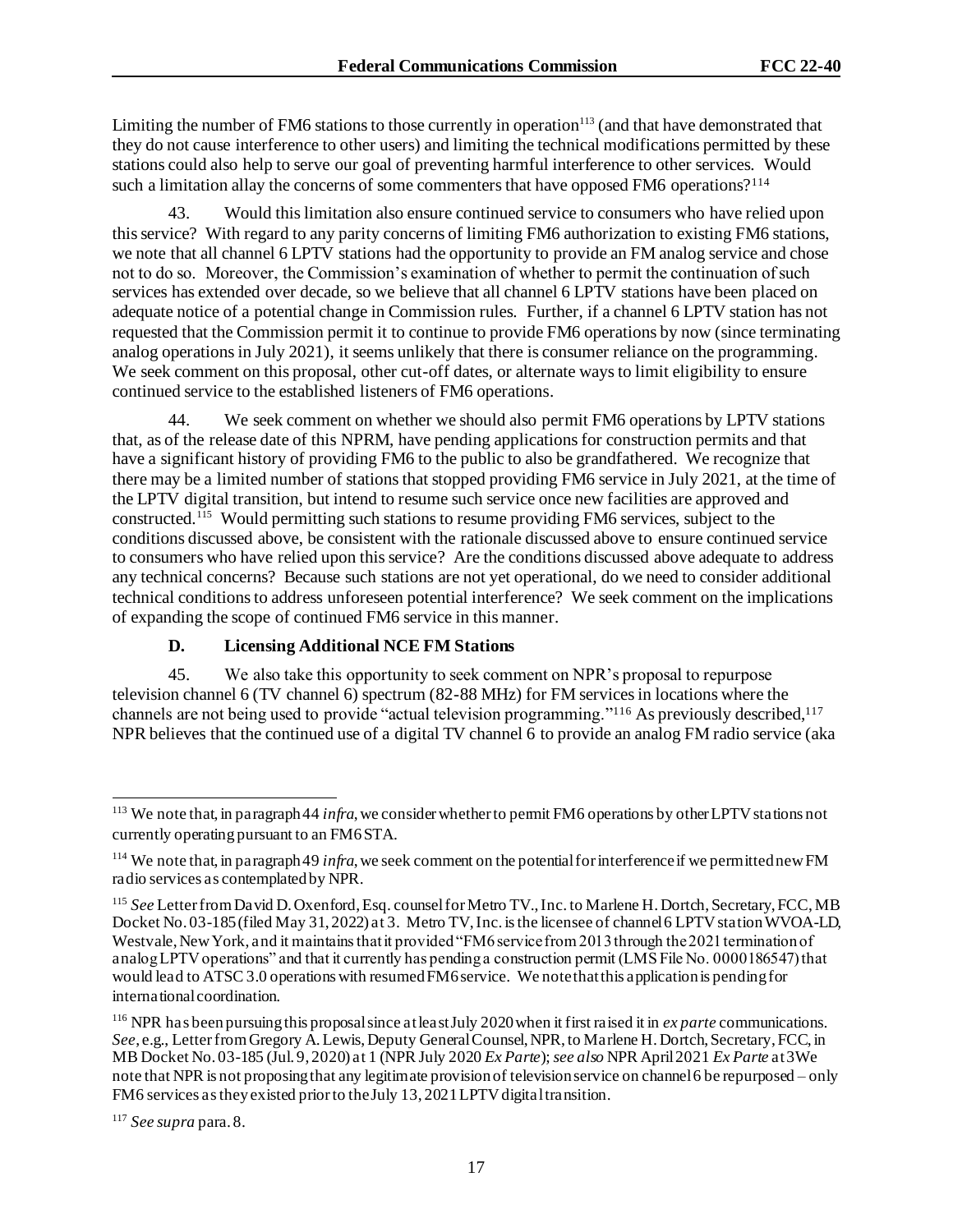FM6) is contrary to the statute and poor public policy.<sup>118</sup> Instead, NPR contends, "TV channel 6 spectrum is a valuable resource the Commission should use to expand opportunities for existing and prospective radio broadcasters whose demand for spectrum cannot be satisfied in the crowded FM radio band."<sup>119</sup> Specifically, NPR maintains that the spectrum occupied by a single TV channel 6 station could potentially accommodate up to *30* new FM stations, exponentially increasing the variety of programming available for a diverse audience.<sup>120</sup> Repurposing this spectrum to allow new FM radio stations to be authorized, NPR maintains, would increase the diversity of voices and programming available to the public and be a "far better use of a scarce resource" than the analog audio operations (FM6) that exist in some locations today.<sup>121</sup> NPR also argues that it would increase the opportunities for diverse providers to provide local public interest programming for unserved and underserved audiences, especially in the rural parts of the country.<sup>122</sup> We seek comment on these issues.

46. If we decide to allow new FM stations to operate on 82-88 MHz, we seek comment on whether such stations should be limited to noncommercial educational (NCE) FM stations or whether commercial FM stations should be allowed to operate on these new frequencies as well, consistent with TV6 stations currently occupying this spectrum. We note that the adjacent FM channels 201-220 (87.9 MHz to 91.9 MHz) are reserved for NCE FM station use.<sup>123</sup> We seek to determine whether to adopt a similar restriction were we to allow additional FM stations to operate on 82-88 MHz.

47. We invite commenters to study the current use of TV channel 6 by television broadcasters and the extent to which TV channel 6 could accommodate additional FM radio stations without causing interference to existing TV channel 6 licensees. We also seek comment on the technical feasibility of NPR's proposal. First, we note that, although there are in theory 30 available 200 kHz FM radio channels in the band that comprises TV channel 6, in practice, it would not be possible to use all 30 channels in one place given interference considerations. Practically speaking, the number of channels for use by new FM radio stations in any one area would be significantly less.<sup>124</sup> We seek comment on whether this technical reality should affect our consideration of NPR's proposal. Furthermore, we seek comment on whether NPR's argument, that FM6 is not an efficient use of spectrum, would be allayed by our proposal to limit FM6 operations to only the limited number of TV channel 6 LPTV stations that are currently providing such services and to further require that such stations provide a separate video offering at all times they are providing FM6 operations.

48. In addition, we seek comment on whether radio listeners will be able to receive new FM radio stations on the frequencies that NPR suggests should be allowed for new FM radio station operations – 82-88 MHz. We note that FM radio receivers currently only receive the top-most portion of the 82-88 MHz band (87.7 or 87.9 MHz) of the 6 MHz channel that comprises TV channel 6. Today's FM radio receivers cannot tune down to the rest of the spectrum - 82.1-87.5 MHz. We invite comment on how this technical roadblock should influence our consideration of this issue. We also seek comment on

<sup>119</sup> NPR April 2021 *Ex Parte* at 3.

<sup>120</sup> *See* NPR July 2020 *Ex Parte* at 1 (emphasis in original).

<sup>121</sup> *Id.*

<sup>122</sup> *Id.*

<sup>123</sup> *See* 47 CFR § 73.501.

<sup>118</sup> *See* NPR April 2021 *Ex Parte* at 3. NPR has consistently maintained throughout this proceeding that FM6 is not an efficient use of spectrum. *See*, e.g., NPR Comments at 3-6 (Jan. 22, 2020); NPR Reply Comments at 11-15 (Feb. 6, 2020). It contends that TV channel 6 is currently underutilized by television broadcasters and much of the spectrum is laying fallow especially in the rural parts of the country. *Id.*

<sup>&</sup>lt;sup>124</sup> For example, in New York City, there are only 7 full-power radio stations licensed to the top 6 MHz of the FM radio band. The other 23 frequencies are licensed to stations on Long Island, New Jersey, and Connecticut, and areas of New York north of New York City to avoid interference.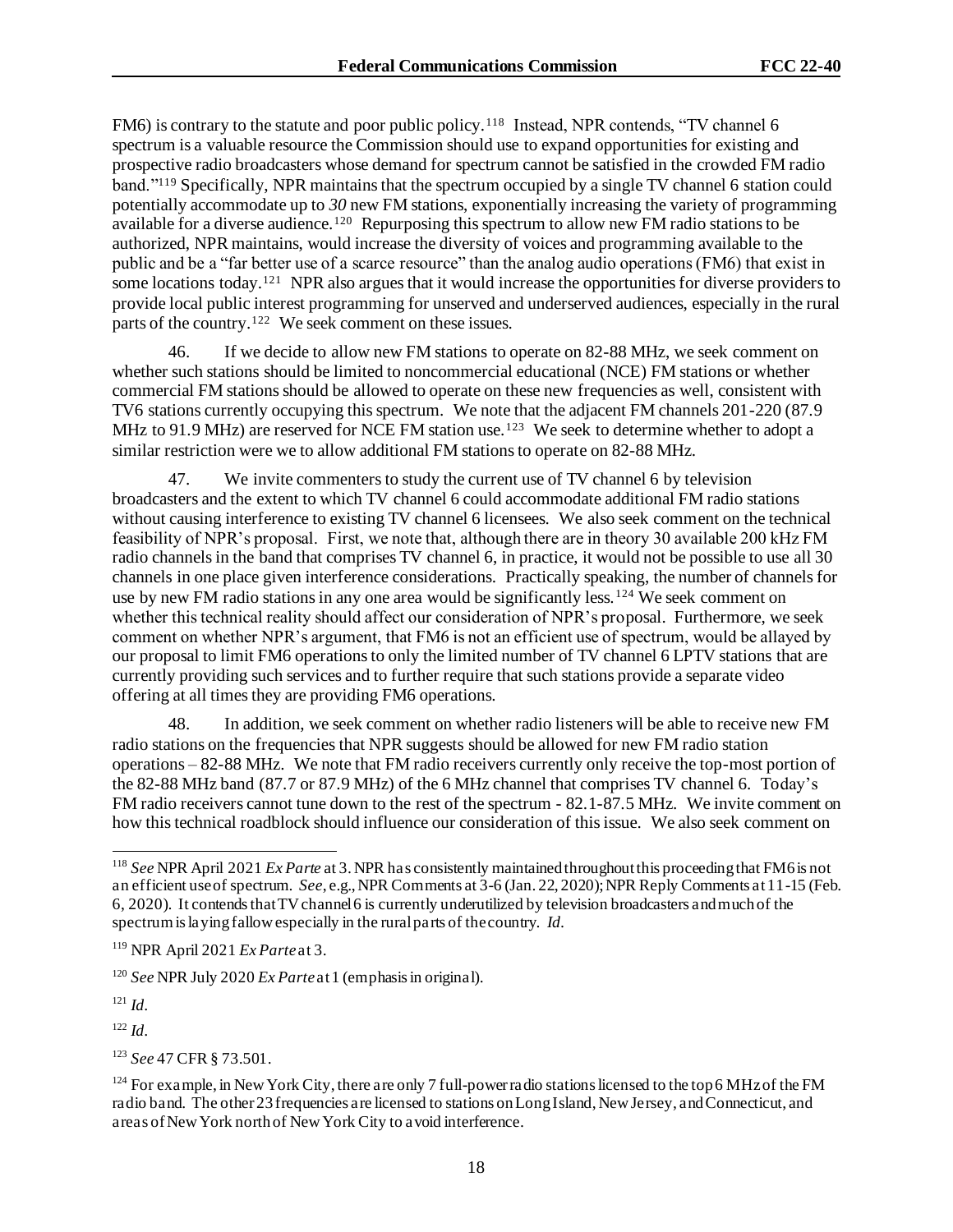whether changes would need to be made to the Domestic Table of Frequency Allocations (Table) to reflect this change.<sup>125</sup> We note that the 76-88 MHz band is generally allocated as "Broadcasting" but seek comment on whether the Table contemplates radio uses at 82-88 MHz. In addition, should we adopt NPR's proposal, we seek comment on whether there are other technical issues to consider such as the establishment of separation distances for co-channel operations.

49. Finally, we seek comment on the benefits of expanding FM radio service to all of TV channel 6 to create new FM radio stations versus the costs of precluding existing TV stations from using the currently unused locations where TV channel 6 is viable and foreclosing new TV stations on channel 6. We also seek comment on how allowing additional FM radio stations on the 82-88 MHz band would affect other entities that use these frequencies including wireless microphones and white space device users.<sup>126</sup> Finally, we note that one of our concerns about authorizing the continued provision of FM6 services is the interference potential they may pose. We address this concern through our proposal of limiting any technical modifications by these FM6 stations.<sup>127</sup> We seek comment on the potential for interference if we permitted new FM radio services as contemplated by NPR. Would such services pose the threat of interference with existing services in this band? If so, how should these concerns be mitigated to extent we pursue such an expansion?

#### **E. Elimination of TV6 Interference Protection**

50. We seek comment on an issue that the Commission first raised in the *LPFM NPRM* and that is related to our consideration of whether to permit continued FM6 operations. That is the question of whether to completely eliminate the television channel 6 (TV6) distance separation (interference protection) rules for Low Power FM radio (LPFM), NCE FM radio, Class D FM radio (10 watt), and FM translator stations operating on reserved band FM channels 201-220, or to alternatively revise and update them for a post-digital transition world.<sup>128</sup> The Commission last considered this issue in the context of its efforts to improve the LPFM technical rules based on suggestions made by REC Networks in a 2018 petition for rulemaking.<sup>129</sup> We seek comment on this issue now that the LPTV digital transition is complete and all TV6 stations are no longer operating in analog, and in light of our proposals related to FM6 in this proceeding.

51. To provide LPFM stations relief from TV6 protection rules, the Commission, in its *LPFM NPRM*, proposed to eliminate TV6 protections entirely on July 13, 2021 – the date of the LPTV digital transition.<sup>130</sup> The Commission noted that it had been requiring FM stations on channels 201 to 220 to protect television stations operating on TV6 since 1985.<sup>131</sup> The Commission cited to REC Networks arguments that the LPFM TV6 protection rules "significantly overprotect TV6 stations and could be reduced with little impact."<sup>132</sup> REC Networks pointed out that this was because the rules were designed

<sup>129</sup> See LPFM NPRM, 34 FCC Rcd at 6541-4, paras. 8-13; REC Networks Petition for Rulemaking, RM No. 11810 (June 13, 2018)(REC Networks Petition).

<sup>131</sup> *Id.* at 6541, para. 8.

<sup>132</sup> *Id.* at 6542, para. 9.

<sup>125</sup> *See* 47 CFR § 2.106.

<sup>&</sup>lt;sup>126</sup> Wireless microphones and unlicensed devices are permitted to use the 82-88 MHz band on a secondary, noninterference basis. *See* 47 CFR §§ 15.707(b) (white space devices); 15.236 (unlicensed wireless microphone); and 74.802 (licensed wireless microphone).

<sup>127</sup> *See supra* para. 31.

<sup>&</sup>lt;sup>128</sup> The TV6 interference protection provisions under consideration here are contained in 47 CFR §§ 73.525 and 73.825.

<sup>130</sup> *LPFM NPRM*, 34 FCC Rcd at 6541-4, paras. 8-13.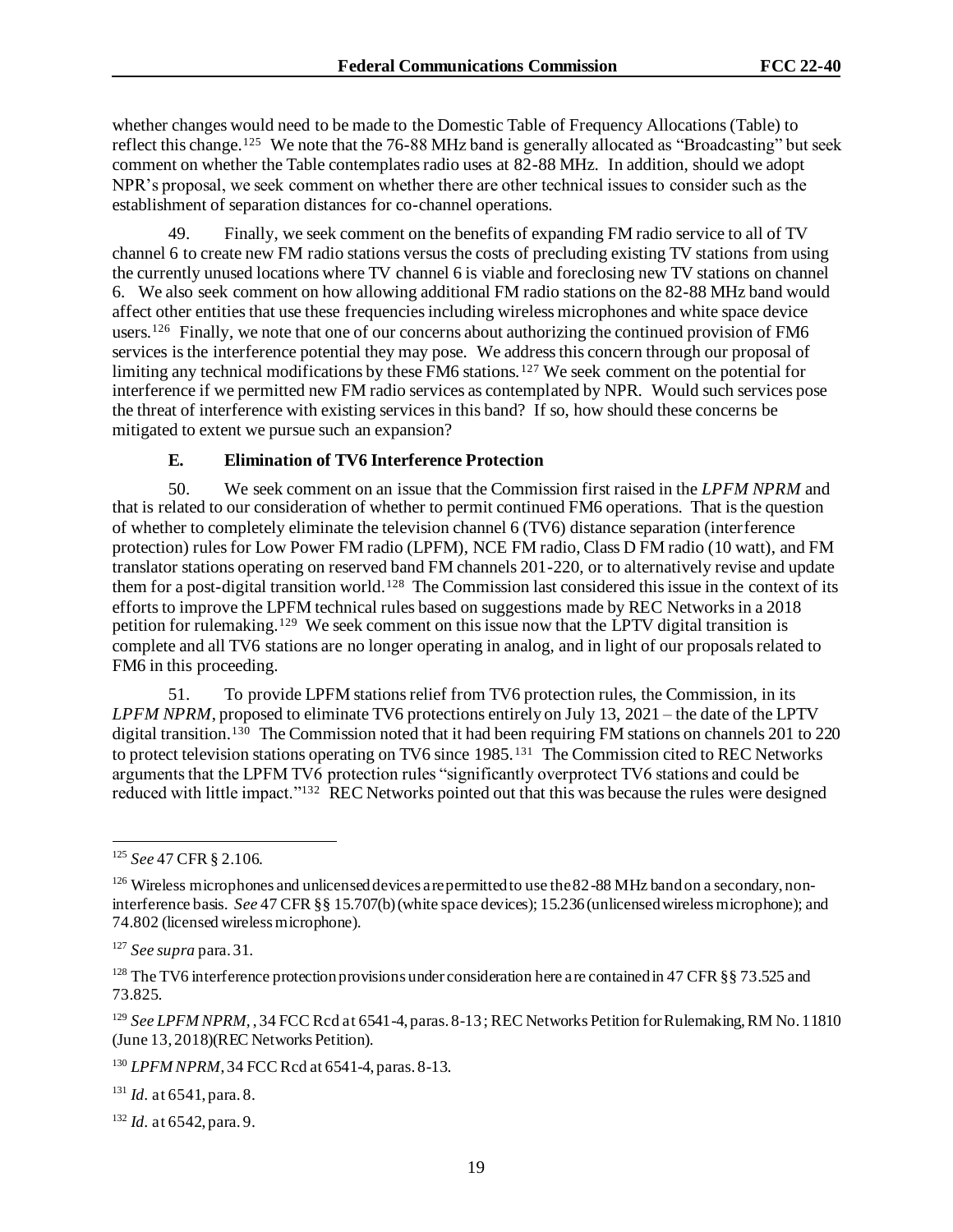when television was operating with analog technology.<sup>133</sup> The Commission also noted studies performed by NPR in conjunction with the 2009 digital television transition that showed that newer digital television technologies have better filters and synchronous detection to reject unwanted FM signals.<sup>134</sup> The Commission tentatively accepted NPR's conclusion that digital television receivers are substantially less vulnerable to FM-induced TV6 interference than analog sets.<sup>135</sup> The Commission sought comment on whether this conclusion was still valid "after so many additional years of experience with digital broadcasts."<sup>136</sup> The Commission sought comment on its expectation that the proposed elimination of LPFM/TV6 spacing requirements will not result in any interference to TV6 stations and it tentatively concluded, upon July 13, 2021, to eliminate the distance separate requirement between LPFM stations and all television stations operating on TV6.<sup>137</sup>

52. A limited number of commenters weighed in on the Commission's proposal and were evenly split for and against elimination of the TV6 protections.<sup>138</sup> For instance, in response to support from petitioners, Disney posited that that the record did "not provide actual evidence demonstrating that the full-power Channel 6 Protections are unnecessary," and that the TV6 protection rules "have functioned quite well to protect full-power television stations from interference, and have done so without imposing significant burdens on FM reserved band stations."<sup>139</sup> The Commission in its 2020 Report and Order deferred consideration of this issue to a future proceeding finding that it "will be in a better position to reach an informed decision by addressing TV6 issues in a separate proceeding with a more developed record on this issue."<sup>140</sup>

<sup>135</sup> *Id.* at 6542, para. 10.

<sup>136</sup> *Id.*

<sup>137</sup> *Id.*

<sup>138</sup> NPR, REC Networks and other LPFM entities supported REC Network's original proposal to sunset the TV6 protections with the July 13, 2021 digital transition, reciting largely the same arguments that REC Networks raised in its 2018 petition for rulemaking. *See* comments filed in MB Docket No. 19-193 by REC Networks at 49 (Oct. 21, 2019); NPR at 4-5 (Oct. 21, 2019); Jeff Siebert at 5 (Oct. 22, 2019); Four Rivers Community Broadcasting Corp. at 2 (Oct. 22, 2019); Cal State at 2 (Oct. 21, 2019); EMF at 3 (Oct. 21, 2019); reply comments filed in MB Docket No. 19-193 by NPR at 1-4 (Nov. 4, 2019). *See also* Letter from Amanda Huetinck, Assistant General Counsel, National Public Radio, to Marlene H. Dortch, Secretary, FCC, MB Docket No. 03-185(filed May 20, 2022) at 1 (expressing continued support for elimination). ABC, Inc. (ABC); Gray Television, Inc. (Gray) and PCPC, licensees of channel 6 television stations, however, were opposed to elimination of the TV6 protections. They argued that the record in this proceeding supporting sunset of the protections is "primarily based upon blanket statements that the Channel 6 Protections are no longer required." Letter from Susan L. Fox, Vice President, Government Relations, The Walt Disney Company, to Marlene H. Dortch, Secretary, FCC, MB Docket No. 19-193 (filed Mar. 19, 2020) at 6-8 (ABC March 2020 *Ex Parte*); *see also* Letter from Robert J. Folliard, III, Vice President, Government Relations and Distribution, Gray Television, to Marlene H. Dortch, Secretary, FCC, MB Docket No. 19-193 (filed March 19, 2020) at 1-2 (Gray March 2020 *Ex Parte* (wholeheartedly supporting ABC's comments extolling the importance of preserving interference protections for channel 6 television stations); comments filed by PCPC at 2 and 9 (Oct. 22, 2019)(the record does not present enough evidence to justify removing protections).

<sup>139</sup> ABC March 2020 *Ex Parte* at 6, 7.

<sup>140</sup> *See* Amendments of Parts 73 and 74 to Improve the Low Power FM Radio Service Technical Rules, MB Docket No. 19-193, Report and Order, 35 FCC Rcd 4115, 4126-7, paras. 34-35 (2020)(*LPFM R&O*).

<sup>133</sup> *Id., citing* REC Networks Petition at 27-28.

<sup>134</sup> *Id.* at 6542, para. 10 *citing*NPR Labs, Interference Rejection Thresholds of Consumer Digital Television Receivers on Channel 6 with FM Broadcast Signals (Dec. 17, 2007) (NPR 2007 Report); NPR Labs, Comparison of FM Broadcast Signal Interference Areas with Current Digital Television Receiver on Channel 6 to Analog TV Receivers Assumed in 47 CFR 73.525 (Sept. 5, 2008) (NPR 2008 Report) (rec. Sept. 15, 2008 in MM Docket No. 99-325, MB Docket No. 87-268).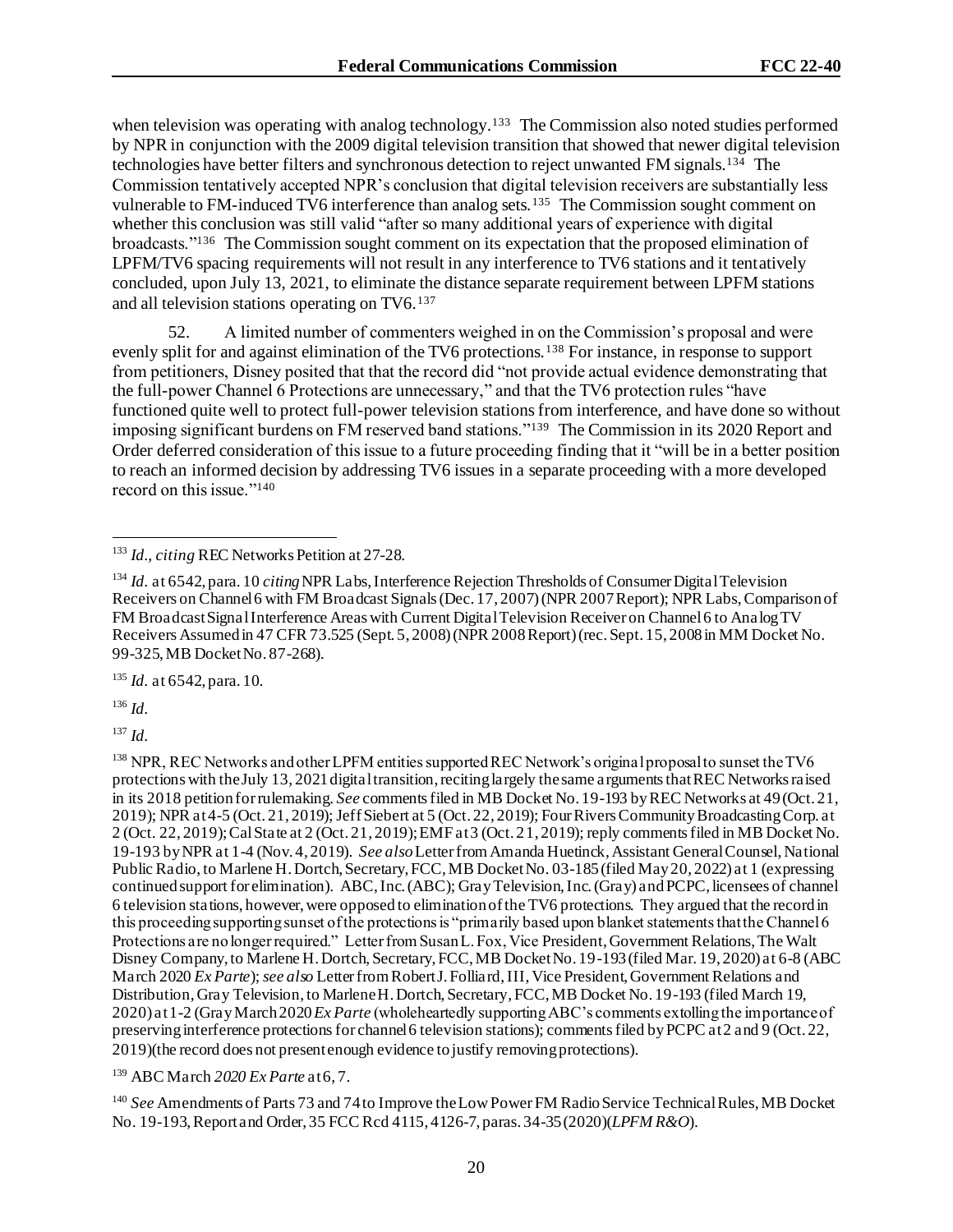53. Since that decision, events have occurred that could affect our previous analysis as to the continued need for TV6 protection rules. The post-Incentive Auction transition was completed in July 2020 and repacked stations have settled into their new post-auction channel assignments. And, given the digital transition, analog television is now truly a legacy service. With the completion of the Incentive Auction and the LPTV digital transition, we now have experience with respect to TV6 and whether interference has been occurring with respect to digital TV6 stations and FM radio stations.

54. Therefore, we seek comment on the continued need for TV6 interference protection rules. Specifically, we seek comment on whether the interference protection provisions, adopted while television stations were operating in analog mode, continue to be necessary in light of the fact that all TV6 stations have now converted to digital. We invite commenters to analyze the number of current TV6 stations, their current locations and the potential for TV6-FM radio cross-service interference. As stated above, we have not received reports of interference to either TV or radio services from stations in their counterpart services. Does the lack of reports indicate the protections are no longer necessary, or that they are fulfilling their purpose? Alternatively, we seek comment on whether to preserve the existing protections but revise and update them for digital TV6 operations, and if so, how to update them. In that circumstance, we seek comment on whether those protections should apply to currently authorized channel 6 stations or to future channel 6 stations or to both.

55. We note that retention or revision of the TV6 interference protection rules could potentially be impacted by our decision whether to permit continued FM6 operations. Given this, we seek comment on whether the elimination of TV6 protection by LPFM and other FM radio stations would be compatible with FM6 operations if we determine to permit such operations to continue. That is, if FM6 and LPFM and NCE FM stations are allowed to come into closer proximity if the TV6 protection rules are eliminated, would that increase concerns about interference from FM6 to LPFM/NCE FM stations – an important factor in our FM6 considerations? We note that one of the conditions we are seeking to impose on continued FM6 operations is that the LPTV station not be permitted to modify its facilities while providing FM6 operations, thus locking into place the technical facilities by which the LPTV station provides its FM6 operations. If we limit station modifications in this manner, would this impact our analysis of whether elimination of TV6 protection by LPFM and other FM radio stations would be compatible with FM6 operations?

56. Our goal in this proceeding, as with any proceeding involving interference protection, is to ensure that licensees can operate in an environment in which the potential for interference is minimized. We stress that interference protections are essential to spectrum usage rights to prevent licensees from unduly affecting other licensees in terms of system operation or cost. Nonetheless, we attempt to establish rules that are no more restrictive than necessary to achieve our goals in order to provide maximum flexibility to our licensees. Therefore, commenters suggesting that the existing interference provisions be retained, revised or updated should demonstrate that their proposed restrictions are necessary to achieve these goals.

#### **F. Cost-Benefit and Diversity, Equity and Inclusion Analysis**

57. Finally, we seek comment on the benefits and costs associated with adopting the proposals set forth in this *NPRM*. In addition to any benefits to the public at large, are there also benefits to industry through adoption of any of our proposals? We also seek comment on any potential costs that would be imposed on licensees and regulatees if we adopt the proposals contained in this *NPRM*. Comments should be accompanied by specific data and analysis supporting claimed costs and benefits.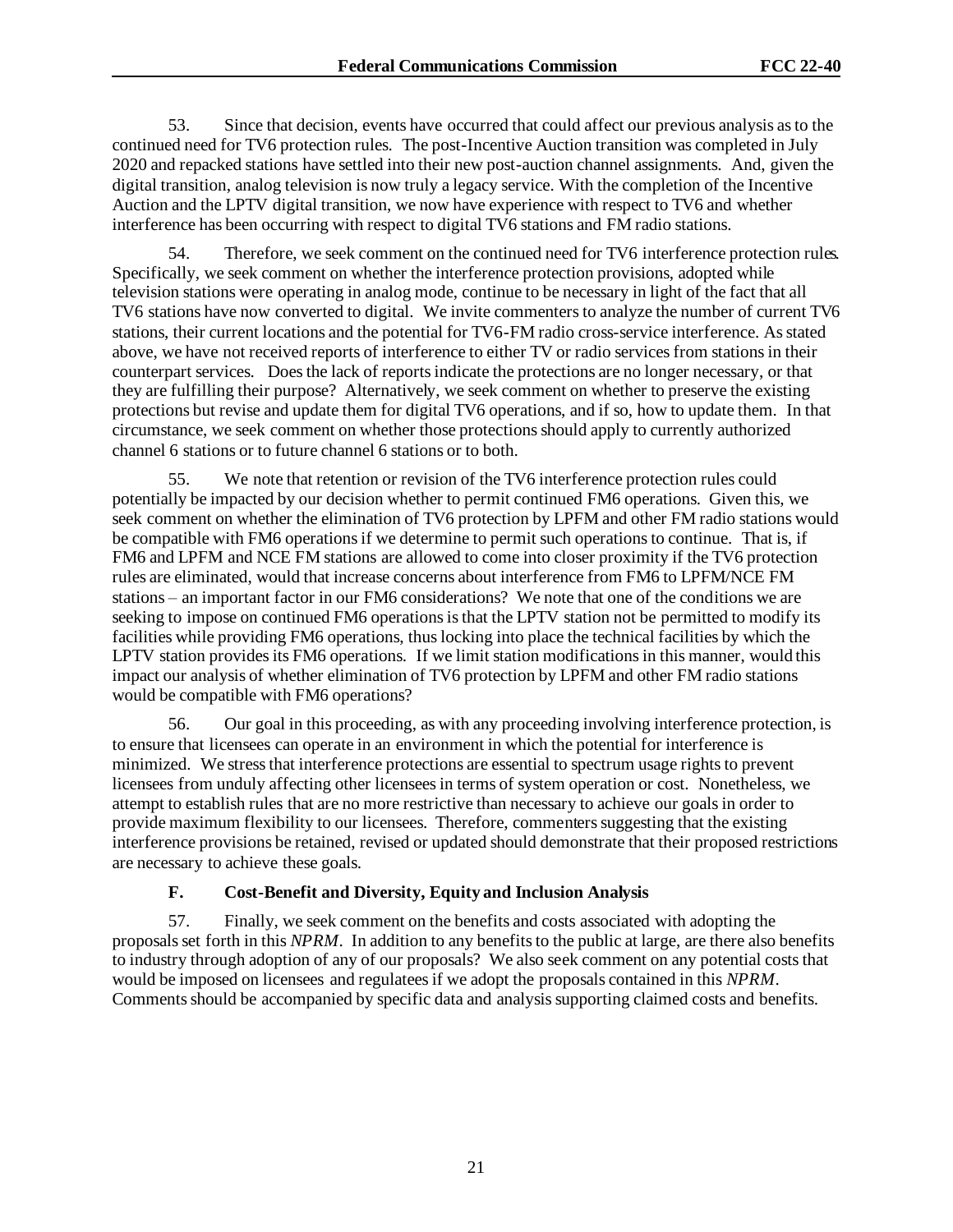58. As part of our continuing effort to advance digital equity for all,<sup>141</sup> including people of color, persons with disabilities, persons who live in rural or Tribal areas, and others who are or have been historically underserved, marginalized, or adversely affected by persistent poverty or inequality, we invite comment on how the proposals set forth in *the NPRM* can advance equity in the provision of broadcast services for all people of the United States, without discrimination on the basis of race, color, religion, national origin, sex, or disability.<sup>142</sup> Specifically, we seek comment on how our proposals may promote or inhibit advances in diversity, equity, inclusion, and accessibility, as well the scope of the Commission's relevant legal authority.

#### **IV. PROCEDURAL MATTERS**

59. *Ex Parte Rules - Permit-But-Disclose*. The proceeding this Notice initiates shall be treated as a "permit-but-disclose" proceeding in accordance with the Commission's *ex parte* rules.<sup>143</sup> Persons making *ex parte* presentations must file a copy of any written presentation or a memorandum summarizing any oral presentation within two business days after the presentation (unless a different deadline applicable to the Sunshine period applies). Persons making oral *ex parte* presentations are reminded that memoranda summarizing the presentation must (1) list all persons attending or otherwise participating in the meeting at which the *ex parte* presentation was made, and (2) summarize all data presented and arguments made during the presentation. If the presentation consisted in whole or in part of the presentation of data or arguments already reflected in the presenter's written comments, memoranda, or other filings in the proceeding, the presenter may provide citations to such data or arguments in his or her prior comments, memoranda, or other filings (specifying the relevant page and/or paragraph numbers where such data or arguments can be found) in lieu of summarizing them in the memorandum. Documents shown or given to Commission staff during *ex parte* meetings are deemed to be written *ex parte* presentations and must be filed consistent with rule 1.1206(b). In proceedings governed by rule 1.49(f) or for which the Commission has made available a method of electronic filing, written *ex parte* presentations and memoranda summarizing oral *ex parte* presentations, and all attachments thereto, must be filed through the electronic comment filing system available for that proceeding, and must be filed in their native format (e.g., .doc, .xml, .ppt, searchable .pdf). Participants in this proceeding should familiarize themselves with the Commission's *ex parte* rules.

60. *Filing Requirements—Comments and Replies*. Pursuant to sections 1.415 and 1.419 of the Commission's rules, 47 CFR §§ 1.415, 1.419, interested parties may file comments and reply comments on or before the dates indicated on the first page of this document. Comments may be filed using the Commission's Electronic Comment Filing System (ECFS). *See Electronic Filing of Documents in Rulemaking Proceedings*, 63 FR 24121 (1998).

• Electronic Filers: Comments may be filed electronically using the Internet by accessing the ECFS: http://apps.fcc.gov/ecfs/.

<sup>&</sup>lt;sup>141</sup> Section 1 of the Communications Act of 1934, as amended, provides that the FCC "regulat[es] interstate and foreign commerce in communication by wire and radio so as to make [such service] available, so far as possible, to all the people of the United States, without discrimination on the basis of race, color, religion, national origin, or sex." 47 U.S.C. § 151.

 $142$  The term "equity" is used here consistent with Executive Order 13985 as the consistent and systematic fair, just, and impartial treatment of all individuals, including individuals who belong to underserved communities that have been denied such treatment, such as Black, Latino, and Indigenous and Native American persons, Asian Americans and Pacific Islanders and other persons of color; members of religious minorities; lesbian, gay, bisexual, transgender, and queer (LGBTQ+) persons; persons with disabilities; persons who live in rural areas; and persons otherwise adversely affected by persistent poverty or inequality. *See*Exec. Order No. 13985, 86 Fed. Reg. 7009, Executive Order on Advancing Racial Equity and Support for Underserved Communities Through the Federal Government (January 20, 2021).

<sup>143</sup> 47 CFR §§ 1.1200 *et seq.*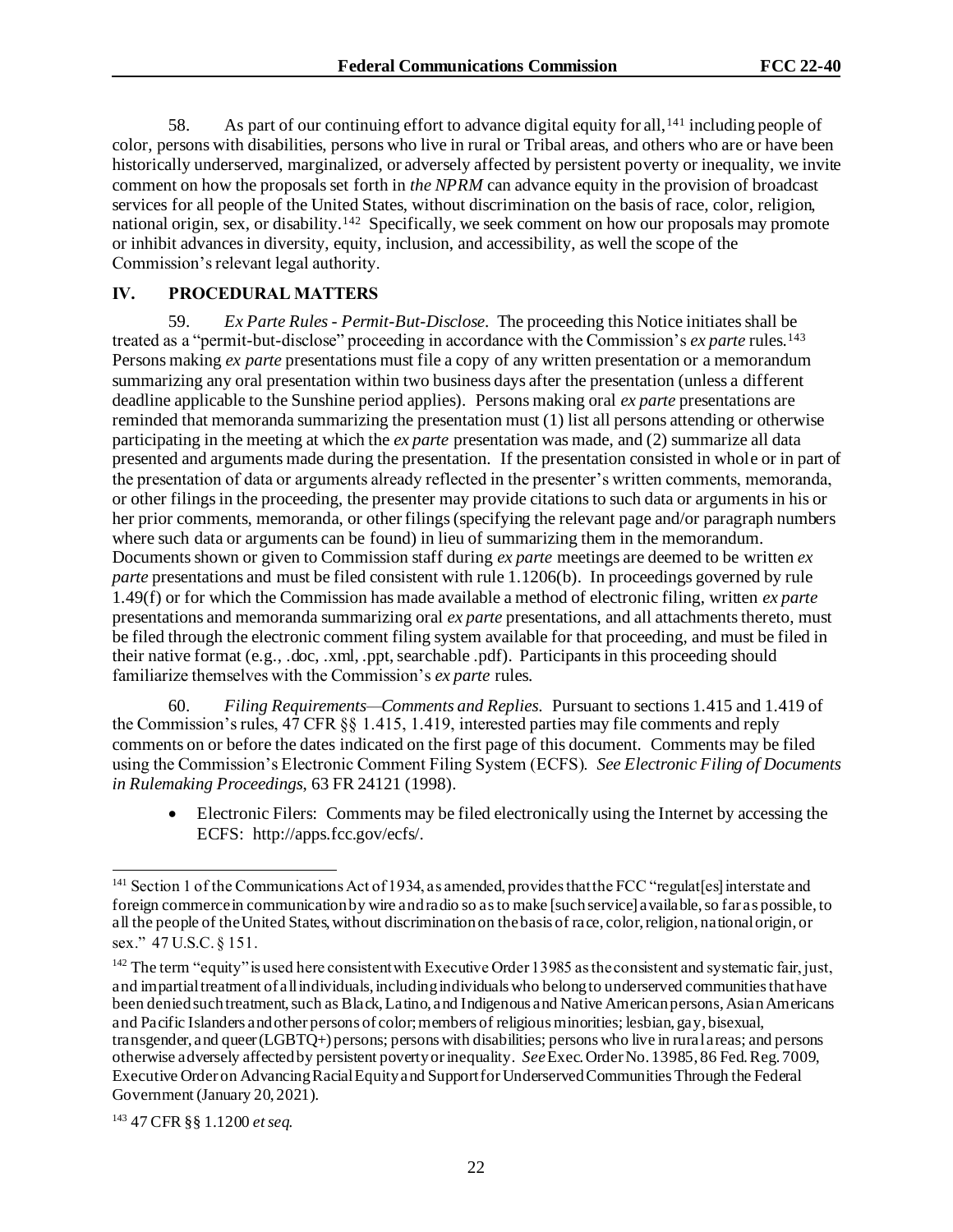- Paper Filers: Parties who choose to file by paper must file an original and one copy of each filing.
- Filings can be sent by commercial overnight courier, or by first-class or overnight U.S. Postal Service mail. All filings must be addressed to the Commission's Secretary, Office of the Secretary, Federal Communications Commission.
	- o Commercial overnight mail (other than U.S. Postal Service Express Mail and Priority Mail) must be sent to 9050 Junction Drive, Annapolis Junction, MD 20701.
	- o Postal Service first-class, Express, and Priority mail must be addressed to 45 L Street, NE, Washington, DC 20554.
- Effective March 19, 2020, and until further notice, the Commission no longer accepts any hand or messenger delivered filings. This is a temporary measure taken to help protect the health and safety of individuals, and to mitigate the transmission of COVID-19.<sup>144</sup>
- During the time the Commission's building is closed to the general public and until further notice, if more than one docket or rulemaking number appears in the caption of a proceeding, paper filers need not submit two additional copies for each additional docket or rulemaking number; an original and one copy are sufficient.

61. *Initial Regulatory Flexibility Act Analysis*. The *LPTV DTV NPRM* in this proceeding included an Initial Regulatory Flexibility Analysis (IRFA) pursuant to 5 U.S.C. § 603, exploring the potential impact on small entities of the Commission's proposal to allow FM6 services to operate as ancillary or supplementary services and related issues.<sup>145</sup> In the *Refresh PN*, the Media Bureau noted this IRFA and invited parties to file comments on the IRFA in light of the Bureau's request to refresh the record.<sup>146</sup> In light of the fact that this NPRM asks for additional comment on the matters first raised in the LPTV DTV Third NPRM, we invite parties to once again file comments on the IRFA contained in the LPTV DTV Third NPRM. In addition, because this NPRM contains new proposals, an IRFA is contained in Appendix C. Written public comments are requested on the new proposals outlined in the IFRA and must be filed in accordance with the same filing deadlines as comments on this NPRM, with a distinct heading designating them as responses to the IRFA. In addition, a copy of this NPRM and the IRFA will be sent to the Chief Counsel for Advocacy of the SBA and will be published in the Federal Register.

62. *Initial Paperwork Reduction Act Analysis*. This document proposes new or modified information collection requirements. The Commission, as part of its continuing effort to reduce paperwork burdens and pursuant to the Paperwork Reduction Act of 1995, Public Law 104-13, invites the general public and the Office of Management and Budget (OMB) to comment on these information collection requirements. In addition, pursuant to the Small Business Paperwork Relief Act of 2002, Public Law 107-198, *see* 44 U.S.C. § 3506(c)(4), we seek specific comment on how we might further reduce the information collection burden for small business concerns with fewer than 25 employees.

63. *People with Disabilities*. To request materials in accessible formats for people with disabilities (braille, large print, electronic files, audio format), send an e-mail t[o fcc504@fcc.gov](about:blank) or call the Consumer and Governmental Affairs Bureau at (202) 418-0530.

64. *Additional Information*. For additional information on this proceeding, please Shaun Maher, Video Division, Media Bureau at (202) 418-2324 or Shaun. Maher@fcc.gov.

<sup>144</sup> *See FCC Announces Closure of FCC Headquarters Open Window and Change in Hand-Delivery Policy*, Public Notice, 35 FCC Rcd 2788 (2020).

<sup>&</sup>lt;sup>145</sup> *LPTV DTV Third NPRM*, 29 FCC Rcd at 12565-71, Appendix C.

<sup>146</sup> *Refresh PN*, 34 FCC Rcd at 11166, para. 10.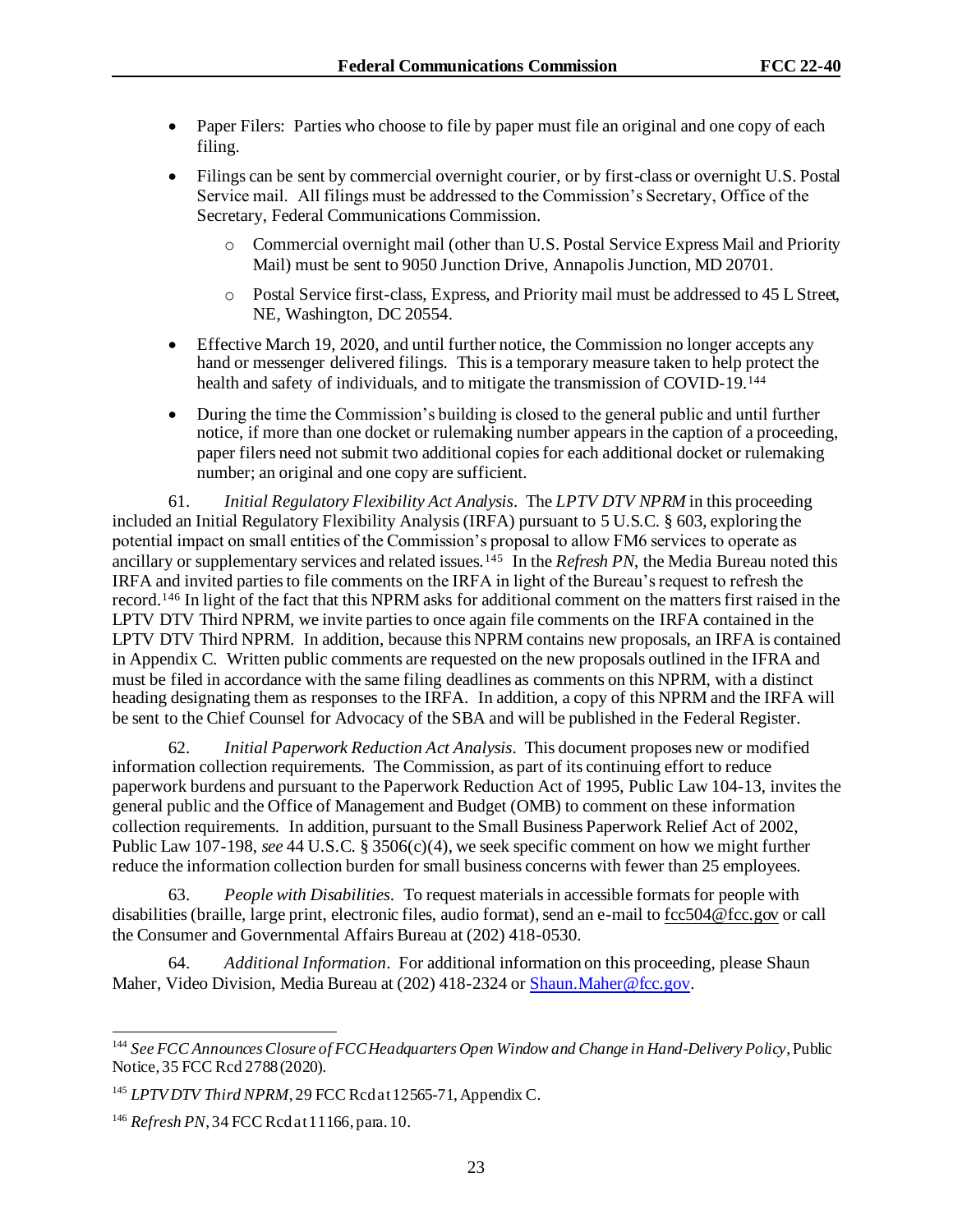#### **V. ORDERING CLAUSES**

65. Accordingly, **IT IS ORDERED** that, pursuant to the authority contained in sections 1, 4(i), 4(j), 303, 307, 316, 336, and 403 of the Communications Act, 47 U.S.C §§ 151, 154(i), 154(j), 303, 307, 316, 336, and 403, this Fifth Notice of Proposed Rulemaking **IS ADOPTED**.

66. **IT IS FURTHER ORDERED** that the Commission's Consumer and Governmental Affairs Bureau, Reference Information Center, **SHALL SEND** a copy of this Notice, including the Initial Regulatory Flexibility Analysis, to the Chief Counsel for Advocacy of the Small Business Administration.

## FEDERAL COMMUNICATIONS COMMISSION

Marlene H. Dortch Secretary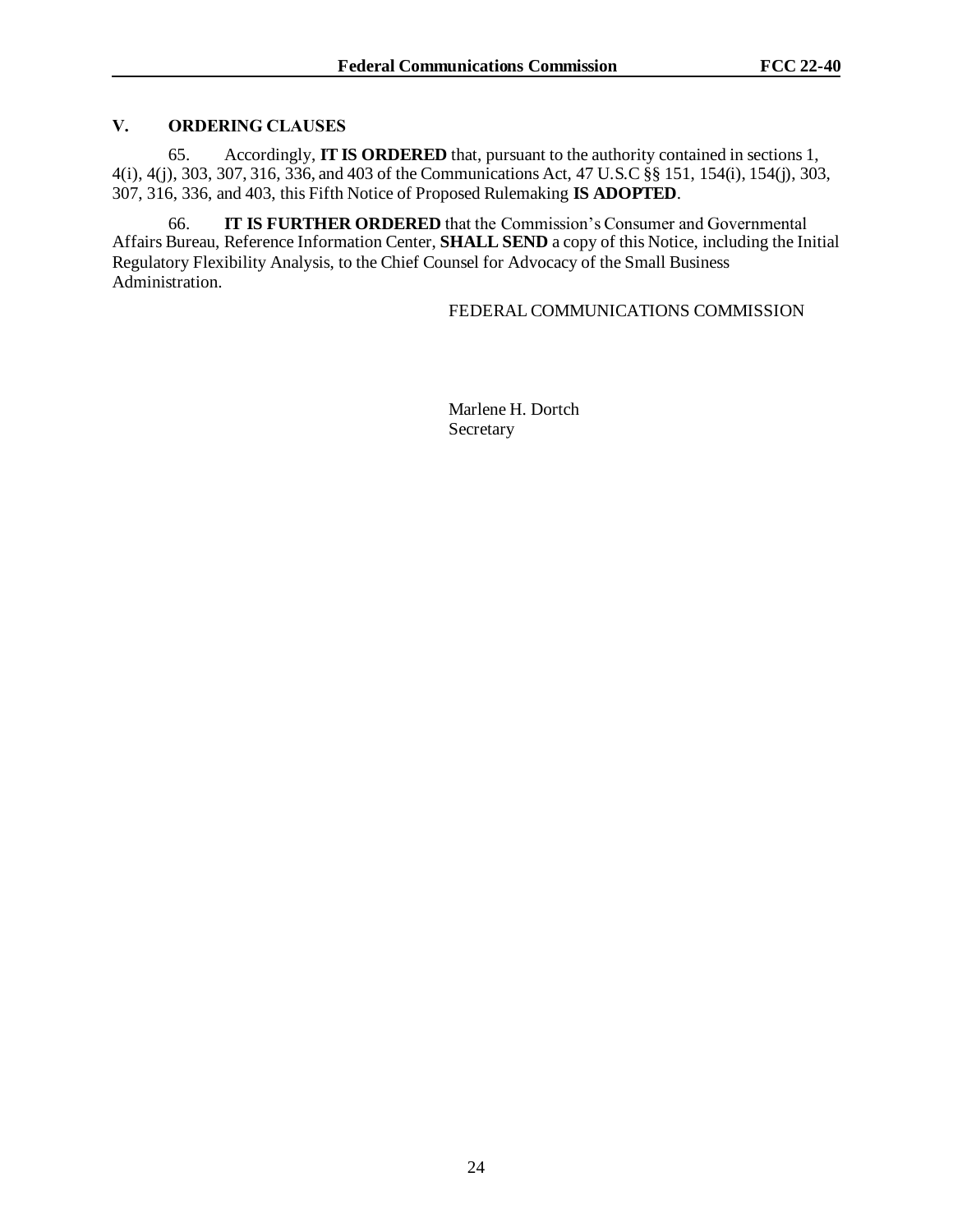# **APPENDIX A**

### **LIST OF COMMENTERS**

### **Comments Filed in Response to 2014 NPRM, FCC 14-151**

Advanced Television Broadcasting Alliance Block Communications, Inc. Byron W. St. Clair Central Park Church of God, Inc. (Central Park) Centro Cristiano de Vida Eterna (Centro Cristiano) Channel 5 Public Broadcasting, Inc. (Channel 5) Cohen, Dippell and Everist, P.C. (Cohen) Consumer Electronics Association (CEA) CTV Broadcasting, LLC (CTV) Daniel Gomez (Daniel Gomez) De Mujer a Mujer International (De Mujer) DTV America Corporation (DTV America) Educational Media Foundation (EMF) George S. Flinn, Jr. (Flinn) Hispanic Family Christian Network, Inc. (Hispanic Family) Hosanna Apostolic Ministies Broadcasting Corporation (Honsanna) Iglesia Jesucristo es mi Refugio, Inc. (Iglesia Jesucristo) International Communications Network, Inc. (ICN) Island Broadcasting LLC and Richard D. Bogner (Island) Jenifer Juarez Jose Salas (Salas) La Mega Mundial, LLC (La Mega) Linley Gumm (Gumm) LMO Christian Media, Inc. (LMO) Lotus Communications Corp. (Lotus) LPTV Spectrum Rights Coalition (LPTV Coalition) Mako Communications, LLC (Mako) Metro TV, Inc. (Metro TV) Murray Hill Broadcasting, LLC and WLFM, LLC (Murray Hill) National Association of Broadcasters (NAB) National Public Radio, Inc. (NPR) National Religious Broadcasters (NRB) National Translator Association (NTA) Nickolaus E. Leggett (Leggett) One Ministries, Inc. (One Ministries) Pacific Mountain Network (PMN) PBS, CPB, and APTS (APTS/CPB/PBS) Roy William Mayhugh (Mayhugh) Signal Above, LLC (Signal) Sinclair Broadcast Group, Inc. (Sinclair) Spectrum Evolution, Inc. (SEI) Venture Technologies Group, LLC (Venture) WatchTV, Inc. (WatchTV) Weigel Broadcasting Co. (Weigel)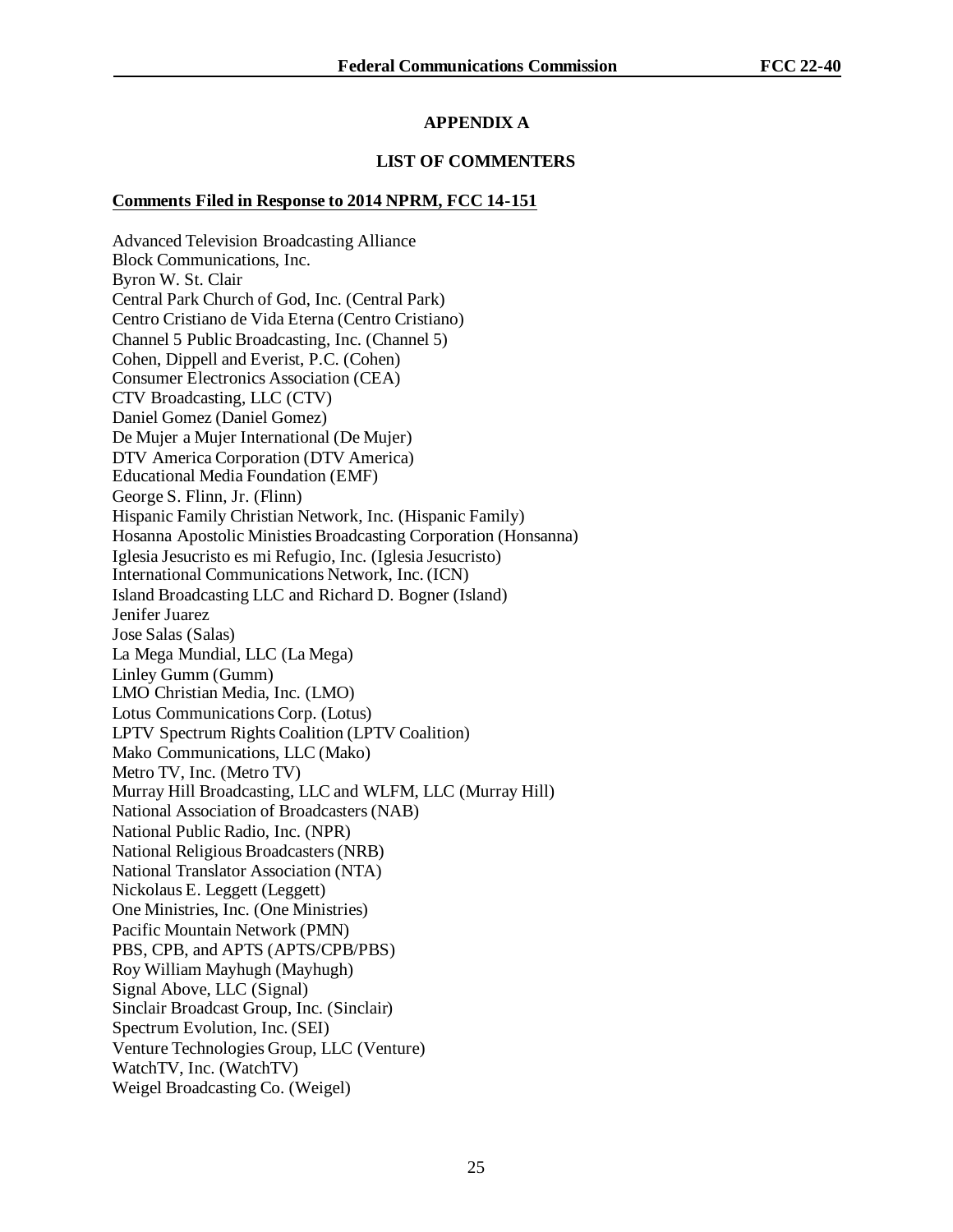### **Reply Comments Filed in Response to 2014 NPRM, FCC 14-151**

ABC, Inc. (ABC) Adrienne J. Weiss (Adrienne Weiss) Advanced Television Broadcasting Alliance Capitol Broadcasting Company, Inc. (CBC) Central Park Centro Cristiano Cohen DC Broadcasting, Inc. (DC Broadcasting) White Flinn Island La Mega LPTV Coalition Mako Media Vista Group, LLC (Media Vista) Multicultural Media, Telecom and Internet Council (MMTIC) NAB National Cable & Telecommunications Association (NCTA) NPR NTA One Ministries Prism Broadcasting Network, Inc. (Prism) Randall A. Weiss (Randall Weiss) REC Networks (REC Networks) Roderick A. Payne (Payne) Signal Syncom Media Group, Inc. (Syncom) Venture

## **Comments Filed In Response to 2019 Refresh PN, DA 19-1231**

Aaron Read AlmaVision Hispanic Network, Inc. (Almavision) B Communications Joint Venture (B Communications) California State University Long Beach Research Foundation (Cal State) Common Frequency (CF) David Ponomar (Ponomar) Delta Media Corporation Educational Media Foundation (EMF) Kid's Television, LLC (Kid TV) Lovcom, Inc. (Lovcom) LPTV Spectrum Rights Coalition (LPTV Coalition) Mark Heller (Heller) Me-TV Music LLC (Me-TV) Michael Reynolds Multicultural Radio Broadcasting, Inc. (MRBI) National Public Radio, Inc. (NPR) NY Metro Radio Korea, Inc. (NY Metro) Omega Media Broadcasting (Omega) One Ministries, Inc. (OMI)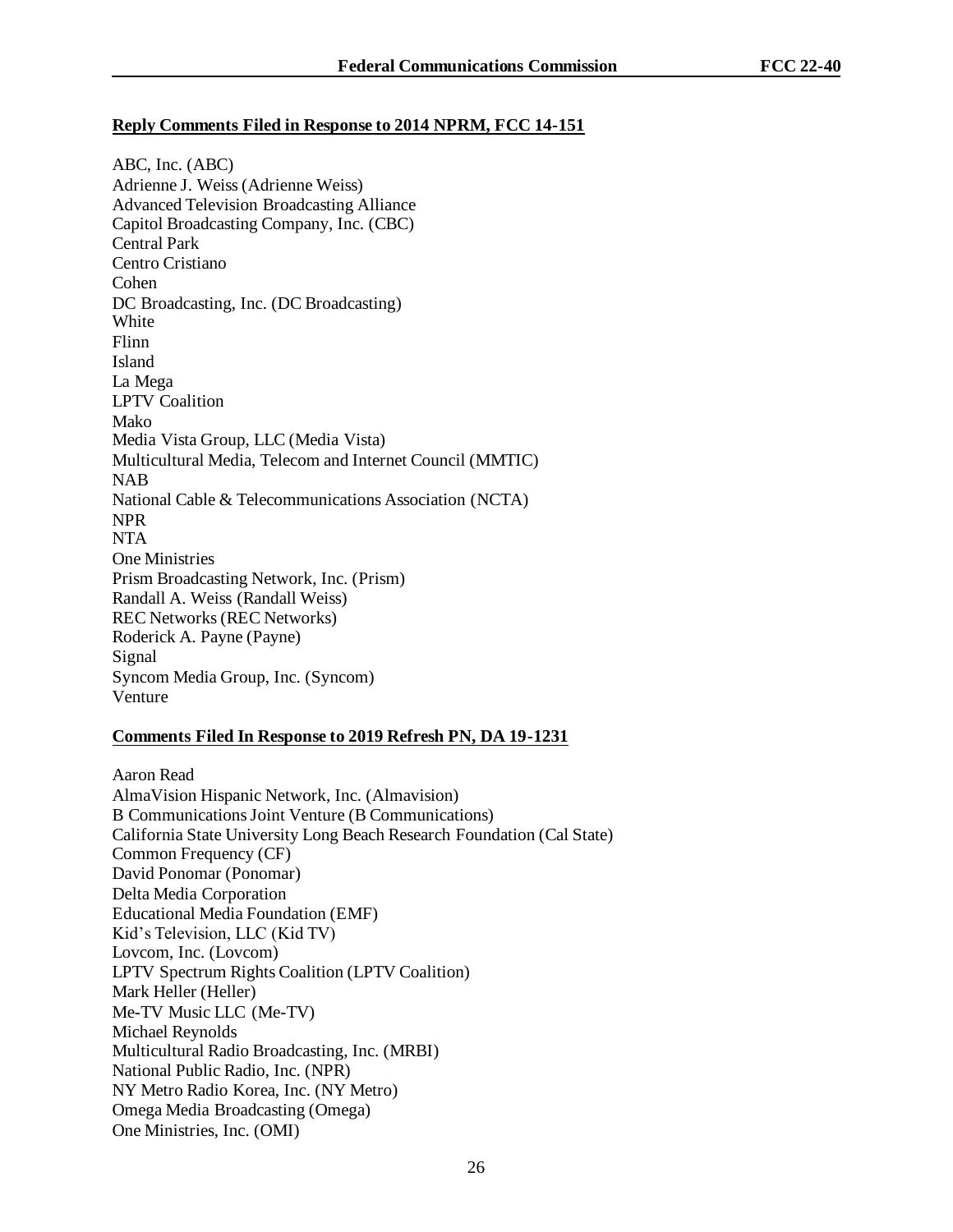Preserve Community Programming Coalition (PCPC) Prism Broadcasting Network, Inc. (Prism) REC Networks (REC Networks) Robert Lee, QXZ MediaWorks LLC Seattle 6 Broadcasting Company, LLC (Seattle 6)

# **Reply Comments Filed In Response to 2019 Refresh PN, DA 19-1231**

Cal State EMF Hombre Nuevo d/b/a Guadalupe Radio (Hombre Nuevo) Listener Letters NPR PCPC REC Networks Signal Above, LLC (Signal)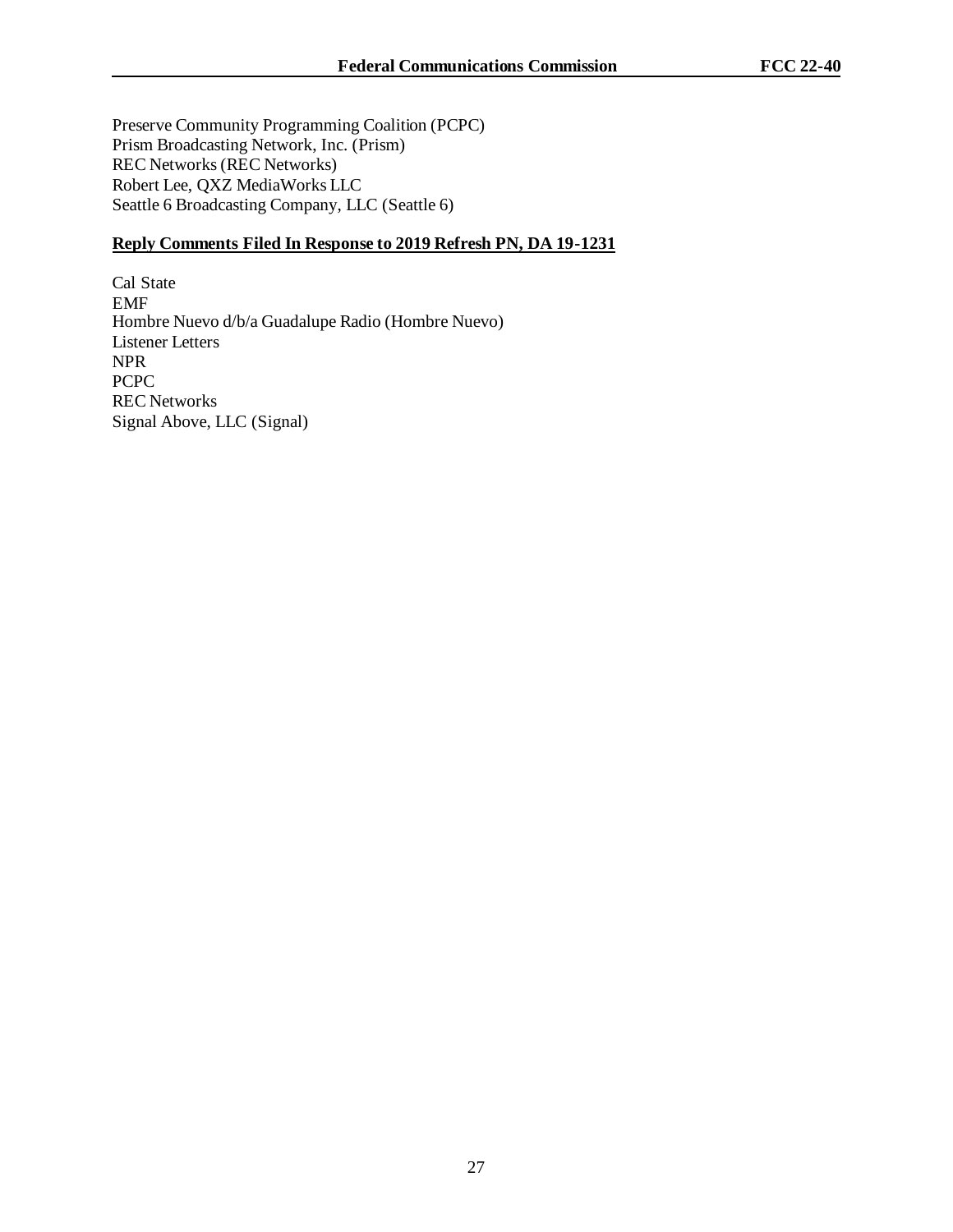## **APPENDIX B**

#### **Proposed Rules**

Part 74 of Title 47 of the U.S. Code of Federal Regulations is proposed to be amended to read as follows:

1. The authority citation for part 74 continues to read as follows:

Authority: 47 U.S.C. 154, 302a, 303, 307, 309, 310, 336, and 554.

2. Section 74.790 is revised by adding a new subsection (j) as follows:

### **74.790 - Permissible service of digital TV translator and LPTV stations.**

\* \* \*

(j) Provision of analog FM radio operations by digital LPTV channel 6 stations (FM6). LPTV stations operating on television channel 6 may provide analog FM radio operations (FM6 operations) on an ancillary or supplementary basis subject to the following:

(1) The LPTV station must have been providing FM6 operations pursuant to an active engineering special temporary authority on the release date of the Fifth Notice of Proposed Rulemaking in MB Docket No. 03-185;

(2) The LPTV station must be operating in ATSC 3.0 digital format;

(3) FM6 operations may only be conducted on 87.75 MHz;

(4) no interference is permitted to any other licensed user, including but not limited to broadcast television or radio users;

(5) the LPTV station's FM6 coverage area must be contained within and may not exceed the coverage area of the LPTV station's synchronized video/audio programming stream;

(6) the LPTV station must provide at least one stream of synchronized video and audio programming on the ATSC 3.0 portion of the spectrum, at any time the station is operating; and

(7) while FM6 operations are being conducted, the LPTV station's technical facilities may not be modified from those that existed on the release date of the Fifth Notice of Proposed Rulemaking in MB Docket No. 03-185.

\* \* \* \*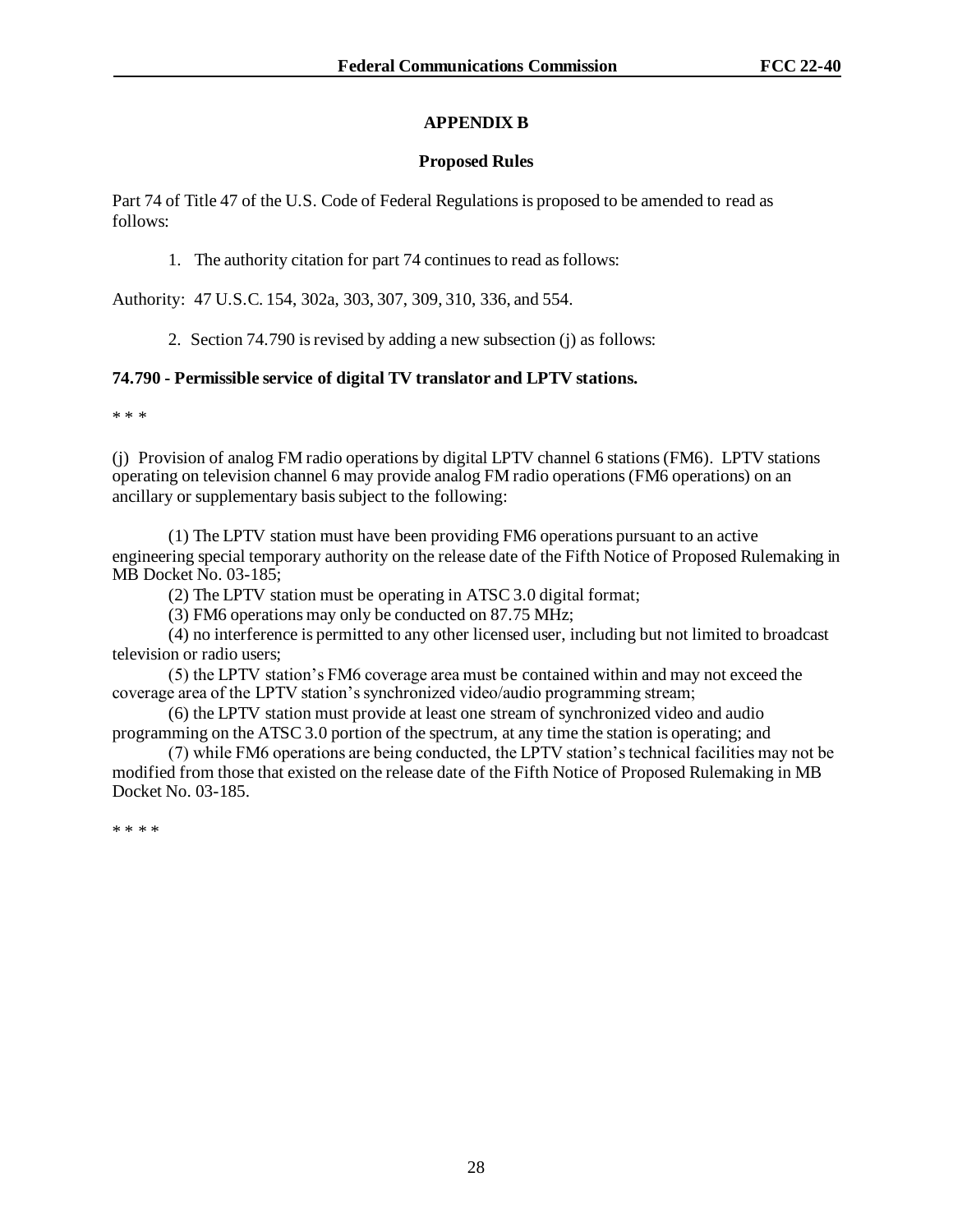# **APPENDIX C**

### **Initial Regulatory Flexibility Act Analysis**

1. As required by the Regulatory Flexibility Act of 1980, as amended (RFA),<sup>1</sup> The Third Notice of Proposed Rulemaking in this proceeding included an Initial Regulatory Flexibility Analysis (IRFA) pursuant to 5 U.S.C. § 603, exploring the potential impact on small entities of the Commission's proposals.<sup>2</sup> Because this Fifth Notice of Proposed Rulemaking (NPRM) contains new proposals, the Commission requests written public comments on this IRFA. Comments must be identified as responses to the IRFA and must be filed by the deadlines for comments specified in the NPRM. The Commission will send a copy of the NPRM, including this IRFA, to the Chief Counsel for Advocacy of the Small Business Administration (SBA).<sup>3</sup> In addition, the NPRM and IRFA (or summaries thereof) will be published in the Federal Register.<sup>4</sup>

## **A. Need for, and Objectives of, the Proposed Rules**

2. The NPRM seeks comment on whether to permit digital low power television (LPTV) stations on channel 6 to continue to operate analog FM radio-type services and, if so, how to authorize these services. Prior to the July 13, 2021 LPTV digital transition deadline, a number of analog LPTV stations licensed on channel 6 operated with very limited visual programming and an audio signal that is programmed like a radio station (FM6). FM radio listeners were able to receive the audio portion of these LPTV stations at 87.75 MHz, which is adjacent to noncommercial educational (NCE) FM channel 201 (88.1 MHz). When these LPTV stations converted to digital, however, they would be unable to continue providing such radio service because the digital audio portion of their signal could no longer be received by standard FM receivers. Currently, some digital channel 6 LPTV stations have converted to ATSC 3.0 digital format and are operating pursuant to engineering special temporary authority (STA) with a separate analog FM radio transmitter.

3. In an effort to bring a final resolution to the FM6 question, the Commission seeks comment on whether FM6 operations are serve the public interest and should be authorized to continue in any capacity. The NPRM also seeks comment on whether FM6 should be authorized as "ancillary or supplementary" services as suggested previously in this proceeding. The NPRM seeks comment on whether the Commission can and should limit future FM6 operations to only those LPTV channel 6 stations with active FM6 engineering STAs on the release date of the NPRM.

4. The NPRM alternatively seeks comment on whether to license additional FM radio stations on 82-88 MHz in areas where channel 6 LPTV and full-power stations are currently not operating.

5. Finally, regardless of whether it decides to permit continued FM6 operations or license additional FM radio stations on 82-88 MHz, the NPRM seeks comment on whether to eliminate or revise the TV6 distance separation rules for LPFM, NCE, Class D (10 watt), and FM translator stations operating on reserved band FM Channels 201-220.

 $^4$  *Id*.

<sup>&</sup>lt;sup>1</sup> 5 U.S.C. § 603. The RFA, 5 U.S.C. § § 601-612, has been amended by the Small Business Regulatory Enforcement Fairness Act of 1996 (SBREFA), Pub. L. No. 104-121, Title II, 110 Stat. 857 (1996). The SBREFA was enacted as Title II of the Contract with America Advancement Act of 1996 (CWAAA).

<sup>2</sup> *NPRM*, 29 FCC Rcd at 12565-71.

 $3$  5 U.S.C. § 603(a).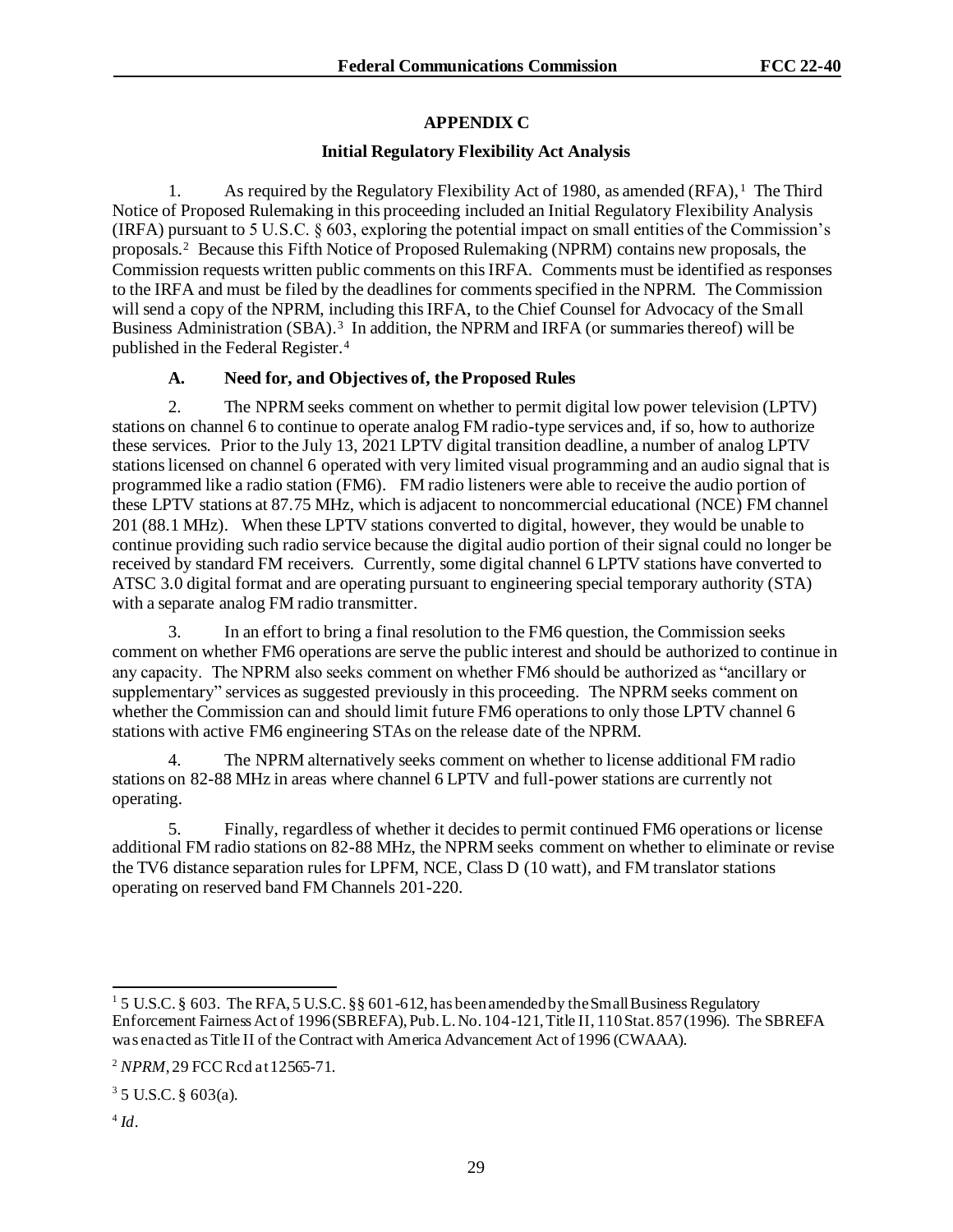# **B. Legal Basis**

6. The proposed action is authorized under Sections §§ 151, 154(i), 154(j), 303, 307, 316, 336, and 403 of the Communications Act of 1934, as amended, 47 U.S.C. §§ 151, 154(i), 154(j), 303, 307, 316, 336, and 403.

# **C. Description and Estimate of the Number of Small Entities to Which the Proposed Rules Will Apply**

7. The RFA directs agencies to provide a description of, and where feasible, an estimate of the number of small entities that may be affected by the proposed rule revisions, if adopted.<sup>5</sup> The RFA generally defines the term "small entity" as having the same meaning as the terms "small business," "small organization," and "small governmental jurisdiction."<sup>6</sup> In addition, the term "small business" has the same meaning as the term "small business concern" under the Small Business Act (SBA).<sup>7</sup> A small business concern is one which: (1) is independently owned and operated; (2) is not dominant in its field of operation; and (3) satisfies any additional criteria established by the SBA.<sup>8</sup> Below, we provide a description of such small entities, as well as an estimate of the number of such small entities, where feasible.

8. *Television Broadcasting.* This industry is comprised of "establishments primarily engaged in broadcasting images together with sound."<sup>9</sup> These establishments operate television broadcast studios and facilities for the programming and transmission of programs to the public.<sup>10</sup> These establishments also produce or transmit visual programming to affiliated broadcast television stations, which in turn broadcast the programs to the public on a predetermined schedule. Programming may originate in their own studio, from an affiliated network, or from external sources. The SBA small business size standard for this industry classifies businesses having \$41.5 million or less in annual receipts as small.<sup>11</sup> 2017 U.S. Census Bureau data indicate that 744 firms in this industry operated for the

 $8 \text{ 15 U.S.C. } $632(a)(1)-(2)(A).$ 

 $55$  U.S.C. § 603(b)(3).

<sup>6</sup> 5 U.S.C. § 601(6); *see infra* note 7 (explaining the definition of "small business" under 5 U.S.C. § 601(3)); *see* 5 U.S.C. § 601(4) (defining "small organization" as "any not-for-profit enterprise which is independently owned and operated and is not dominant in its field, unless an agency establishes, after opportunity for public comment, one or more definitions of such term which are appropriate to the activities of the agency and publishes such definition(s) in the Federal Register"); 5 U.S.C.  $\S 601(5)$  (defining "small governmental jurisdiction" as "governments of cities, counties, towns, townships, villages, school districts, or special districts, with a population of less than fifty thousand, unless an agency establishes, after opportunity for public comment, one or more definitions of such term which are appropriate to the activities of the agency and which are based on such factors as location in rural or sparsely populated areas or limited revenues due to the population of such jurisdiction, and publishes such definition(s) in the Federal Register").

<sup>&</sup>lt;sup>7</sup> 5 U.S.C. § 601(3) (incorporating by reference the definition of "small business concern" in 15 U.S.C. § 632(a)(1)). Pursuant to 5 U.S.C. § 601(3), the statutory definition of a small business applies "unless an agency, after consultation with the Office of Advocacy of the Small Business Administration and after opportunity for public comment, establishes one or more definitions of such term which are appropriate to the activities of the agency and publishes such definition(s) in the Federal Register." *Id.*

<sup>9</sup> *See* U.S. Census Bureau, *2017 NAICS Definition, "515120 Television Broadcasting,*" <https://www.census.gov/naics/?input=515120&year=2017&details=515120>.

<sup>10</sup> *Id.*

<sup>&</sup>lt;sup>11</sup> *See* 13 CFR § 121.201, NAICS Code 515120.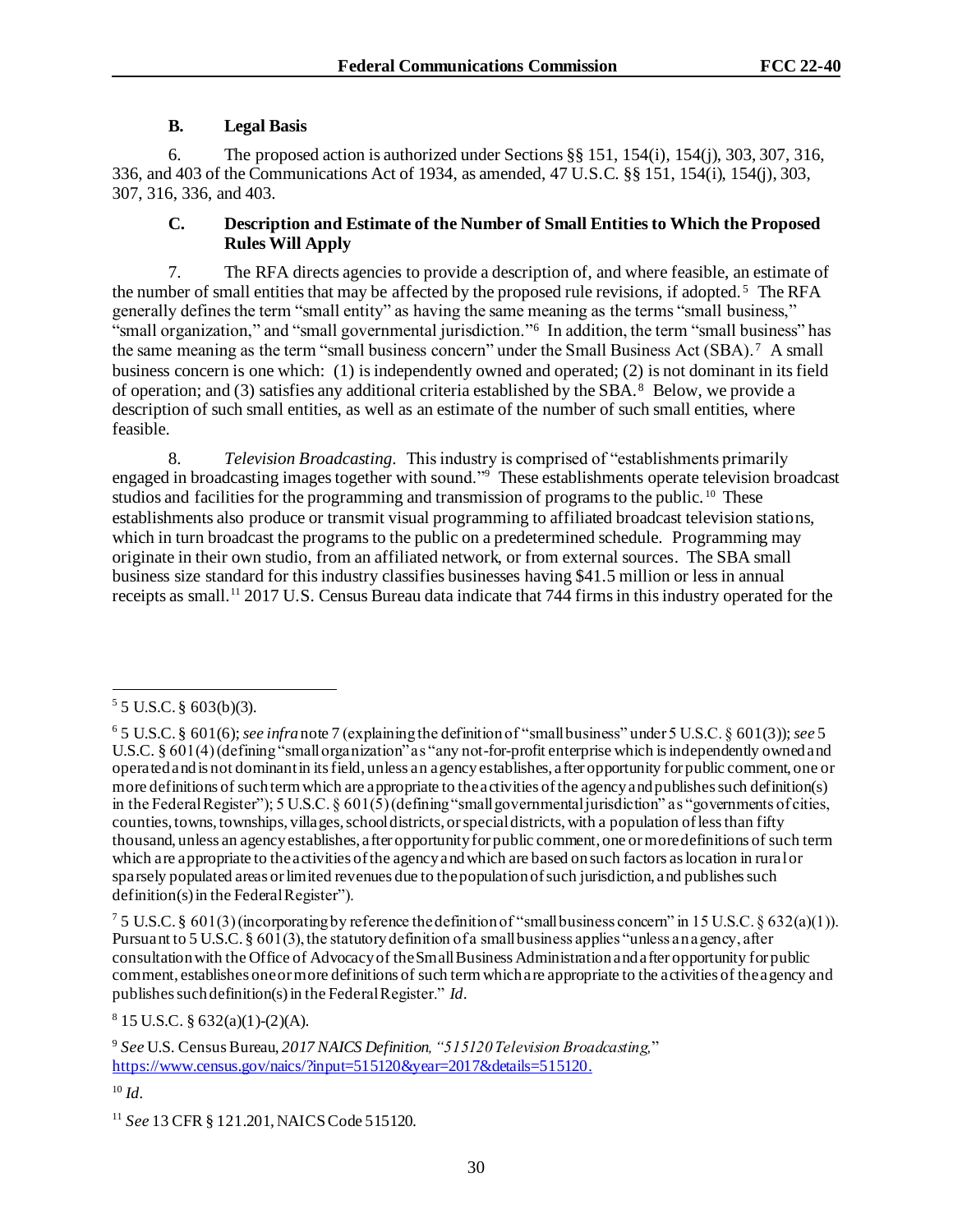entire year.<sup>12</sup> Of that number, 657 firms had revenue of less than \$25,000,000.<sup>13</sup> Based on this data we estimate that the majority of television broadcasters are small entities under the SBA small business size standard.

9. The Commission estimates that as of March 2022, there were 1,373 licensed commercial television stations.14 Of this total, 1,280 stations (or 93.2%) had revenues of \$41.5 million or less in 2021, according to Commission staff review of the BIA Kelsey Inc. Media Access Pro Television Database (BIA) on June 1, 2022, and therefore these licensees qualify as small entities under the SBA definition. In addition, the Commission estimates as of March 2022, there were 384 licensed noncommercial educational (NCE) television stations, 383 Class A TV stations, 1,840 LPTV stations and 3,231 TV translator stations.<sup>15</sup> The Commission however does not compile, and otherwise does not have access to financial information for these television broadcast stations that would permit it to determine how many of these stations qualify as small entities under the SBA small business size standard. Nevertheless, given the SBA's large annual receipts threshold for this industry and the nature of these television station licensees, we presume that all of these entities qualify as small entities under the above SBA small business size standard.

10. *Radio Stations*. This industry is comprised of "establishments primarily engaged in broadcasting aural programs by radio to the public.<sup>"16</sup> Programming may originate in their own studio, from an affiliated network, or from external sources.<sup>17</sup> The SBA small business size standard for this industry classifies firms having \$41.5 million or less in annual receipts as small.18 U.S. Census Bureau data for 2017 show that 2,963 firms operated in this industry during that year.<sup>19</sup> Of this number, 1,879 firms operated with revenue of less than \$25 million per year.<sup>20</sup> Based on this data and the SBA's small business size standard, we estimate a majority of such entities are small entities.

<sup>14</sup> Broadcast Station Totals as of March 31, 2022, Public Notice, DA 22-365 (rel. April 5, 2022) (*March 2022 Broadcast Station Totals PN*)[, https://www.fcc.gov/document/broadcast-station-totals-march-31-2022.](https://www.fcc.gov/document/broadcast-station-totals-march-31-2022.b)

<sup>15</sup> *Id*.

<sup>17</sup> *Id.*

(continued….)

<sup>12</sup> *See* U.S. Census Bureau, *2017 Economic Census of the United States*, *Selected Sectors: Sales, Value of Shipments, or Revenue Size of Firms for the U.S.: 2017,* Table ID: EC1700SIZEREVFIRM, NAICS Code 515120, https://data.census.gov/cedsci/table?y=2017&n=515120&tid=ECNSIZE2017.EC1700SIZEREVFIRM&hidePrevie w=false.

<sup>&</sup>lt;sup>13</sup> *Id*. The available U.S. Census Bureau data does not provide a more precise estimate of the number of firms that meet the SBA size standard. We also note that according to the U.S. Census Bureau glossary, the terms receipts and revenues are used interchangeably, *see* [https://www.census.gov/glossary/#term\\_ReceiptsRevenueServices](https://www.census.gov/glossary/#term_ReceiptsRevenueServices).

<sup>16</sup> *See* U.S. Census Bureau, *2017 NAICS Definition, "515112 Radio Stations*," <https://www.census.gov/naics/?input=515112&year=2017&details=515112>.

<sup>18</sup> *See* 13 CFR § 121.201, NAICS Code 515112.

<sup>19</sup> *See* U.S. Census Bureau, *2017 Economic Census of the United States*, *Selected Sectors: Sales, Value of Shipments, or Revenue Size of Firms for the U.S.: 2017,* Table ID: EC1700SIZEREVFIRM, NAICS Code 515112, [https://data.census.gov/cedsci/table?y=2017&n=515112&tid=ECNSIZE2017.EC1700SIZEREVFIRM&hidePrevie](https://data.census.gov/cedsci/table?y=2017&n=515112&tid=ECNSIZE2017.EC1700SIZEREVFIRM&hidePreview=false)  $\overline{w}$ =false. We note that the US Census Bureau withheld publication of the number of firms that operated for the entire year.

<sup>&</sup>lt;sup>20</sup> *Id.* The available U.S. Census Bureau data does not provide a more precise estimate of the number of firms that meet the SBA size standard. We note that the U.S. Census Bureau withheld publication of the number of firms that operated with sales/value of shipments/revenue in the individual categories for less than \$100,000, and \$100,000 to \$249,999 to avoid disclosing data for individual companies (see Cell Notes for the sales/value of shipments/revenue in these categories). Therefore, the number of firms with revenue that meet the SBA size standard would be higher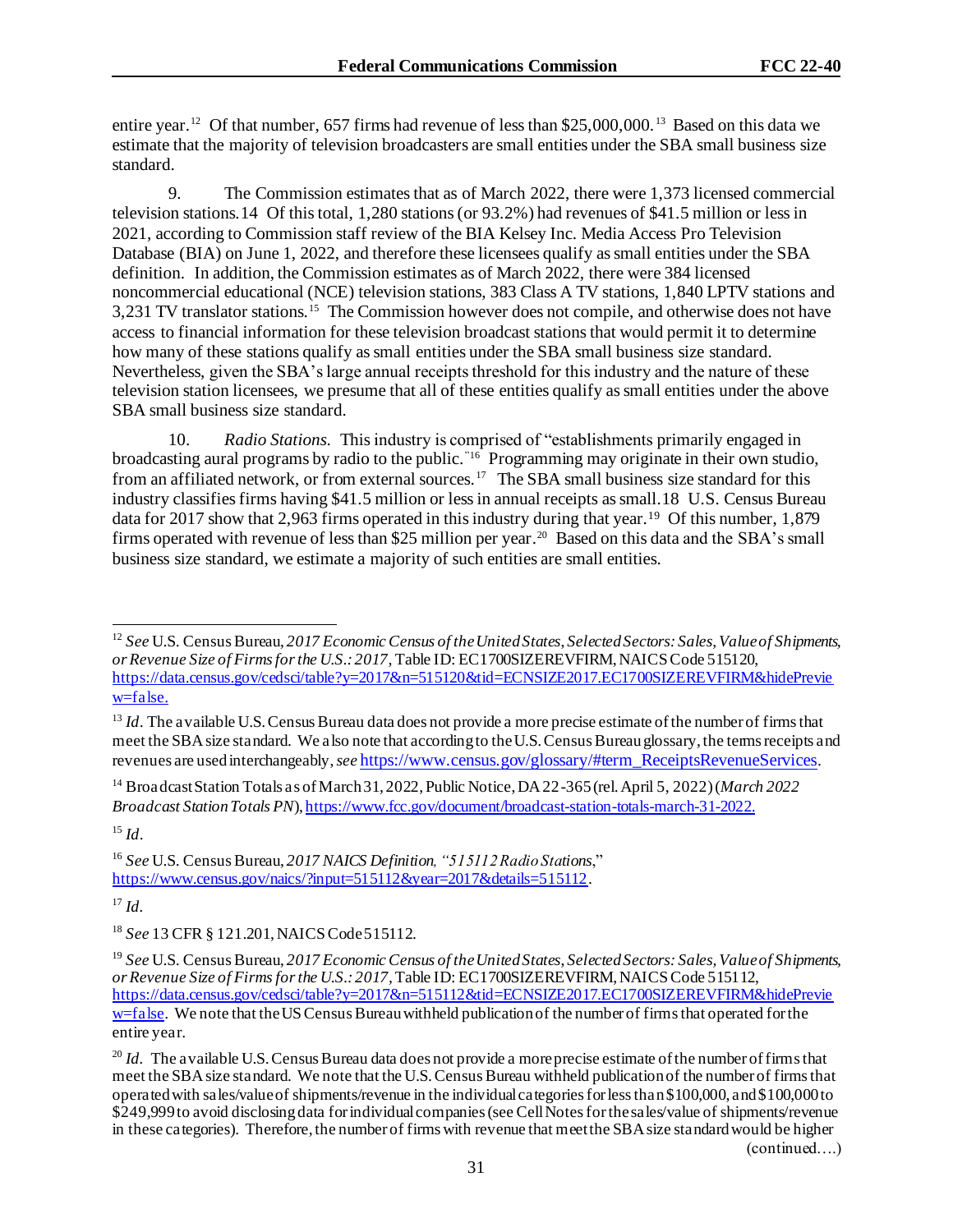11. The Commission estimates that as of September 2021, there were 4,519 licensed commercial AM radio stations, 6,682 licensed commercial FM radio stations and 4,211 licensed noncommercial (NCE) FM radio stations.<sup>21</sup> The Commission however does not compile, and otherwise does not have access to financial information for these radio stations that would permit it to determine how many of these stations qualify as small entities under the SBA small business size standard. Nevertheless, given the SBA's large annual receipts threshold for this industry and the nature of radio station licensees, we presume that all of these entities qualify as small entities under the above SBA small business size standard.

12. We note, however, that in assessing whether a business concern qualifies as "small" under the above definition, business (control) affiliations<sup>22</sup> must be included. Our estimate, therefore, likely overstates the number of small entities that might be affected by our action, because the revenue figure on which it is based does not include or aggregate revenues from affiliated companies. In addition, another element of the definition of "small business" requires that an entity not be dominant in its field of operation. We are unable at this time to define or quantify the criteria that would establish whether a specific radio or television broadcast station is dominant in its field of operation. Accordingly, the estimate of small businesses to which the rules may apply does not exclude any radio or television station from the definition of a small business on this basis and is therefore possibly over-inclusive. An additional element of the definition of "small business" is that the entity must be independently owned and operated. Because it is difficult to assess these criteria in the context of media entities, the estimate of small businesses to which the rules may apply does not exclude any radio or television station from the definition of a small business on this basis and similarly may be over-inclusive.

#### **D. Description of Projected Reporting, Recordkeeping, and Other Compliance Requirements**

13. As a condition to be allowed to continue their FM6 operations on an ancillary or supplementary basis, the Commission seeks comment on whether FM6 stations should be required to submit written reports, every 90 days, detailing any reports of interference and a demonstration that the station's FM6 and video coverage reach similar populations. The NPRM tentatively concludes that such a reporting requirement is not necessary. Should the Commission ultimately decide to adopt this requirement, this proposed reporting requirement would result in a new paperwork obligation. If adopted, the Commission will seek approval and the corresponding burdens to account for this reporting requirement.

## **E. Steps Taken to Minimize Significant Economic Impact on Small Entities, and Significant Alternatives Considered**

14. The RFA requires an agency to describe any significant alternatives that it has considered in reaching its proposed approach, which may include the following four alternatives (among others): (1) the establishment of differing compliance or reporting requirements or timetables that take into account the resources available to small entities; (2) the clarification, consolidation, or simplification of compliance or reporting requirements under the rule for small entities; (3) the use of performance, rather

<sup>(</sup>Continued from previous page)

that noted herein. We also note that according to the U.S. Census Bureau glossary, the terms receipts and revenues are used interchangeably, *see* https://www.census.gov/glossary/#term\_ReceiptsRevenueServices.

<sup>&</sup>lt;sup>21</sup> Broadcast Station Totals as of September 30, 2021 Press Release (MB Oct. 4, 2021) (September 30, 2021) Broadcast Station Totals), https://docs.fcc.gov/public/attachments/DOC-376230A1.pdf.

 $22$  "[Business concerns] are affiliates of each other when one concern controls or has the power to control the other or a third party or parties controls or has the power to control both."  $13 \text{ CFR } \S 21.103(a)(1)$ .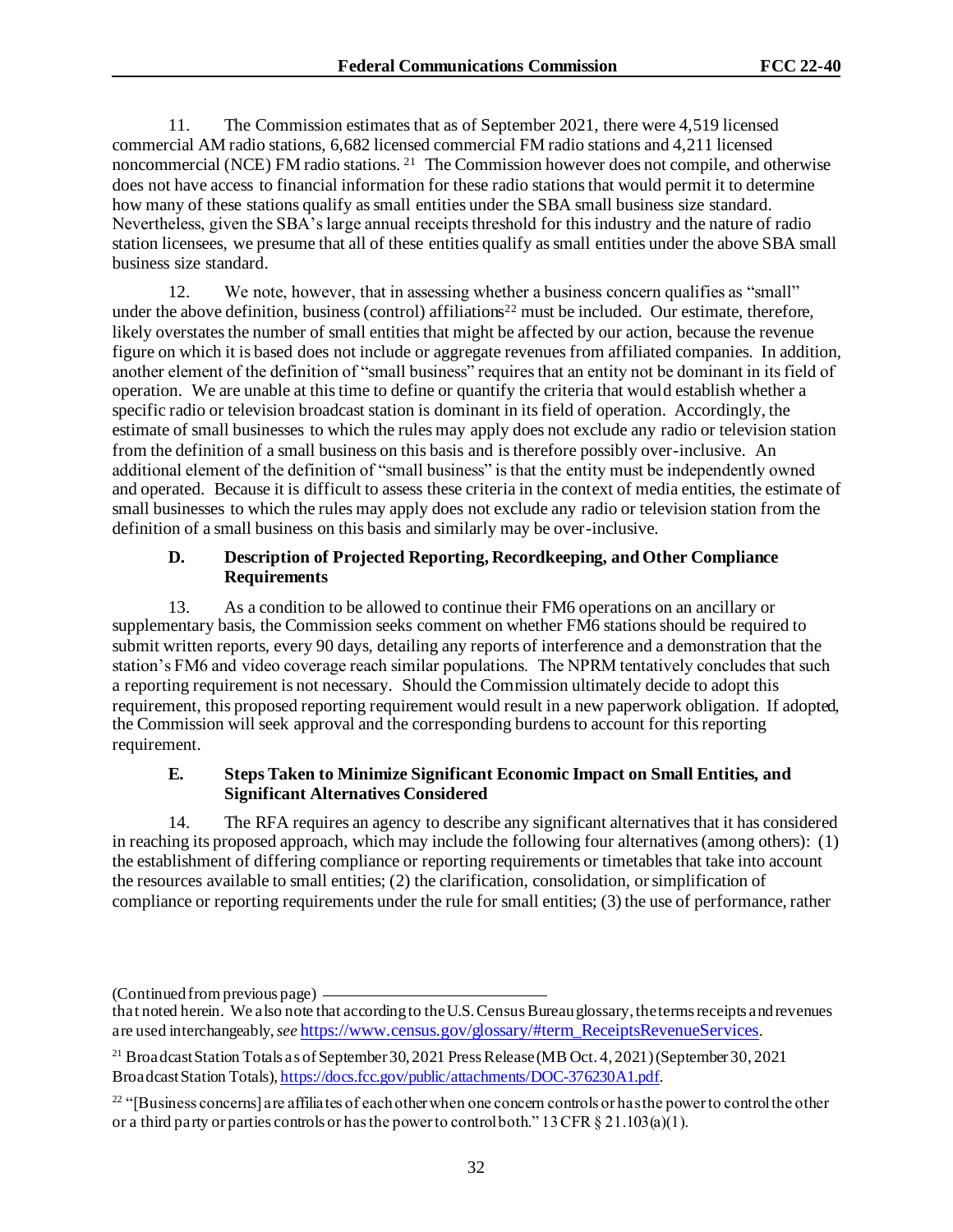than design, standards; and (4) an exemption from coverage of the rule, or any part thereof, for small entities.<sup>23</sup>

15. The NPRM seeks to determine if continued provision of FM6 services by digital LPTV channel 6 stations serve the public interest and should FM6 be authorized to continue in any capacity. All of the licensees of FM6 stations are licensees of LPTV stations and most if not all are considered small entities by SBA definitions. Therefore, by allowing FM6 operations to continue, the Commission is seeking to help small entities and to preserve their current programming offerings. The alternative would be to force these entities to discontinue FM6 operations that have proved to be a source of additional income for these small entities that have struggled to operate LPTV stations and that have operated with a disadvantage to their full power television brethren. Unlike full power television stations, LPTV stations operate without mandatory cable carriage rights and with secondary interference rights that can result in their operating channel being displaced and their having to find a new frequency.

16. The NPRM seeks comment on whether to permit FM6 operations as "ancillary or supplementary" services. This approach is an attempt to authorize existing FM6 operations in the easiest and least costly manner to reduce the administrative and financial burden on FM6 stations, all of which are LPTV and most if not all are small entities. Using existing rules and procedures will enable FM6 stations to easily become authorized through familiar and low cost measures.

The Commission must balance the positive financial benefits for small entities of allowing all channel 6 LPTV stations to provide FM6 operations against the possible negative effects of impermissible interference that could result between FM6 operations and other FM radio operators. Although it recognizes the positive benefits for small entities that may accrue from FM6 operations, the Commission proposes that it must limit FM6 operations to only those stations providing such services on the release date of the NPRM in order to limit the universe of FM6 stations that could potentially interfere with other users. The Commission notes that all channel 6 LPTV stations had the opportunity to provide an FM analog service and their failure to do so by now demonstrates that it was not in their interest to do so.

18. Similarly, the Commission must balance whether to allow channel 6 LPTV stations to continue providing FM6 operations versus entities interested in providing new FM radio service to operate on TV channel 6 in areas where television service is currently not being offered. There are small entitiesin both the LPTV and FM radio services especially NCE FM stations whose operation is limited to only noncommercial educational entities most if not all of which are small entities. The Commission will have to consider the benefits and costs of allowing additional FM radio operations and whether it will negatively affect future TV operations on low VHF channels such as channel 6 that have technical limitations and that are not favored by television operators.

19. The Commission also proposes to eliminate or modify a current protection for television stations operating on Channel 6 which are also small entities, a proposal which seeks to assist low power FM (LPFM), noncommercial educational (NCE), and FM translator stations. The Commission believes that any potential negative impact on such television stations is minimal because full power TV6 stations transitioned to digital operations in 2009; LPTV stations in 2021; and there has been a lack of interference complaints from these stations since their transitions. Further, digital television receivers are more selective than the analog the equipment that existed when the Commission adopted the TV6 protection requirement. The Commission is open to consideration of alternatives to the proposals under consideration including but not limited to alternatives that will minimize the burden on FM broadcasters, many of whom are small businesses, as well as TV6 broadcasters that are small entities. There may be unique circumstances these entities may face, and the Commission will consider appropriate action for small broadcasters when preparing a *Report and Order*in this matter.

<sup>23</sup> *See* 5 U.S.C. § 603(c).